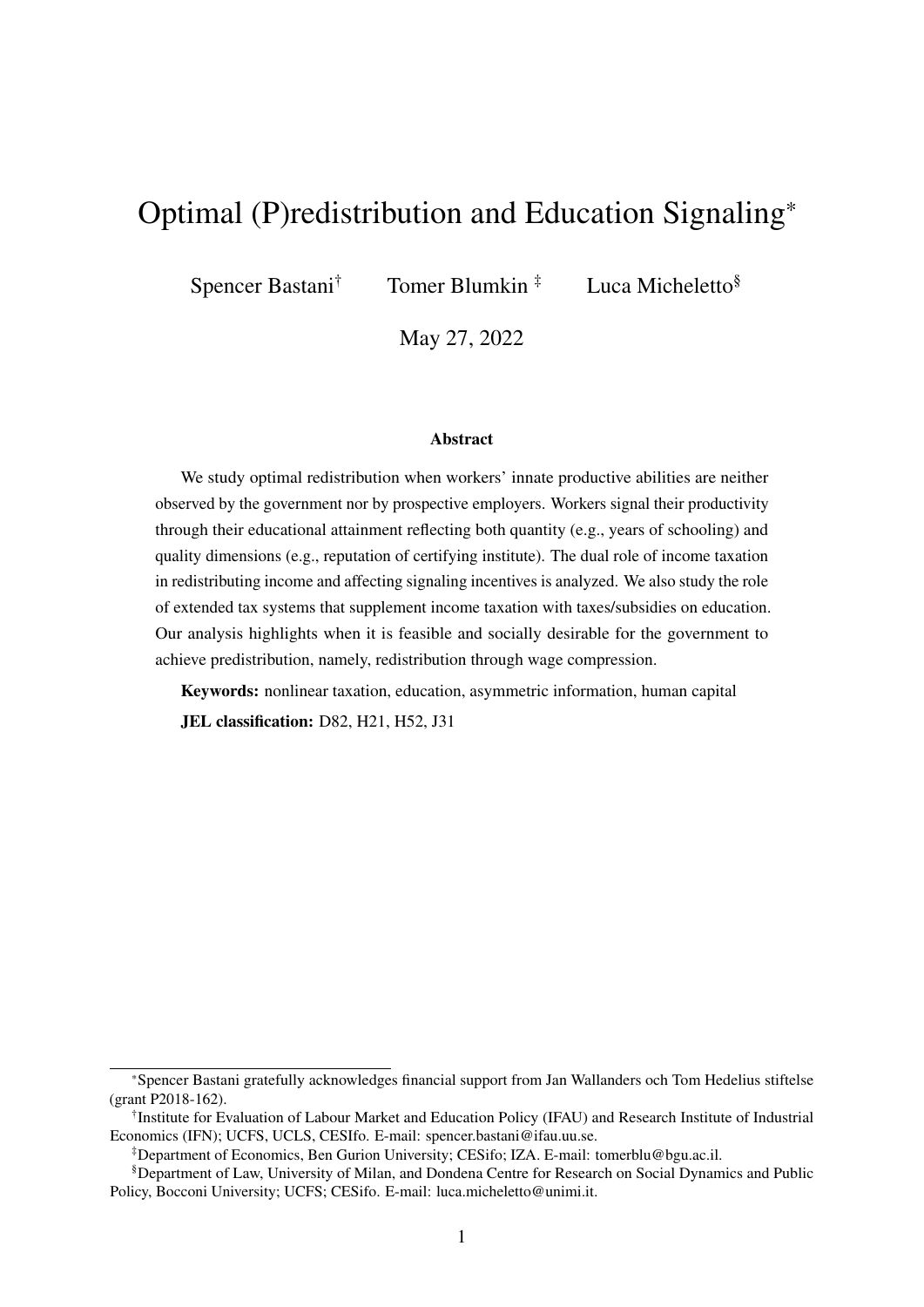## 1 Introduction

In the canonical framework of optimal income taxation, pioneered by [Mirrlees](#page-37-0) [\(1971\)](#page-37-0), asymmetric information between the government and private agents is the major constraint on public policy. The government desires to redistribute between individuals on the basis of their innate productive abilities, but as these abilities cannot be observed for tax purposes, it has to rely on the taxation of income and other observable quantities, serving as proxies for the (unobserved) abilities. This results in a second-best problem where incentive-compatibility (hereafter, IC) considerations warrant the introduction of distortions, typically taking the form of positive marginal tax rates (with extensive margin choices in place, such as migration and labor market participation, negative marginal tax rates can be desirable).

Since the seminal contributions by [Spence](#page-37-1) [\(1973\)](#page-37-1) and [Akerlof](#page-35-0) [\(1976\)](#page-35-0), economists have recognized that asymmetric information in the labor market has a major impact on the nature of interactions between employees and firms, and can be an important source of inefficiency in market outcomes. It implies that employers cannot observe the productivity of workers, and hence, even in a competitive labor market, workers are not necessarily compensated according to their marginal product. Instead, the wage distribution becomes endogenous, and is affected by the screening/signaling possibilities available to employers/workers.

Two recent papers have revisited the Mirrlees setup and extended it by introducing a second source of asymmetric information between workers and employers. They emphasize how firms screen between workers on the basis of their choice of working hours via inducing high-skill workers to work more than the efficient amount in exchange for a higher compensation (rat-race). [Stantcheva](#page-37-2) [\(2014\)](#page-37-2) studies how this adverse selection aspect of the labor market affects the design of optimal income taxation, showing that firms' use of work hours and pay as screening tools can help the government to redistribute as it may constrain the adverse reactions of high types to progressive taxation. [Bastani et al.](#page-36-0) [\(2015\)](#page-36-0) use a similar screening setup but discuss how the government might choose to use its available policy instruments to affect the wage distribution by implementing bunching or pooling of types.<sup>[1](#page-1-0)</sup> Intuitively, if the government makes it harder for workers and firms to exchange information in the labor market, this can serve redistributive purposes as two workers with different productivity levels may end up with the same market remuneration. Notably, this happens even when the production technology is linear and skill types are perfect substitutes, as in [Mirrlees](#page-37-0)  $(1971)^2$  $(1971)^2$  $(1971)^2$ .

The purpose of the current paper is to make progress in developing a framework to analyze optimal redistributive policy in the presence of (impure) signaling, allowing for the possibility of redistribution through wage compression. In line with the optimal income tax literature, we

<span id="page-1-0"></span><sup>&</sup>lt;sup>1</sup>[Stantcheva](#page-37-2) [\(2014\)](#page-37-2) focuses on the Miyazaki-Wilson-Spence equilibrium whereas [Bastani et al.](#page-36-0) [\(2015\)](#page-36-0) use the Rotschild-Stiglitz equilibrium concept.

<span id="page-1-1"></span> $2$ The mechanism is therefore different from the one emphasized by papers studying optimal income taxation in a general equilibrium context where redistribution through the wage channel occurs due to sector re-allocations of labor (see e.g., [Stiglitz 1982,](#page-37-3) [Rothschild and Scheuer 2013](#page-37-4) and [Sachs et al. 2020\)](#page-37-5).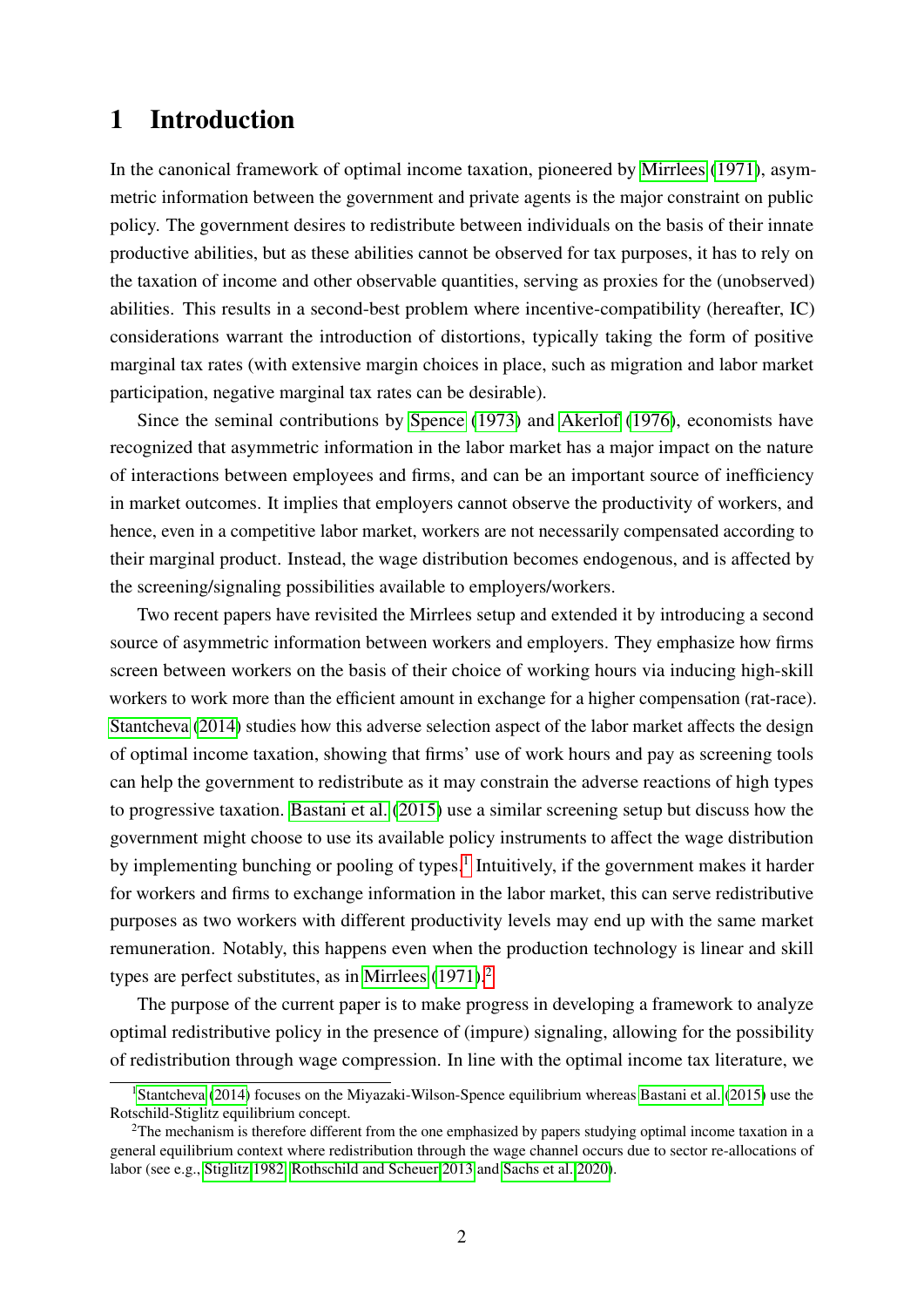assume that workers differ in their innate productive abilities which are unobservable to the government. However, in contrast to the vast majority of papers in the optimal income tax literature, but in similarity to the two papers discussed above, we assume that these abilities are also unobservable to prospective employers. The distinguishing feature of our setup is that workers must signal their type to firms through costly effort choices.<sup>[3](#page-2-0)</sup> Moreover, we allow the information transmission between workers and firms to occur along more than one dimension, and we analyze extended tax systems that combine income taxation with taxes on the signals. As we show, these aspects are essential to understand how optimal redistributive policy should be designed in economies with two layers of asymmetric information. In particular, they determine the feasibility and social desirability of redistribution through wage compression.

The income tax system is an indirect instrument to tax the signaling activities that take place in the labor market. However, in many relevant circumstances, direct instruments affecting the transmission of information between workers and their actual (or prospective) employers can be implemented as well, namely, instruments that tax the signals themselves.<sup>[4](#page-2-1)</sup> These direct instruments may take the form of education mandates (specifying a minimum level of education), overtime regulation or worker monitoring technologies. In the standard Mirrlees setup, the possibility to observe labor effort (alongside income) would essentially allow the government to tax agents according to their innate abilities. With a second source of asymmetric information, however, employers cannot distinguish between workers with different abilities, and need to rely on the observed signals strategically chosen by workers. This implies that a first-best optimum cannot be achieved, even when direct instruments are available.

Our vehicle of analysis is a model that captures the equity-efficiency trade-off in a similar vein as the two-type [Stiglitz](#page-37-3) [\(1982\)](#page-37-3) version of the [Mirrlees](#page-37-0) [\(1971\)](#page-37-0) optimal income tax model. We characterize optimal nonlinear tax policy by focusing on feasible and incentive-compatible allocations, invoking the revelation principle, and solving for the optimal direct revelation mechanism. To illustrate our framework, we begin considering signaling in one dimension. We then consider the more realistic case in which employers, while still being uninformed about workers' productivities, possess better information than the government. We do so by assuming that workers' signaling has two dimensions: quantity (e.g., years of schooling) which is universally observable (that is, both by the government and the employers) and quality (such as the difficulty or intensity of a particular education track) that is exclusively observed by the employers. To render signaling feasible, we assume that workers not only differ in their innate productive ability, but also in their costs of signaling (e.g., in the costs of obtaining education). A natural interpretation of the signals in our model is that they represent components of education

<span id="page-2-0"></span> $3By$  focusing on signaling, our study is related to [Craig](#page-36-1) [\(2021\)](#page-36-1) who studies the design of optimal income taxation in a different setup where employers perform Bayesian inference regarding workers' productivity. In his setting, the equilibrium wage is a weighted average of the worker's own productivity and the productivity of other similar workers.

<span id="page-2-1"></span><sup>&</sup>lt;sup>4</sup>This topic has received surprisingly little attention in the optimal income tax literature. The only previous contribution we are aware of that explicitly discusses the taxation of signals is [Andersson](#page-36-2) [\(1996\)](#page-36-2). Other papers discussing signaling in the context of taxation are [Spence](#page-37-6) [\(1974\)](#page-37-6) and [Manoli](#page-37-7) [\(2006\)](#page-37-7)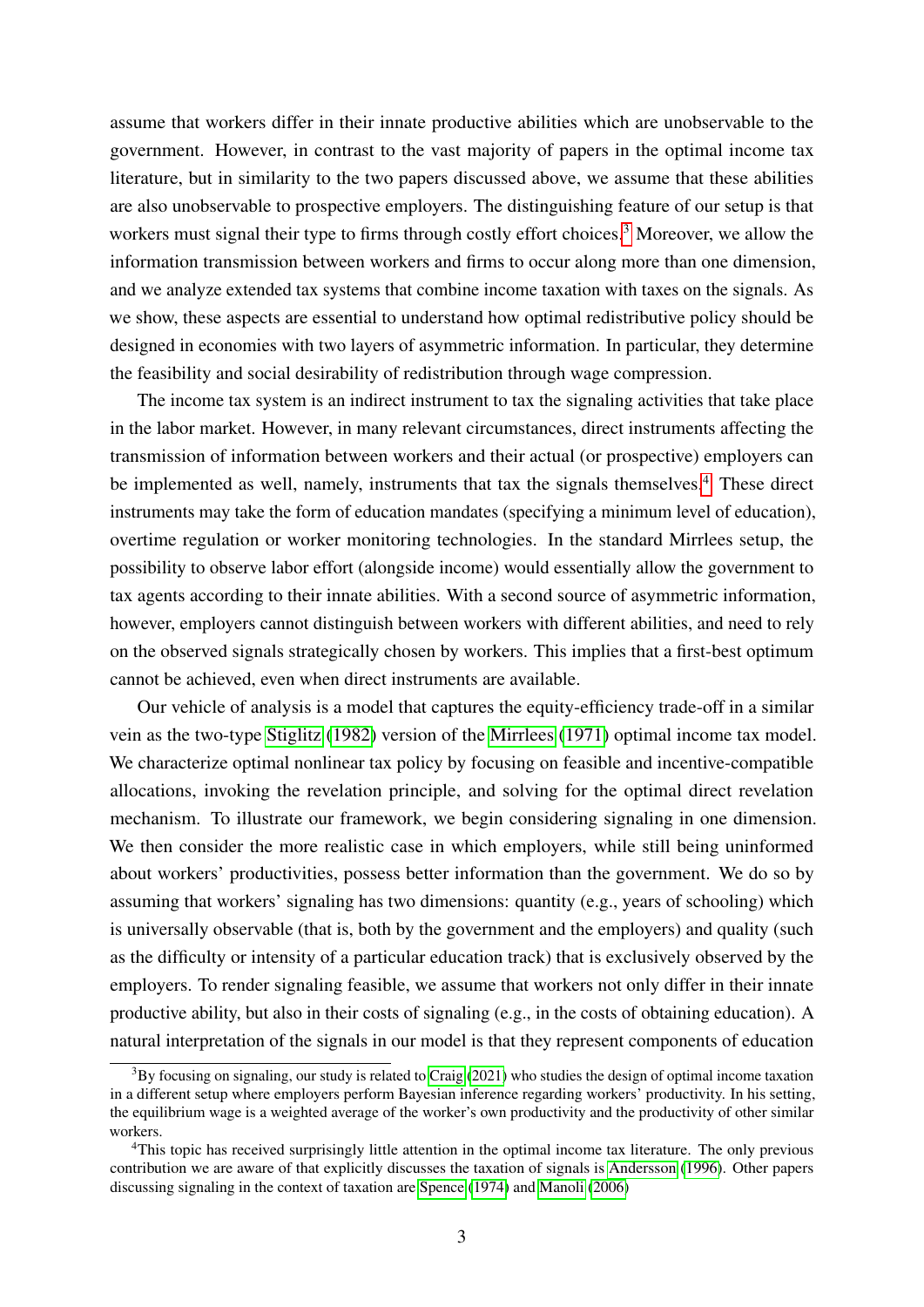effort. In line with this interpretation, the signals in our model are not pure waste, but realistically also enhance human capital.[5](#page-3-0)

Our main results can be summarized as follows. With signaling confined to a single dimension, and when only income can be taxed, the social optimum is given by either a separating allocation, where redistribution takes place *ex post* by compressing the after-tax income distribution, or a pooling allocation, where taxation exerts predistributive effects (see e.g., [Bozio et al.](#page-36-3) [2020\)](#page-36-3), i.e. it redistributes *ex ante* (through the wage channel) by compressing the pre-tax wage distribution. However, when the income tax is supplemented by a direct tax on the signal, the optimum is always given by a separating allocation. The reason is that a direct tax on the signal enables to fully eliminate the information rents associated with differences in productivities, which eliminates the case for redistribution through wage compression (pooling). Due to the presence of a second layer of asymmetric information, however, a first-best is not necessarily attainable, as there remain information rents associated with the differences in the cost of signaling. The presence of binding IC constraints implies that it is optimal for the government to impose distortions on the labor/signaling choices of individuals, distortions that differ from the standard ones typically emphasized in optimal tax models.

In the presence of bi-dimensional signaling, and when only income can be taxed, we show that a pooling equilibrium does not exist, rendering redistribution through the wage channel infeasible. However, by supplementing the income tax with a direct tax levied on the signal observable by the government, the possibility of implementing a pooling equilibrium (and thereby achieve redistribution through the wage channel) is restored. In contrast to the model with one signal (where taxing the signal always renders the pooling equilibrium sub-optimal), levying a tax on one of the two signals available to agents does not rule out the social desirability of a pooling equilibrium. The reason is that the information rents associated with differences in productivities are not fully eliminated by taxing only one of the signals available to workers. We illustrate the nature of the social optimum and the associated welfare gains depending on the parameters of the economy through several numerical examples. These examples highlight both the role of the difference in the inherent productivities of agents, as well as the differences in the costs of signaling.

Government provision and/or subsidization of education is often justified on efficiency grounds (e.g., alleviating credit constraints and internalizing externalities), but also serves to promote redistributive goals, as a supplement to income taxation.<sup>[6](#page-3-1)</sup> Interpreting signaling in

<span id="page-3-0"></span> $5$ Our paper thus relates to papers that study the design of optimal income taxation in the presence of human capital investments and learning-by-doing, see e.g., [Stantcheva](#page-37-8) [\(2017\)](#page-37-8).

<span id="page-3-1"></span><sup>6</sup>Education subsidies feature frequently in the optimal tax literature, typically serving a dual role of i) mitigating/offsetting the dis-incentivizing effect of income taxation on human capital acquisition, and ii) enhancing redistribution (see, inter-alia, [Ulph 1977,](#page-38-0) [Tuomala 1986,](#page-37-9) [Boadway and Marchand 1995,](#page-36-4) [Brett and Weymark](#page-36-5) [2003,](#page-36-5) [Bovenberg and Jacobs 2005,](#page-36-6) [Maldonado 2008\)](#page-37-10). Other studies have highlighted the potential desirability of education taxes. For example, [Blumkin and Sadka](#page-36-7) [\(2008\)](#page-36-7) argue that a positive correlation between observed educational attainment and unobserved innate productive ability provides a rationale for education taxes. More recently, [Findeisen and Sachs](#page-36-8) [\(2016\)](#page-36-8) analyze income-contingent student loans and find that it might be optimal for the government to enforce very rich individuals to pay back more than the capitalized loan value, effectively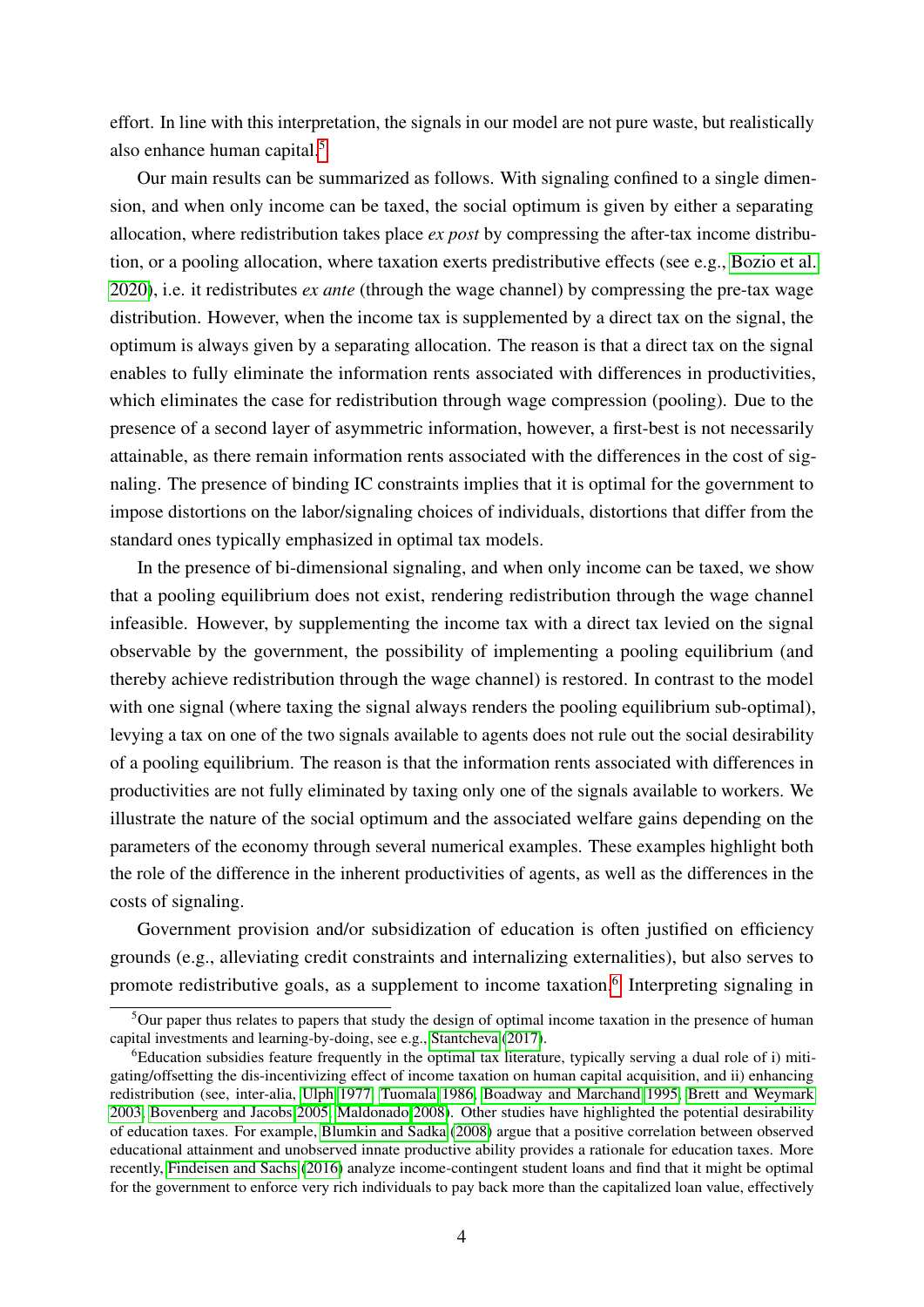the context of educational attainment, our analysis provides a novel normative justification for education taxes/subsidies, or mandates, as useful complements to income taxation. When signaling is confined to one dimension, our results alludes to the potential redistributive role played by setting an education mandate, in the form of compulsory schooling, as a means to enhance the target-efficiency of the tax and transfer system. The case featuring signaling along two dimensions suggests that (means-tested) education taxes/subsidies can be desirable when implementing a separating allocation: for instance, if the government observes the signal in which low-skilled workers have a comparative advantage, education subsidies should be offered to low-income workers, whereas it might be desirable to impose education taxes on high-income workers. Both instruments serve the role of alleviating the binding IC constrain(s), thereby enhancing the extent of redistribution that can be achieved through income taxation. When signaling occurs along two dimensions and a pooling allocation constitutes the social optimum, an education mandate is instead desirable as a means to prevent cream skimming and support cross-subsidization via the wage channel.

The paper is organized as follows. In Section [2](#page-4-0) we analyze optimal redistribution in the presence of signaling in one dimension. Section [3](#page-15-0) considers a model with signaling in two dimensions, capturing the possibility for firms to have an informational advantage vis-a-vis the government. In Section [4](#page-27-0) we make a specific functional form assumption which allows us to present further analytical results for the bi-dimensional signaling case, and we also provide an illustrative numerical example. Section [5](#page-34-0) concludes.

## <span id="page-4-0"></span>2 A model with signaling in one dimension

Consider an economy comprised of two types of workers: a low-skilled worker, denoted by  $i = 1$ , and a high-skilled worker denoted by  $i = 2$ , who differ in their innate ability.<sup>[7](#page-4-1)</sup> The fraction of type-i workers in the population (normalized to a unit measure, with no loss of generality) is denoted by  $0 < \gamma^i < 1$ . The labor market is competitive, but the innate ability of a worker is assumed to be private information unavailable to the firm. Thus, we deviate from the standard Mirrleesian setup by considering two layers of asymmetric information, one between the government and private agents, and one between workers and firms.<sup>[8](#page-4-2)</sup> Workers exert costly effort denoted by  $e^i$  which serves a dual purpose: (i) increasing the productivity of the worker, and, (ii) signaling innate ability. Our model is general, but for concreteness, we focus on educational attainment and make the natural interpretation of  $e^i$  as education effort prior to entering the labor market. In line with this interpretation, workers are first-movers in the interaction with firms. Without being excessively unrealistic and in order to simplify the

implying a tax on education.

<span id="page-4-1"></span><sup>&</sup>lt;sup>7</sup>We briefly discuss how our results generalize to more than two types when we present our main result in this section, stated in Proposition [3.](#page-13-0)

<span id="page-4-2"></span><sup>8</sup>Other papers that have considered two layers of asymmetric information are [Stantcheva](#page-37-2) [\(2014\)](#page-37-2), [Bastani et al.](#page-36-0) [\(2015,](#page-36-0) [2019\)](#page-36-9), and [Craig](#page-36-1) [\(2021\)](#page-36-1).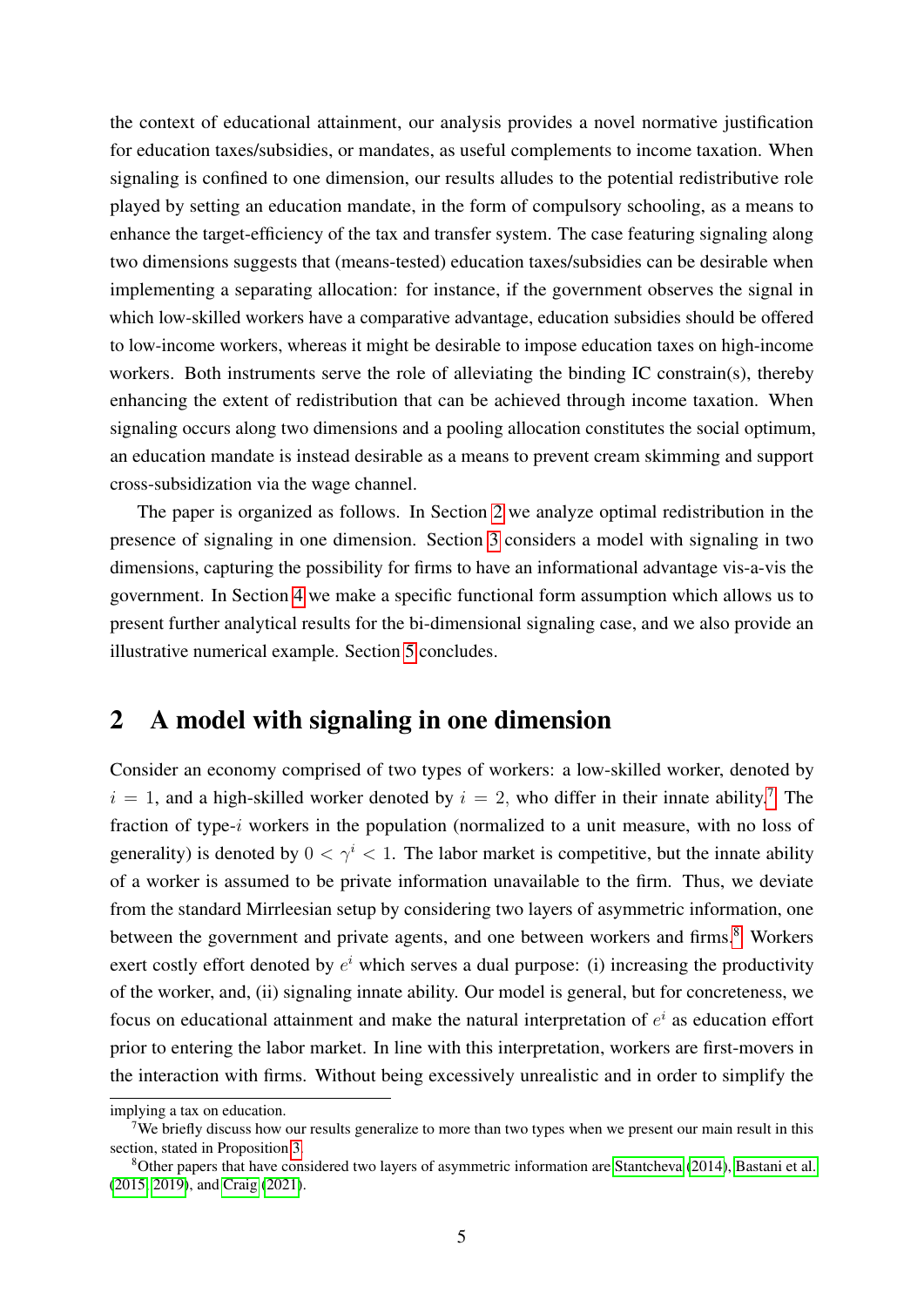exposition and render the setup more tractable, we assume that labor supply is inelastic and normalized to one unit of time. The output of worker *i* per unit of time is given by  $z^i = e^i \theta^i$ where  $\theta^i$  denotes the innate ability of type i, with  $\theta^2 > \theta^1 > 0$ . The utility of a type-i worker is given by:

<span id="page-5-2"></span>
$$
u^i(c,e) = c - g^i(e),\tag{1}
$$

where c denotes consumption and  $g^i$  denotes the cost of exerting effort and is assumed to be a strictly increasing and convex function.<sup>[9](#page-5-0)</sup> Moreover, the cost of acquiring effort (both marginal and total) decreases with respect to the skill level, i.e.,  $g^2(e) < g^1(e)$  and  $\partial g^2(e)/\partial e < \partial g^1(e)/\partial e$ . These are standard properties in the signaling literature and ensure that the single-crossing property, that is essential for the feasibility of a separating (fully revealing) equilibrium, is satisfied. To simplify, we let  $g^2(e) \equiv g(e)$  and  $g^1(e) \equiv kg(e)$  where we assume  $k > 1$  so that low-skilled agents incur a higher effort cost, for any given effort level. The firms observe  $e^{i}$ , which serves as a signal for the unobserved innate productive ability of the worker.

### <span id="page-5-3"></span>2.1 Laissez-faire equilibrium

Given that we are mainly interested in the equilibrium with taxes/transfers in place, we will here only provide a brief treatment of the laissez-faire equilibrium. We define a Bayesian Nash Equilibrium for the signaling game in the absence of government intervention as follows. The signaling game is comprised of two stages. In the first stage, workers choose their level of effort  $e^{i}$ ,  $i = 1, 2$ . In the second stage, each firm offers a labor contract which specifies the income level (which is also the consumption level with no taxes or transfers in place) as a function of the observed effort levels, namely,  $y^{i}(e^{i})$ . Based on the observable effort levels, firms form their beliefs with respect to the workers' types. In equilibrium, choices are consistent in the sense that firms maximize their expected profits by choosing labor contracts, given their beliefs; and, workers maximize their utility (by choosing their effort level) given the labor contracts offered by firms.<sup>[10](#page-5-1)</sup> Assuming a perfectly competitive labor market with free entry of firms implies that rents are fully dissipated, hence,  $y^i = e^{i\theta^i}$  and the compensation of all agents is equal to their production.

In the laissez-faire, a separating equilibrium exists provided the fraction of low-types is sufficiently high (see e.g., [Riley 2001\)](#page-37-11), whereas a pooling equilibrium is not stable due to a violation of the Intuitive Criterion [\(Cho and Kreps 1987\)](#page-36-10). Due to the asymmetric information between firms and workers (with respect to innate ability) a laissez-faire separating equilibrium

<span id="page-5-0"></span> $9$ We use the quasi-linear specification for tractability. The qualitative features of our results could be obtained under more general utility specifications.

<span id="page-5-1"></span><sup>&</sup>lt;sup>10</sup>For a more formal treatment see, e.g., [Fudenberg and Tirole](#page-36-11) [\(1991\)](#page-36-11).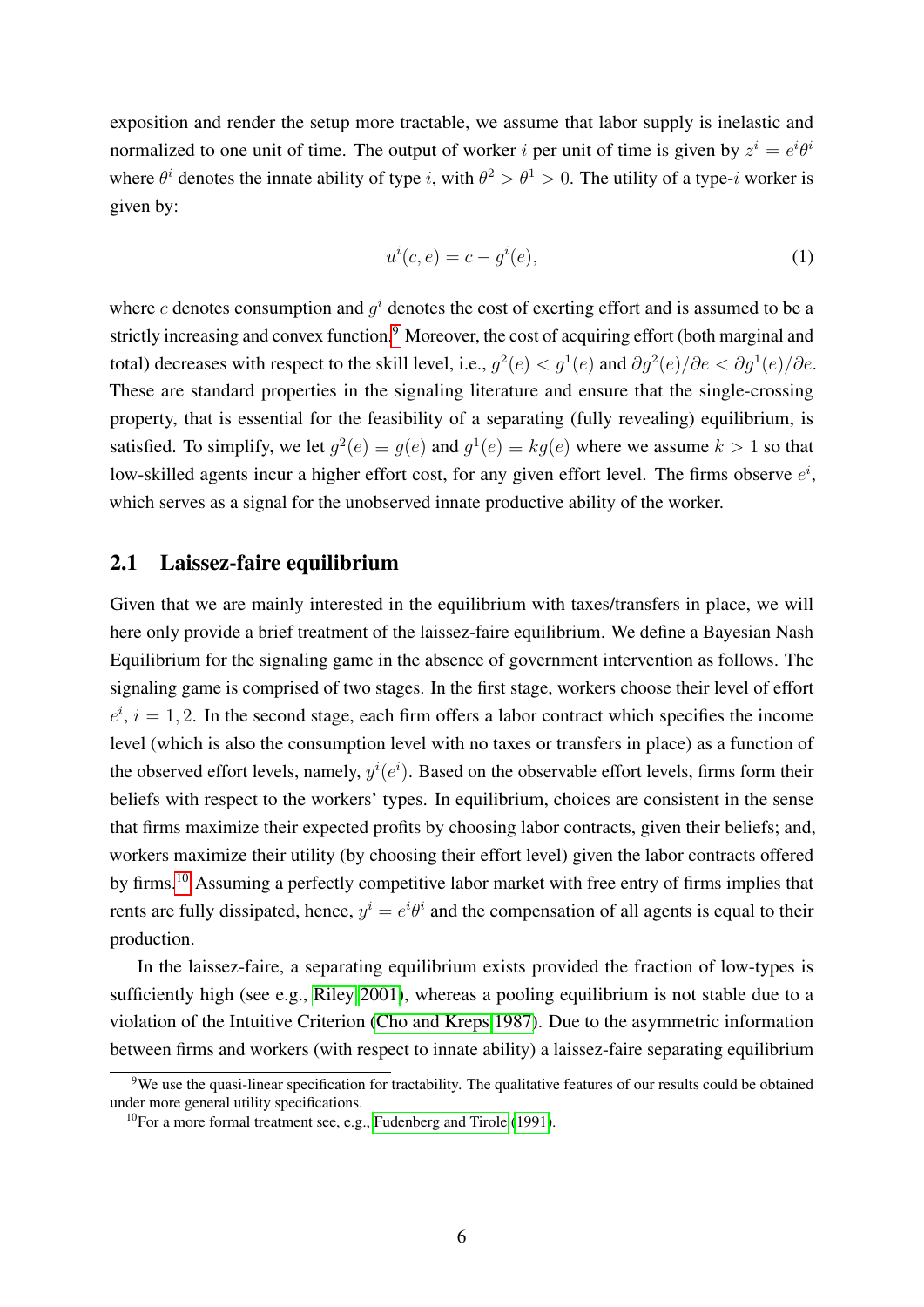has to satisfy IC constraints. In particular, the effort  $e^{1*}$  chosen by type-1 agents is:

<span id="page-6-1"></span><span id="page-6-0"></span>
$$
e^{1*} = \underset{e^1}{\text{argmax}} \left\{ e^1 \theta^1 - k g(e^1) \right\},\tag{2}
$$

whereas the effort chosen by type-2 agents,  $e^{2*}$ , is given by

$$
e^{2*} = \underset{e^2}{\text{argmax}} \left\{ e^2 \theta^2 - g(e^2) \right\} \tag{3}
$$

s.t. 
$$
e^{1*}\theta^1 - kg(e^{1*}) \ge e^2\theta^2 - kg(e^2)
$$
. (4)

According to problem [\(2\)](#page-6-0), type-1 agents exert their efficient effort level, which is implicitly characterized by the first order condition  $g'(e^1) = \theta^1/k$ . Type-2 agents, instead, have to exert an effort level that credibly signals their higher productivity to the firms. This requires that  $e^{2*}$  must satisfy the IC constraint  $(4)$ .<sup>[11](#page-6-2)</sup> The reason for this constraint is that, if the difference in the cost of acquiring the signal is not too large (i.e., if  $k$  is not too large), low-skilled agents may find it desirable to replicate the effort of high-skilled agents in order to receive a higher remuneration (per unit of effort). Therefore, an adverse selection problem generally arises, implying that type-2 workers may be induced to choose an inefficiently high level of effort. As we will see, the possibility of a binding upward constraint carries over to the optimal income tax problem, which implies the possibility of negative optimal marginal tax rates at the top.

### <span id="page-6-4"></span>2.2 The income tax regime

Suppose that the government is seeking to design a nonlinear income tax system that serves redistributive purposes. In particular, assume that the government is invoking a max-min social welfare function and is hence interested in maximizing the utility of the least well-off workers (type-1) subject to a balanced budget constraint (we assume no exogenous revenue needs with no loss of generality).<sup>[12](#page-6-3)</sup> The government can choose any non-linear income tax system defined by a set of pre-tax/post-tax income bundles denoted by  $(y^i, c^i)$  where the total tax (or transfer if negative) is defined by  $t^i \equiv y^i - c^i$ . Doing so will lead to an equilibrium given the game played by firms and workers, which we call a *tax equilibrium*. Our exposition draws upon the equivalence between the set of tax equilibria and the set of allocations solving certain constrained optimization problems that will be outlined below.

For later purposes, define the wage rate earned by a given individual as the ratio between his/her pre-tax income and his/her effort. Due to the second layer of asymmetric information between the firms and the workers, the equilibrium wage distribution is affected by the tax-and-

<span id="page-6-2"></span><sup>&</sup>lt;sup>11</sup>The set of contracts  $\{(e^{1*}, e^{1*}\theta^1), (e^{2*}, e^{2*}\theta^2)\}\$  represents the unique Nash equilibrium pair of contracts which satisfies the intuitive criterion proposed by [Cho and Kreps](#page-36-10) [\(1987\)](#page-36-10). We further discuss this commonly applied refinement condition and its policy implications in subsection [2.2.1](#page-7-0) below.

<span id="page-6-3"></span> $12$ The qualitative features of our analysis would not change if we would consider a more general egalitarian social welfare function.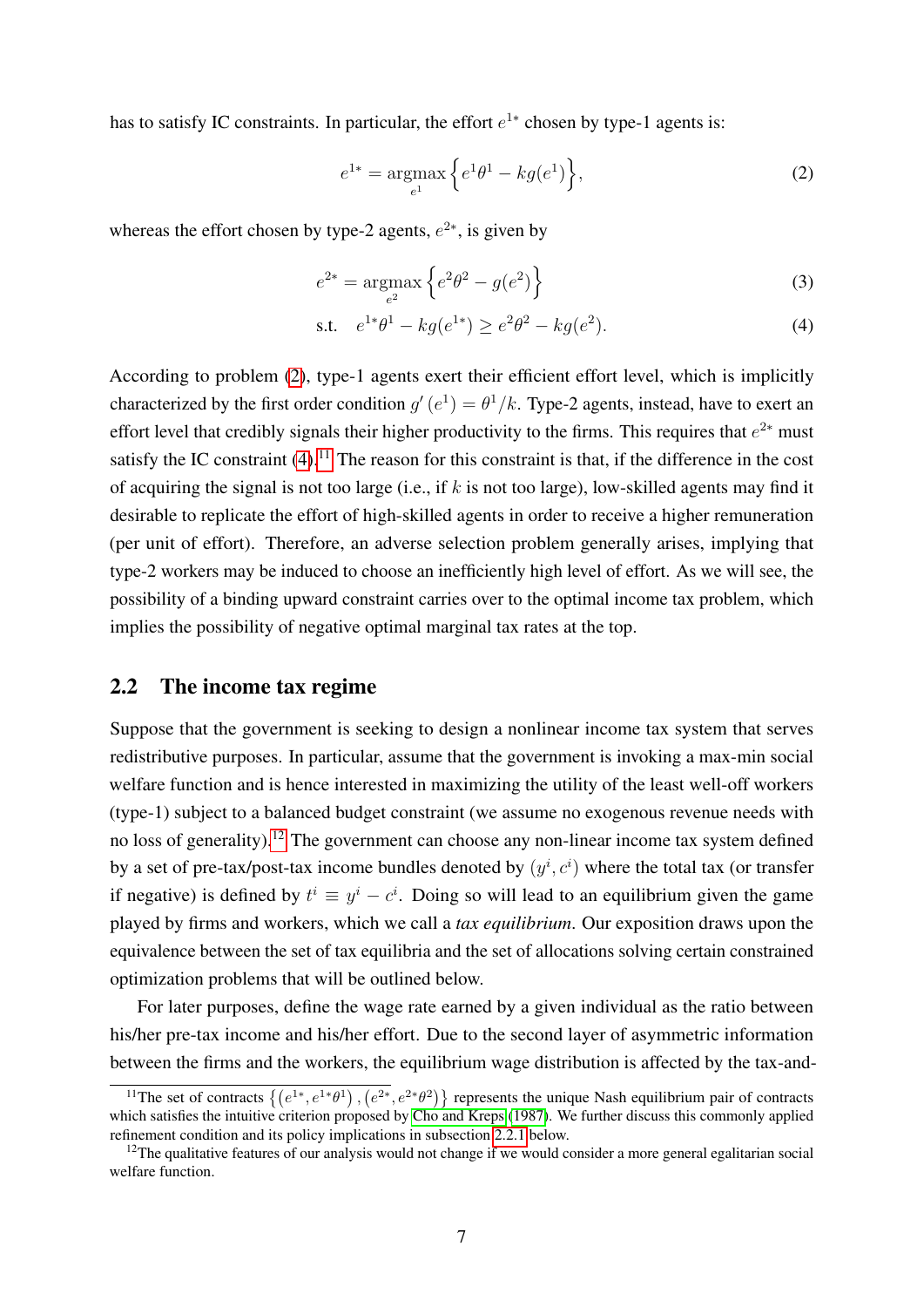transfer system implemented by the government. This enables the government to use the wage channel as a supplementary tool to the standard income channel to attain enhanced redistribution. In particular, the government can, by a proper choice of the tax schedule, implement either a separating or a pooling equilibrium.

An important observation is that, unlike the standard case with a single layer of asymmetric information (between the government and agents), the pooling tax equilibrium is *not* a special case of the separating tax equilibrium, and hence each type of tax equilibrium must be analyzed separately. The reason being, that in a separating equilibrium, each individual is remunerated exactly according to his/her ability. A necessary condition for this to happen, is that there is variation in income, so that high-skilled agents can distinguish themselves from their lowerskilled counterparts through signaling.

#### <span id="page-7-0"></span>2.2.1 A separating equilibrium

If an optimal tax system leads to a separating equilibrium, then it must solve the following maximization problem, henceforth problem P1:

### Problem  $P1$

$$
\max_{\{y^1, c^1, y^2, c^2\}} c^1 - k g(e^1)
$$
  
subject to:

<span id="page-7-4"></span><span id="page-7-1"></span>
$$
y^i = e^i \theta^i, \quad i = 1, 2 \tag{5}
$$

<span id="page-7-3"></span><span id="page-7-2"></span>
$$
c^1 - kg(e^1) \ge c^2 - kg(e^2),\tag{6}
$$

$$
c^2 - g(e^2) \ge c^1 - g(e^1),\tag{7}
$$

$$
\sum_{i} \gamma^{i} (y^{i} - c^{i}) = 0.
$$
 (8)

Conditions [\(6\)](#page-7-1)-[\(7\)](#page-7-2) are the standard IC constraints, which ensure no mimicking. Each type weakly prefers his bundle over the one associated with his counterpart. Condition [\(8\)](#page-7-3) states the government revenue constraint which ensures a balanced budget. Notice that redistribution from high- to low-skilled agents invites mimicking by high-skilled agents, who might be tempted to earn the income of low-skilled agents in order to qualify for a lower tax burden. At the same time, low-skilled agents might have an incentive to mimic high-skilled agents in order to qualify for a higher wage rate (i.e., for a higher remuneration per unit of effort), even though they would be subject to higher income taxation. Notice that the IC constraints [\(6\)](#page-7-1)-[\(7\)](#page-7-2) cannot both be binding at the same time by virtue of the fact that preferences satisfy the single-crossing property in the  $(c, e)$ -space (reflected by the fact that  $k > 1$ ). For any egalitarian welfare function the one which is binding is hence the downward constraint. This clearly applies to the max-min case studied here. Finally, it is worth observing that in the solution to the above problem, high-skilled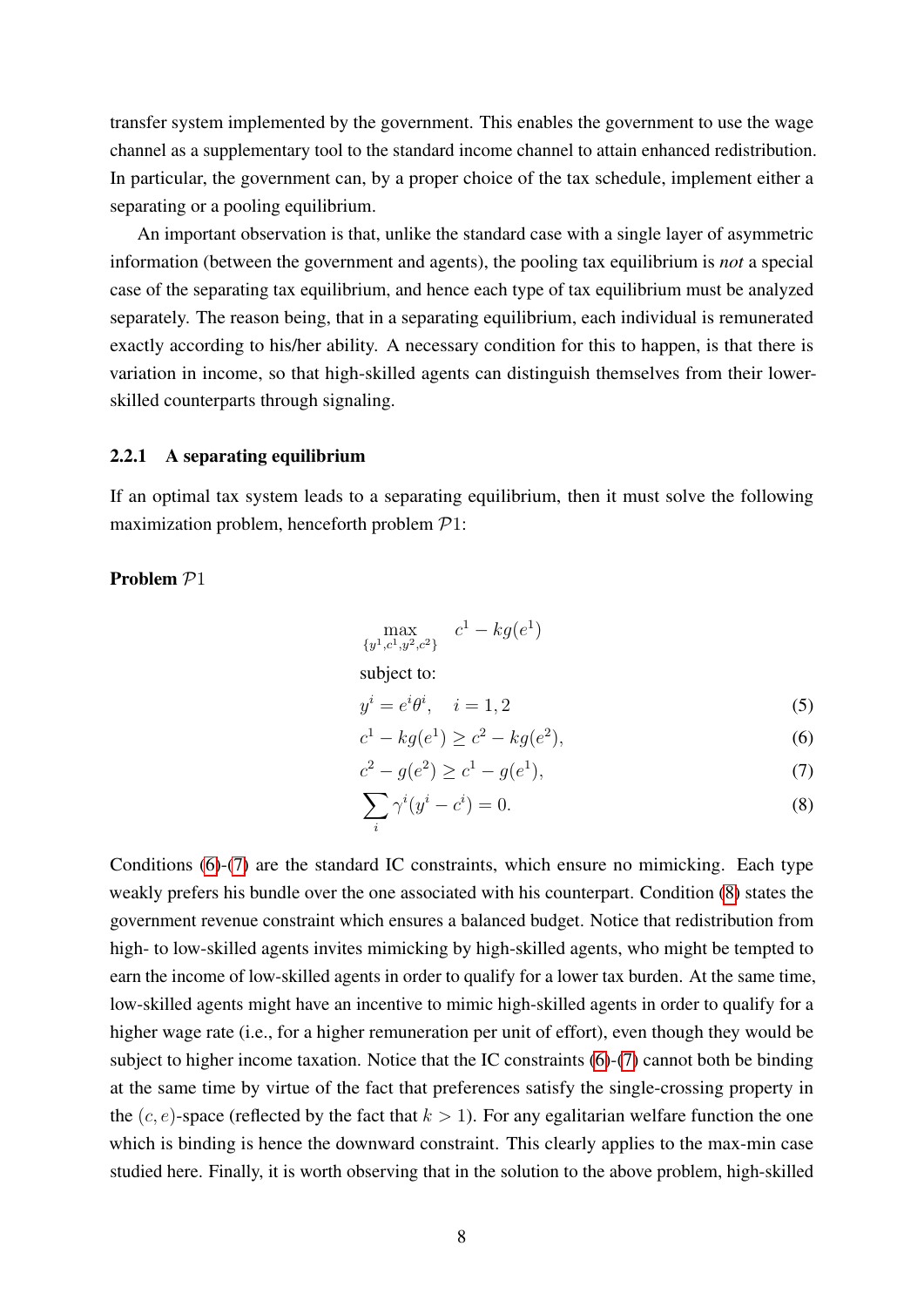workers derive no information rent from their higher productivity.

A limitation of the above statement of a separating equilibrium in the presence of an income tax is that it does not consider the possibility for off-equilibrium deviations. In order to accommodate these potential stability threats, we will rely on the extension, provided by [Grossman and](#page-37-12) [Perry](#page-37-12) [\(1986\)](#page-37-12), of the intuitive criterion proposed by [Cho and Kreps](#page-36-10) [\(1987\)](#page-36-10), which imposes some natural restrictions on out-of-equilibrium beliefs (the joint deviations of both types).<sup>[13](#page-8-0)</sup>

Let T denote the set of all types (in our case  $T = \{1, 2\}$ ) and let  $S \subseteq T$  denote a subset of T. Suppose all types in the subset S deviate by choosing an effort level,  $\hat{e}$ , different than those specified (for their respective types) in equilibrium. Three questions need to be asked:

(a) Assuming that all firms believe that the deviating types come from the subset  $S$  (and accordingly update their beliefs in a Bayesian fashion), what would be the maximum (gross) income that firms could offer? Denote this income by  $\hat{y}$ . A deviation to  $\hat{e}$  thus defines a new contract (which is not part of the presumably stable equilibrium) given by the triplet  $(\hat{e}, \hat{y}, \hat{c})$ , where  $\hat{c}$  denotes the net income associated with  $\hat{u}$ .

(b) Would any type  $s \in S$  be strictly better off with  $(\hat{e}, \hat{y}, \hat{c})$  than with his equilibrium bundle?

(c) Would any type  $s \notin S$  be weakly better off with the equilibrium bundle than with the contract  $(\hat{e}, \hat{y}, \hat{c})$ ?

If the answer to both (b) and (c) is yes, then any type in  $S$  finds it profitable to deviate, as he/she is able to credibly distinguish himself from types that are not in S and thereby become strictly better off.<sup>[14](#page-8-1)</sup>

Turning back to the separating equilibrium defined above, we acknowledge that the only possible deviations in the presence of the income tax are those associated with the income levels  $y^1$  and  $y^2$ .<sup>[15](#page-8-2)</sup> Consider a deviation to the following bundle:  $(\hat{e}, y^1, c^1)$ , where  $\hat{e} = \frac{y^1}{\sum x_i}$  $\frac{y^{\mu}}{\sum_i \gamma^i \theta^i}$ . As  $\theta^2 > \theta^1$ , we have that  $\hat{e} < e^1 = \frac{y^1}{\theta^1}$  $\frac{y}{\theta^1}$ . It thus follows that type-1 strictly prefers the bundle  $(\hat{e}, y^1, c^1)$  over his/her equilibrium bundle  $(e^1, y^1, c^1)$ . Now, suppose that  $c^1 - g(\hat{e}) > c^2 - g(e^2)$ , namely that type 2 also strictly prefers the bundle  $(\hat{e}, y^1, c^1)$  over his/her equilibrium bundle (which is  $(e^2, y^2, c^2)$ ). Letting the subset S be given by  $\{1, 2\}$ , it follows that  $y^1$  is the maximum income level associated with the effort level  $\hat{e}$  in order for the firm not to make negative profits. Moreover the answer for question (b) is affirmative and condition (c) is vacuously satisfied (as there are no types s which are not in  $S$ ). Thus, our suggested equilibrium would fail to satisfy the extended intuitive criterion.

It is straightforward to verify that given the income tax schedule, which confines the set of (gross) income levels to the pair  $(y^1, y^2)$ , the deviation analyzed above is the only threat that challenges the separating equilibrium defined in problem  $P1$ .<sup>[16](#page-8-3)</sup> We thus refine the separating equilibrium, accommodating the extended intuitive criterion, by considering the separating tax

<span id="page-8-0"></span><sup>13</sup>Our exposition of the [Grossman and Perry](#page-37-12) [\(1986\)](#page-37-12) criterion follows Riley (2001).

<span id="page-8-1"></span><sup>&</sup>lt;sup>14</sup>Notice that in case  $S$  is confined to be a singleton, we obtain the standard intuitive criterion.

<span id="page-8-3"></span><span id="page-8-2"></span><sup>&</sup>lt;sup>15</sup>For example, the government can levy a 100% confiscatory tax rate at income levels different from  $y^1$  and  $y^2$ .

<sup>&</sup>lt;sup>16</sup>To see this, notice that bunching at the higher (gross) income level  $y^2$  would dictate, by the zero profit condition, an effort level higher than  $e^2$ , which would make it an unattractive deviation for both types of workers.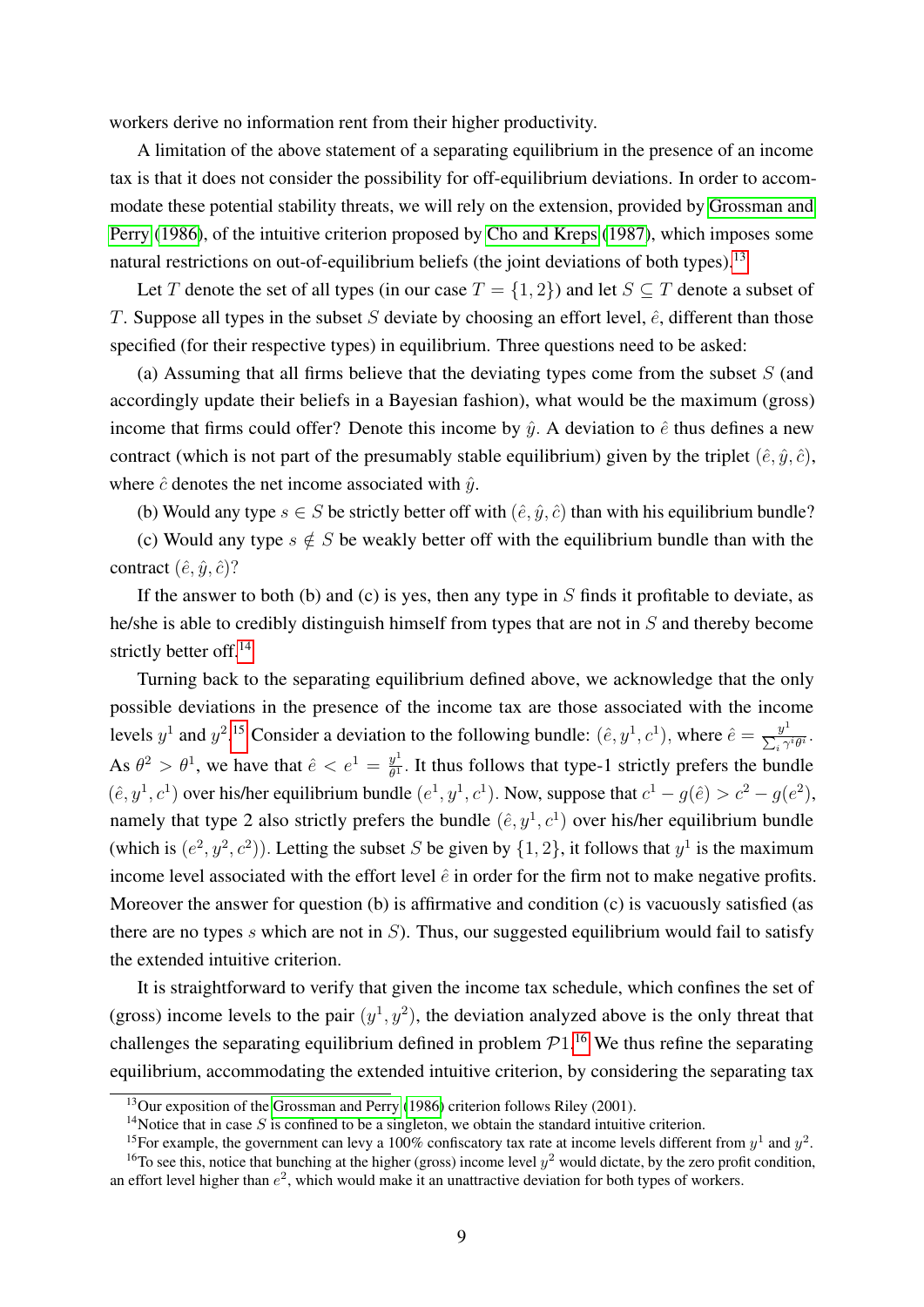equilibrium defined by the following constrained optimization problem, henceforth problem  $\mathcal{P}2$ :

### Problem P2

$$
\max_{\{y^1, c^1, y^2, c^2\}} c^1 - k g(e^1)
$$
\nsubject to:  
\n
$$
y^i = e^i \theta^i, \quad i = 1, 2
$$
\n
$$
c^1 - k g(e^1) > c^2 - k g(e^2)
$$
\n(10)

<span id="page-9-3"></span><span id="page-9-1"></span><span id="page-9-0"></span>
$$
c^{1} - kg(e^{1}) \ge c^{2} - kg(e^{2}),
$$
\n<sup>(10)</sup>

$$
c^2 - g(e^2) \ge c^1 - g\left(\frac{y^1}{\sum_i \gamma^i \theta^i}\right),\tag{11}
$$

<span id="page-9-2"></span>
$$
\sum_{i} \gamma^{i} (y^{i} - c^{i}) = 0. \tag{12}
$$

Three remarks are in order. First, notice that the IC constraint given by [\(11\)](#page-9-0) implies the weaker constraint given by [\(7\)](#page-7-2) and hence renders the latter redundant. The fact that [\(11\)](#page-9-0) is a tighter constraint than [\(7\)](#page-7-2) reflects the presence of an information rent (obtained by type-2 agents) which is associated with the difference in innate abilities. If these were equal, there would be no difference between the two constraints. Second, notice that the separating allocation obtained under the extended intuitive criterion coincides with the [Rothschild and Stiglitz](#page-37-13) [\(1976\)](#page-37-13) separating equilibrium in the screening game, in which the first movers are the firms rather than the workers (who are the first movers in the signaling game). Finally, whereas only one of the IC constraints [\(6\)](#page-7-1)-[\(7\)](#page-7-2) (the one associated with the high-skilled worker) is binding at an optimum, it is straightforward to find parameter values such that the modified conditions in [\(10\)](#page-9-1) and [\(11\)](#page-9-0) both bind at the same time. This implies a potential violation of the standard zero marginal tax at the top property [\(Sadka 1976\)](#page-37-14) which is due to a problem of adverse selection in the labor market.

To get an intuition why constraints [\(10\)](#page-9-1) and [\(11\)](#page-9-0) both could be binding under an optimal nonlinear income tax, recall that, under laissez-faire, low-skilled agents may find it attractive to replicate the effort of high-skilled agents in order to receive a higher remuneration (per unit of effort). Given that, in the presence of a government redistributing from high- to low-skilled workers, the downward IC constraint will always be binding (provided the social welfare function is egalitarian), the question is whether it is still attractive for type 1 agents to mimic type-2 agents in the presence of the redistribution carried out through the tax/transfer-system. In problem  $P1$ , the answer is unambiguously negative, by virtue of the single-crossing property. However, in the re-formulated problem  $P_2$ , a mimicking type-2 agent would derive an information rent associated with the difference in productivities (reflected in the fact that the bundle associated with the type-2 mimicker differs from the equilibrium bundle intended for type-1 agents). If the productivity difference is large enough, it will render the bundle offered to type-2 agents sufficiently attractive for type-1 agents, implying that both IC conditions will be binding in the optimal solution.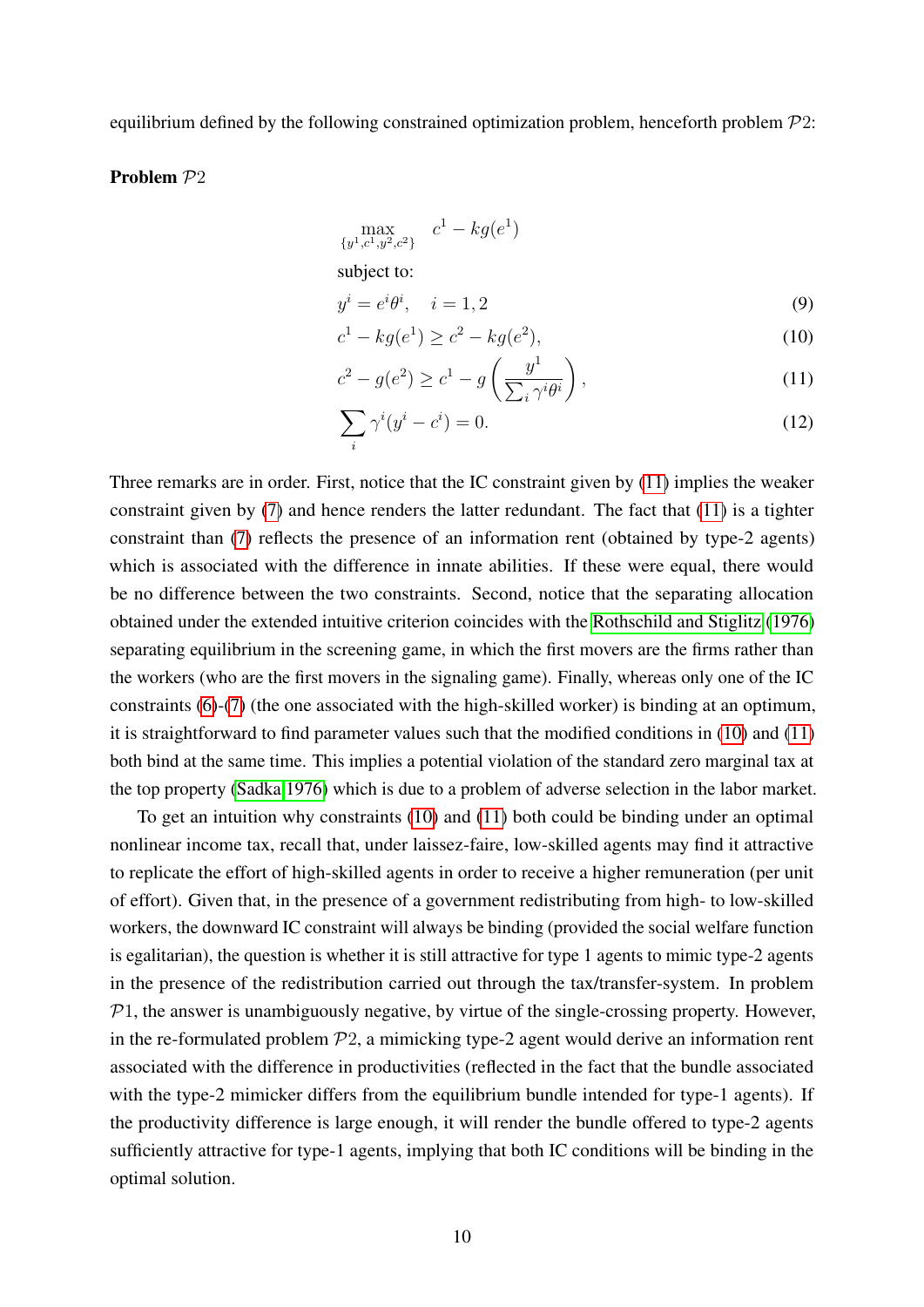#### 2.2.2 A pooling equilibrium

By offering a single income level on the income tax schedule, denoted by  $\hat{y}$ , the government can implement a pooling equilibrium, as it can rule out deviations to income levels other than  $\hat{y}$ .<sup>[17](#page-10-0)</sup> The reason pooling can be desirable in our setting is the possibility to redistribute via the wage channel, something that is infeasible in a standard optimal income tax model. In a pooling equilibrium, all workers choose the same level of effort  $\hat{e}$ . Hence, total production is equal to  $\hat{y} = \hat{e}\overline{\theta}$ , where  $\overline{\theta} \equiv \sum_i \gamma^i \theta^i$  denotes the average innate ability. A government seeking to implement a pooling equilibrium will then solve the following problem, henceforth problem  $P3$ :

### Problem P3

max  $\hat{c} - kg(\hat{e})$  subject to  $\hat{y} = \hat{e}\overline{\theta}$ ,  $\hat{c} = \hat{y}$ .

Note that pooling is not subject to cream-skimming and is hence stable as the income tax induces full compression of the income distribution (on- and off-equilibrium).

#### <span id="page-10-1"></span>2.2.3 Comparison between separating and pooling equilibria

We now turn to shed some light on the forces which determine whether the separating or the pooling tax equilibrium constitutes the social optimum. As we will show, the separating equilibrium tends to dominate when: i) the difference in the cost of acquiring the signal is large (k is large); ii)  $\theta^1$  is either close to  $\theta^2$  or close to zero; iii) the distribution of types is very asymmetric  $(|\gamma^1 - \gamma^2|)$  is large).

We begin by considering the distortions that characterize the pooling equilibrium. From the first order condition of problem  $\mathcal{P}3$ , one obtains  $kg'(\hat{y}/\bar{\theta}) = \bar{\theta}$ , where  $\hat{e} = \hat{y}/\bar{\theta}$  is the common effort level of both agents. This implies that, in a pooling tax equilibrium, the effort choice of type-1 agents is distorted upwards (since for them the efficient effort would satisfy  $kg'(e) = \theta^1$ ) and the effort choice of type-2 agents is distorted downwards (since for them the efficient effort would satisfy  $g'(e) = \theta^2$ ). We can also notice that the downward distortion faced by high-skilled agents is more severe the larger is  $k$ .

Consider next the optimal separating equilibrium. Here, instead, the effort choice of type-1 agents is distorted downwards, whereas the effort choice of type-2 agents is either left undistorted or distorted upwards. To see this, consider the definition of the optimal separating tax equilibrium (i.e., problem  $P2$ ) and denote by  $\lambda^1$  the Lagrange multiplier attached to the constraint [\(10\)](#page-9-1), and by  $\mu$  the multiplier attached to the constraint [\(12\)](#page-9-2). From the first-order conditions we obtain:

### <span id="page-10-2"></span>Proposition 1. *Under a separating equilibrium, the optimal distortions (wedges) in the scenario*

<span id="page-10-0"></span> $17$ The possibility to implement a pooling allocation in a two-type optimal income tax model without adverse selection in the labor market was discussed by [\(Stiglitz 1982\)](#page-37-3). However, in that setting, pooling is Pareto-inferior to the laissez-faire allocation.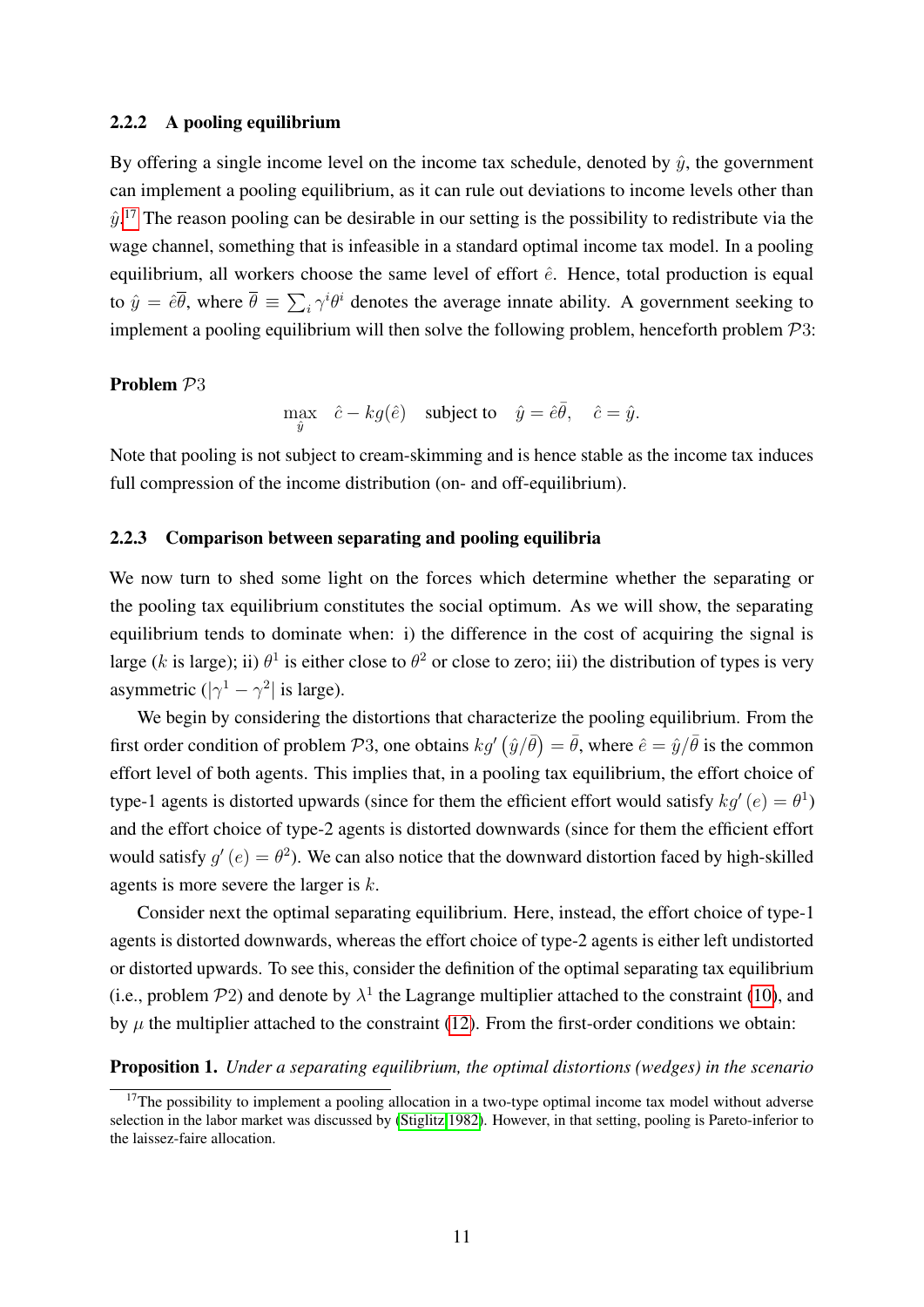*with only an income tax in place are given by the following expressions:*

<span id="page-11-0"></span>
$$
\tau_y^1 \equiv 1 - MRS_{yc}^1 = 1 - \frac{kg'(y^1/\theta^1)}{\theta^1} = \frac{\gamma^2 + \lambda^1}{\gamma^1} \frac{g'(y^1/\theta^1)}{\theta^1} \left[ k - \frac{\theta^1}{\overline{\theta}} \frac{g'(y^1/\overline{\theta})}{g'(y^1/\theta^1)} \right] > 0, \quad (13)
$$

<span id="page-11-1"></span>
$$
\tau_y^2 \equiv 1 - MRS_{yc}^2 = 1 - \frac{g'(y^2/\theta^2)}{\theta^2} = -\frac{\lambda^1}{\gamma^2} \frac{g'(y^2/\theta^2)}{\theta^2} (k-1) \le 0.
$$
 (14)

**Proof** See Appendix [A.](#page-38-1)  $\Box$ 

The RHS of [\(13\)](#page-11-0) provides a measure of the (downward) distortion imposed on  $y<sup>1</sup>$  and is unambiguously positive as  $\frac{\theta^1}{\overline{a}}$ θ  $g'\!\left(e^1\theta^1/\overline{\theta}\right)$  $\frac{e^{(-b^2/\theta)}}{g'(e^1)}$  < 1 and  $k > 1$ . It reflects the fact that, given our max-min social welfare function, the constraint [\(11\)](#page-9-0) will necessarily be binding, warranting a downward distortion on type-1 agents to deter mimicking by type-2 agents. The RHS of [\(14\)](#page-11-1) provides a measure of the distortion imposed on  $y^2$  and will either be zero (if constraint [\(10\)](#page-9-1) is slack, i.e.  $\lambda^1 = 0$ ) or it will be negative (if constraint [\(10\)](#page-9-1) is binding, i.e.  $\lambda^1 > 0$ ). If under laissez-faire the constraint [\(4\)](#page-6-1) is slack, then the constraint [\(10\)](#page-9-1) will necessarily be slack at an optimal separating tax-equilibrium, implying  $\tau_y^2 = 0$ . Intuitively, if low-skilled agents had no incentive to mimic high-skilled agents under laissez-faire, this will be all the more true under a redistributive policy which is designed to benefit low-skilled agents. Instead, if under laissez-faire the constraint [\(4\)](#page-6-1) is binding, then the constraint [\(10\)](#page-9-1) may be binding, in which case we have  $\tau_y^2 < 0$ .

On the one hand, the fact that redistribution is geared towards type-1 agents alleviates the incentives for them to mimic type-2 agents. On the other hand, at a separating equilibrium, type-2 agents enjoy an information rent associated with differences in productivities, and this information rent limits the generosity of the redistribution towards type-1 agents. If too little redistribution can be achieved, type-1 agents will still have an incentive to mimic type-2 agents. The bottom line of the discussion above is that, if the difference in the cost of signaling is sufficiently small (i.e.,  $k$  is not too large) and the information rent (enjoyed by type-2 agents) associated with differences in productivities sufficiently large, a separating tax-equilibrium will also distort the behavior of type-2 agents.[18](#page-11-2) When this is the case, both tax-equilibria (separating and pooling) will entail a double distortion, on the low- as well as on the high-skilled agents.

Let us now compare the two types of equilibria in terms of equity considerations.

Proposition 2. *The equity gains of switching from a separating to a pooling tax equilibrium are smallest when: i)*  $\theta^1$  *is close to*  $\theta^2$ *, ii)*  $\theta^1$  *is close to zero, and, iii)*  $|\gamma^1 - \gamma^2|$  *is large.* 

**Proof** The equity gains of a pooling equilibrium are due to the elimination of the information rent, associated with the difference in productivities, that is enjoyed by high-skilled agents at a separating equilibrium. This information rent is proportional to the difference  $(y_{sep}^1/\theta^1)$  –  $(y_{sep}^1/\bar{\theta})$ , i.e. to the difference between the effort exerted in equilibrium by type-1 agents and the

<span id="page-11-2"></span><sup>&</sup>lt;sup>18</sup>When k is small enough, the constraint [\(4\)](#page-6-1) is binding in laissez-faire.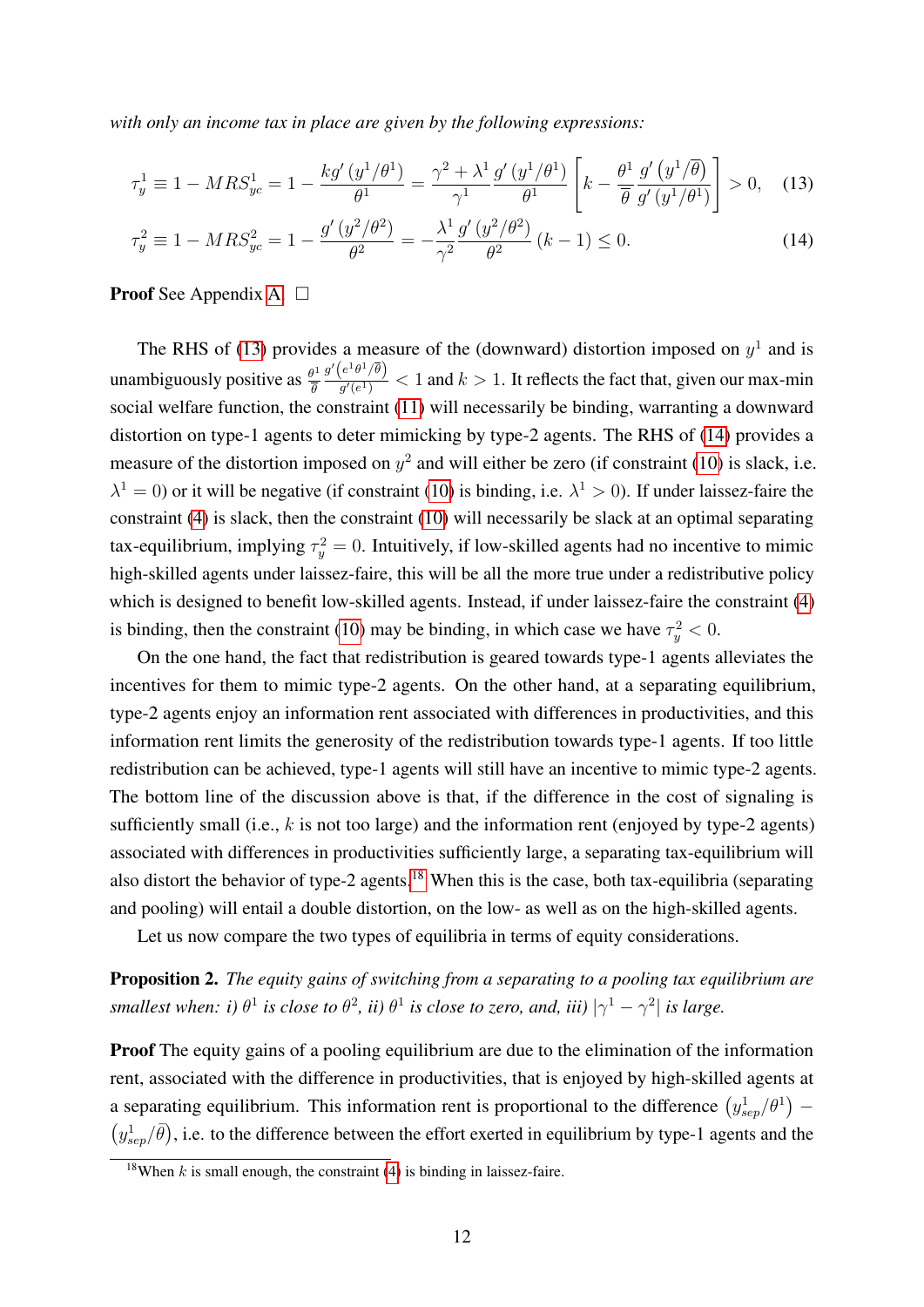effort that would be exerted, off-equilibrium, by type-2 agents behaving as mimickers, and can equivalently be expressed as

<span id="page-12-0"></span>
$$
\frac{y_{sep}^1}{\theta^1} - \frac{y_{sep}^1}{\bar{\theta}} = \frac{\theta^2 - \theta^1}{\bar{\theta}\theta^1} \gamma^2 y_{sep}^1.
$$
 (15)

Regarding i), it is clear that when  $\theta^1 \to \theta^2$ , the RHS of [\(15\)](#page-12-0) tends to zero. Regarding ii), notice as  $\theta^1 \to 0$ , the efficient level of  $e^1$  (and  $y^1$ ) approaches zero. Given that the optimal separating tax equilibrium distorts  $y_{sep}^1$  downwards, it follows that, when  $\theta^1 \to 0$ , we have that  $y_{sep}^1 \rightarrow 0$ , implying that the RHS of [\(15\)](#page-12-0) tends to zero. Regarding iii), consider first the case  $\gamma^2 \to 0$ . In this case, it is apparent that the RHS of [\(15\)](#page-12-0) tends to zero (notice also that  $\gamma^2 \to 0$  implies  $\theta^1 \to \bar{\theta}$ ). Consider next  $\gamma^2 \to 1$ . In this case, the RHS of [\(15\)](#page-12-0) tends to zero because  $\gamma^2 \to 1$  implies  $y_{sep}^1 \to 0$ . The latter can be seen from the first order conditions of the government's problem in Appendix [A.](#page-38-1) Combining [\(A 8\)](#page-39-0) and [\(A 9\)](#page-39-1) for  $\gamma^2 \to 1$  (i.e.  $\gamma^1 \to 0$ ) yields  $\lambda^2 k g'(y^1/\theta) = \lambda^2 \theta^1 g'(y^1/\theta) / \theta$ , which can only be satisfied (taking into account that  $\lambda^2 > 0$ ) for  $y^1 = 0$ .  $\Box$ 

It is easy to come up with numerical examples where pooling forms the social optimum when the parameters are such that the separating allocation induces a double distortion and the information rent of high-skilled mimickers is large. Moreover, when the number of types is greater than two, there is the possibility of socially optimal hybrid tax equilibria, featuring bunching, in which both predistribution and redistribution take place at the same time.<sup>[19](#page-12-1)</sup>

## 2.3 The extended tax regime

We now extend our tax base and allow the government to tax each individual based on two observable characteristics: (i) earned income, (ii) the signal transmitted in the labor market. Thus, the tax function that we consider is a nonlinear and nonseparable function of both  $y$  and  $e$ , i.e.  $T(y, e)$ . We maintain all our earlier assumptions and in particular the asymmetry in information between firms and workers with respect to the latter's innate ability. Moreover, we focus on the separating equilibrium as the pooling equilibrium, in the extended tax regime, is identical to the one under the income tax regime.<sup>[20](#page-12-2)</sup> The tax equilibrium in the extended tax regime is given by the solution to the following optimization problem, henceforth problem  $\mathcal{P}4$ :

<span id="page-12-1"></span> $19$ As pointed out earlier, there is an equivalence between the signaling model (subject to the extended intuitive criterion) and the competitive screening setup (see also [Riley 2001,](#page-37-11) pp. 445-46). Therefore, we can refer to the numerical examples in [Bastani et al.](#page-36-0) [\(2015\)](#page-36-0) (see Figure 1 for the two-type case, and Figure 3 in Appendix E for the three-type case).

<span id="page-12-2"></span> $^{20}$ Either an income tax or a tax on the signal can be used to implement a given pooling equilibrium.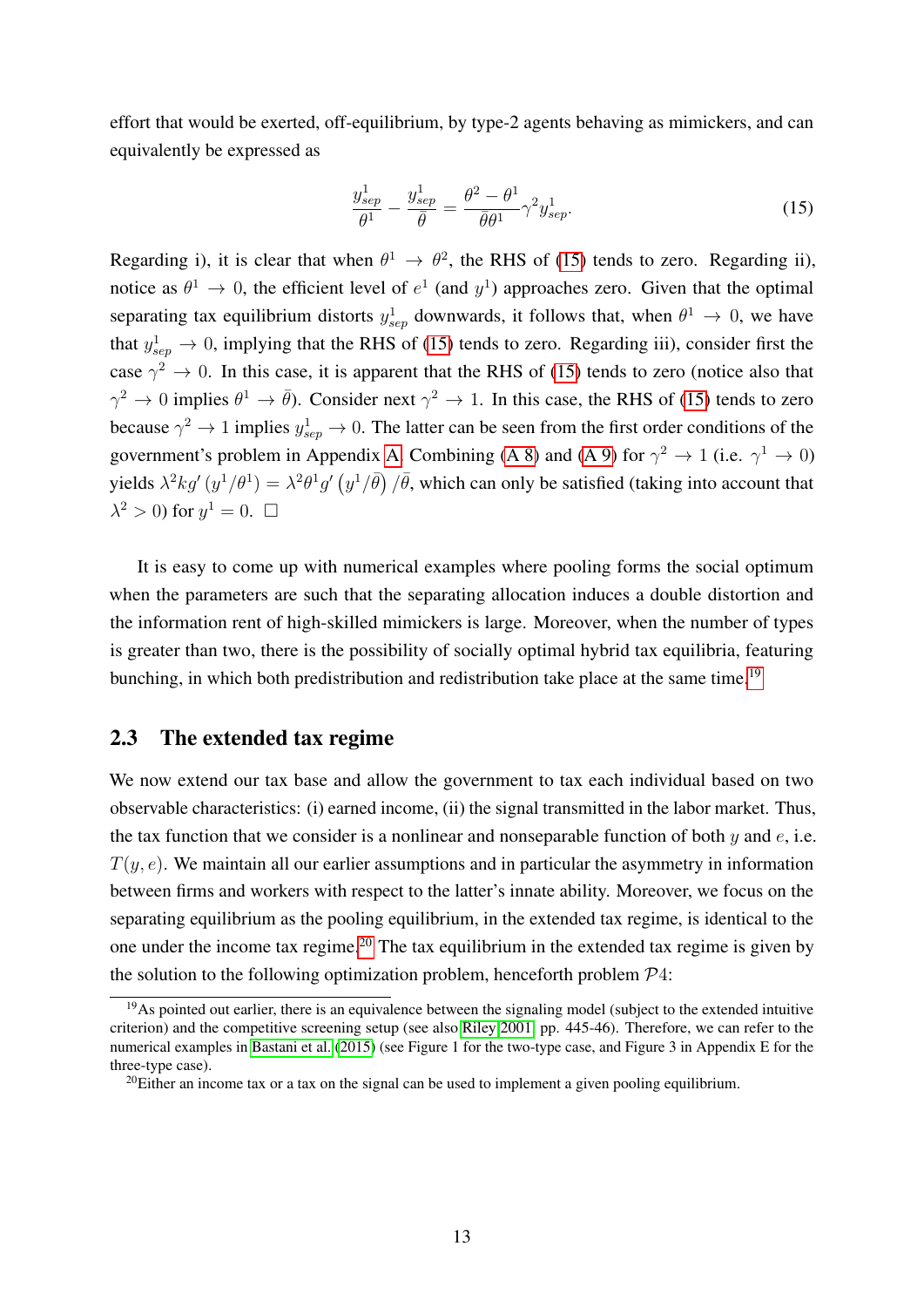#### Problem P4

<span id="page-13-1"></span>
$$
\max_{\{y^1, c^1, e^1, y^2, c^2, e^2\}} c^1 - kg(e^1)
$$
\nsubject to:  
\n
$$
y^i = e^i \theta^i, \quad i = 1, 2,
$$
\n
$$
c^1 - kg(e^1) \ge c^2 - kg(e^2),
$$
\n(17)

<span id="page-13-4"></span><span id="page-13-3"></span><span id="page-13-2"></span>
$$
c^2 - g(e^2) \ge c^1 - g(e^1),\tag{18}
$$

$$
\sum_{i} \gamma^{i} (y^{i} - c^{i}) = 0.
$$
 (19)

Comparing the constraints [\(16\)](#page-13-1)-[\(19\)](#page-13-2) with the corresponding constraints under the income tax regime, i.e. constraints [\(9\)](#page-9-3)-[\(12\)](#page-9-2), one can see that the difference between the two regimes is confined to the IC constraint associated with the high-skill type. The possibility to tax  $e$  prevents agents from choosing effort levels other than those specified in the bundles  $(y^1, c^1, e^1)$  and  $(y<sup>1</sup>, c<sup>2</sup>, e<sup>2</sup>)$ . This implies that the stability threat posed by the extended intuitive criterion is no longer relevant: a type-2 worker behaving as a mimicker, i.e. earning  $y^1$  in order to benefit from a more lenient tax treatment, is forced to choose the same effort level prescribed in equilibrium for a type-1 worker. In the extended tax regime, high-skilled agents no longer enjoy an information rent associated with the differences in productivities, and the amount of achievable redistribution is solely determined by the differences in the costs of acquiring the signal.

By alleviating one of the IC constraints that limit the amount of feasible redistribution, the extended tax regime allows to increase social welfare relative to the case with only an income tax in place. This result, which has important policy implications, is formally stated in Proposition [3](#page-13-0) below. Proposition [3](#page-13-0) also provides two additional results. First, it shows that the possibility to tax the signal renders a pooling equilibrium socially undesirable for any difference in productivities between the two types of workers and independently of the difference in the acquisition cost of the signal. This result, which is in contrast to what was the case under the optimal income tax regime, is related to the fact that, by replacing the RHS of [\(11\)](#page-9-0) with the RHS of [\(18\)](#page-13-3), we obtain a set of incentive constraints that cannot both be binding at the same time, namely, an identical set of constraints as [\(5\)](#page-7-4)-[\(8\)](#page-7-3). Second, the proposition shows that the optimal distortions are unrelated to the differences in productivities and, in particular, the distortion on type 2 agents is zero.

<span id="page-13-0"></span>Proposition 3. *In the extended tax regime, the following holds:*

- *(i) the social optimum is always attained by a separating allocation, namely, predistribution is never optimal;*
- *(ii) social welfare is strictly higher than under the optimal income tax regime;*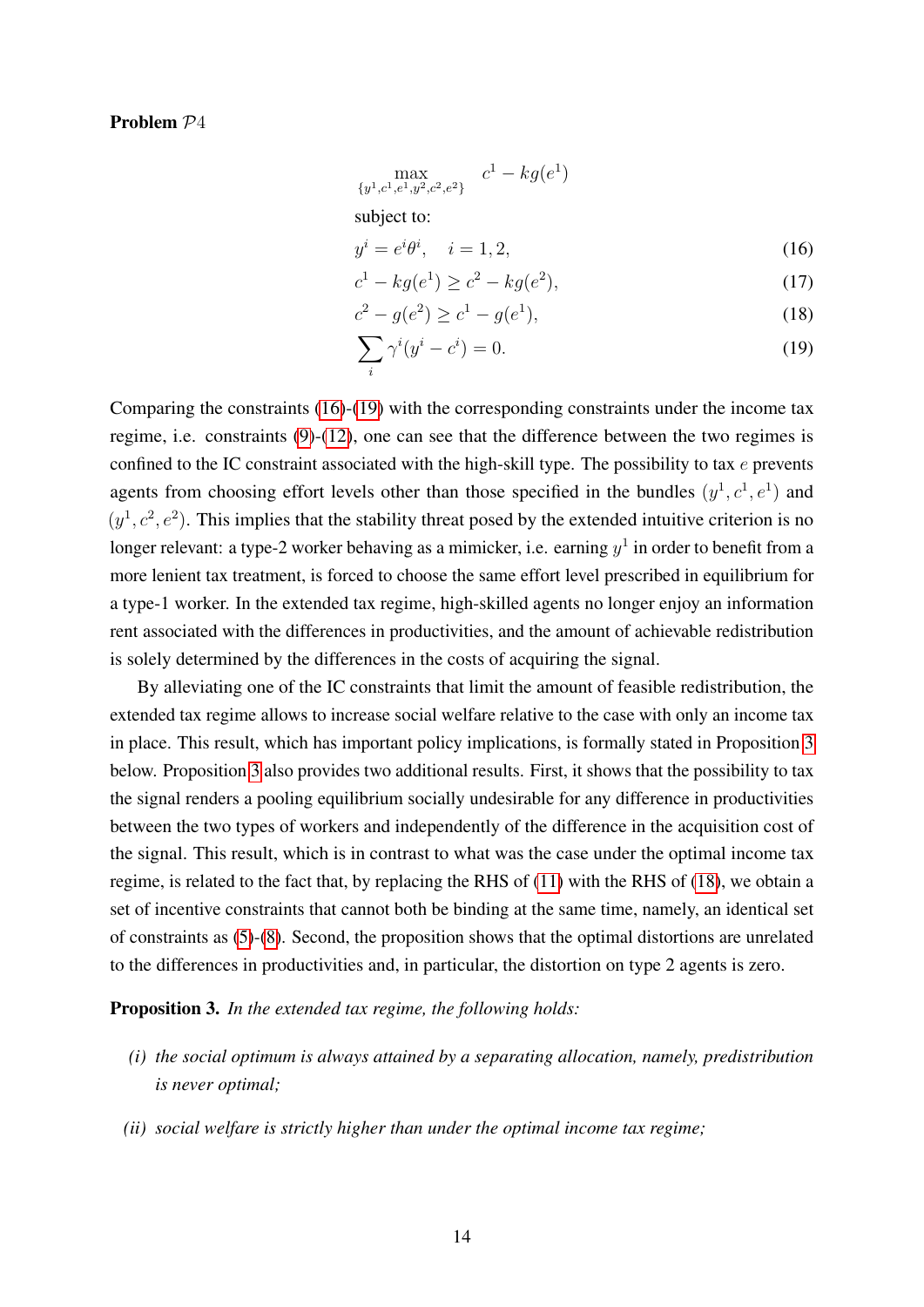*(iii) the optimal distortions (wedges) in the extended tax regime take the form:*

$$
\tau_y^1 \equiv 1 - \frac{k g'(y^1/\theta^1)}{\theta^1} = \frac{\gamma^2}{\gamma^1} \frac{g'(y^1/\theta^1)(k-1)}{\theta^1} = \frac{\gamma^2}{k - \gamma^2} (k-1) > 0, \qquad (20)
$$

<span id="page-14-4"></span><span id="page-14-3"></span>
$$
\tau_y^2 \equiv 1 - \frac{g'(y^2/\theta^2)}{\theta^2} = 0,\tag{21}
$$

and are thus unrelated to the differences in productivities. Moreover,  $\tau_y^1$  is strictly smaller, and  $\tau_y^2$  is weakly smaller, than in the separating equilibrium with only an income tax.

### **Proof** See Appendix [B.](#page-39-2)  $\Box$

Notice that, by conditioning the tax on both income and the signal, the information rents associated with the differences in productivities are eliminated. This is due to the fact that the extended tax regime blocks off-equilibrium deviations to education levels different than  $e^1$  and  $e<sup>2</sup>$ . In this way, type 2 mimickers are denied any information rent associated with their higher productivity when they choose to replicate the income level of low-skilled agents. Thus, an extended tax regime ameliorates the efficiency of the redistribution that can be carried through the income channel.<sup>[21](#page-14-0)</sup> A reflection of this increased efficiency is that, at the optimal separating tax equilibrium under an extended tax regime,  $e^2$  is always undistorted and  $e^1$  is always less distorted than at the optimal separating tax equilibrium under the income tax regime. In particular, whereas both regimes imply a downward distortion on  $e^1$  (i.e.,  $1 - kg'(y^1/\theta^1)/\theta^1 = 1 - kg'(e^1)/\theta^1 > 0$ ), under an extended tax regime  $e^1$  is closer to its efficient value given by  $g'^{-1}(\theta^1/k)$ .<sup>[22](#page-14-1)</sup>

Notice also that, as an alternative to supplementing the nonlinear income tax with a nonlinear tax on education, the government could set a binding education mandate (a lower bound) at the level of education associated with type-1 workers under the separating optimal allocation in the extended tax regime. By doing so, type-2 mimickers would be denied the information rent associated with the difference in productivities (as the mandate blocks the possibility for type-2 mimickers to credibly signal their superior productive ability to the firm, conditional on the income level of type-1 agents). Our analysis therefore suggests a novel normative justification for education mandates in the form of compulsory minimum schooling.<sup>[23](#page-14-2)</sup>

The qualitative features of Proposition [3,](#page-13-0) which focuses on the two-type case, generalize to the case with  $N > 2$  types. In particular, a pooling allocation is never optimal and social welfare is strictly higher than under the optimal income tax regime. Moreover, one can show that some of the bunching configurations that are optimal (depending on the specific parametric assumptions) under the income tax regime, become sub-optimal in the extended tax regime, implying that the

<span id="page-14-0"></span> $^{21}$ In contrast, under a pooling equilibrium the high-skilled agents are always denied any information rents associated with difference in productivities, independently on whether income taxation is supplemented or not with a tax on the signal. Thus, when attention is confined to pooling equilibria, an extended tax regime does not improve upon the income tax regime.

<span id="page-14-2"></span><span id="page-14-1"></span> $22$ See part (iii) of Appendix [B.](#page-39-2)

<sup>&</sup>lt;sup>23</sup>Such policy measures are often warranted on efficiency grounds (internalization of positive spillovers, mitigating imperfections in capital markets etc.), see, e.g., [Eckstein and Zilcha](#page-36-12) [\(1994\)](#page-36-12) and [Balestrino et al.](#page-36-13) [\(2016\)](#page-36-13).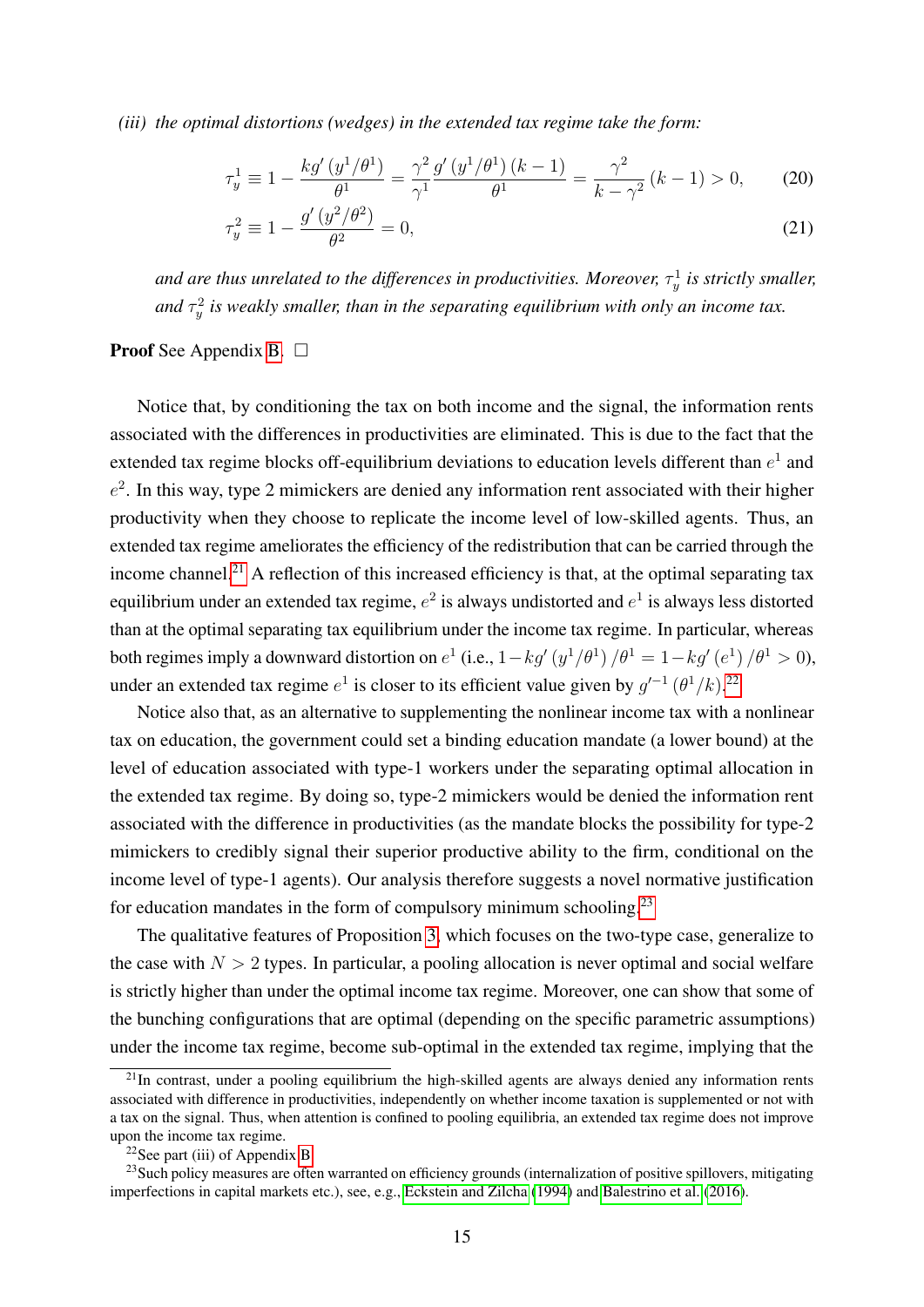extended tax regime generally weakens the case for bunching.<sup>[24](#page-15-1)</sup> However, whereas a separating equilibrium is always optimal in the two-type case, for  $N > 2$  the optimality of a fully separating equilibrium hinges on the fulfillment of a necessary and sufficient condition. Denoting by  $k^i$  the cost of acquiring education for type-i agents and by  $\gamma^i$  their proportion in the population, this condition requires that,  $\forall i \in \{1, ..., N - 1\}$ :

<span id="page-15-2"></span>
$$
\frac{\gamma^{i+1}\theta^{i+1}}{\gamma^{i+1}k^{i+1} + (k^{i+1} - k^{i+2})\left(\sum_{j\geq i+2} \gamma^j\right)} > \frac{\gamma^i \theta^i}{\gamma^i k^i + (k^i - k^{i+1})\left(\sum_{j\geq i+1} \gamma^j\right)}.\tag{22}
$$

A heuristic derivation of condition [\(22\)](#page-15-2) is presented in Appendix [D.](#page-46-0) When condition [\(22\)](#page-15-2) is satisfied, a fully separating equilibrium is optimal and one obtains the following generalized version of [\(20\)](#page-14-3), which applies for  $i = 1, \ldots, N$ :<sup>[25](#page-15-3)</sup>

<span id="page-15-4"></span>
$$
\tau_y^i \equiv 1 - \frac{k^i g'(y^i/\theta^i)}{\theta^i} = \frac{\sum_{j \ge i+1} \gamma^j g'(y^i/\theta^i)(k^i - k^{i+1})}{\gamma^i} = \frac{(k^i - k^{i+1}) \left(\sum_{j \ge i+1} \gamma^j\right)}{(k^i - k^{i+1}) \left(\sum_{j \ge i+1} \gamma^j\right) + \gamma^i k^i}.
$$
\n(23)

The first thing to notice about [\(23\)](#page-15-4) is that, for  $i = N$ , it implies that  $\tau_y^N = 0$  (given that  $\sum_{j \ge N+1} \gamma^j = 0$  and that for  $i = 1, ..., N-1$  it implies that  $0 < \tau_y^i < 1$ . The second thing to notice about [\(23\)](#page-15-4) is that it confirms the property of Proposition [3](#page-13-0) that the optimal distortions are unrelated to the differences in productivities. The intermediate step in [\(23\)](#page-15-4) highlights that the optimal marginal tax rates are increasing with respect to both the inverse hazard rate of the skill distribution and the information rent associated with the differences in the costs of acquiring the signal across adjacent types. The final step in [\(23\)](#page-15-4) highlights that the marginal tax rate faced by agents of type *i* is increasing in  $(k^{i} - k^{i+1}) \left( \sum_{j \geq i+1} \gamma^{j} \right)$ . As we discuss in the Appendix [D,](#page-46-0) this term represents the amount of resources that would be needed to preserve IC if type- $i$  agents were induced to marginally raise their effort.

The general lesson from Proposition [3,](#page-13-0) and its extension to the  $N > 2$  case, is that when signaling occurs in one dimension, and this dimension of signaling can be taxed, the case for predistribution, i.e. redistribution through the wage channel, is weakened. This is because the extended tax regime, by taxing the signal *conditional* on income, enhances the efficiency of redistribution through the income channel.

## <span id="page-15-0"></span>3 A model with signaling in two dimensions

We now extend the setting analyzed in section [2](#page-4-0) by considering the availability of two signals. The first signal is denoted by  $e_s$ , and represents the quantity of effort. The second signal is

<span id="page-15-1"></span><sup>&</sup>lt;sup>24</sup>For example, in the three-type case, one can show that bunching involving types 2 and 3 will never be an optimal solution under the extended tax regime, whereas it will be optimal in the income tax regime under certain parametric assumptions.

<span id="page-15-3"></span> $25$ The full derivations are skipped for the sake of brevity and are available upon request.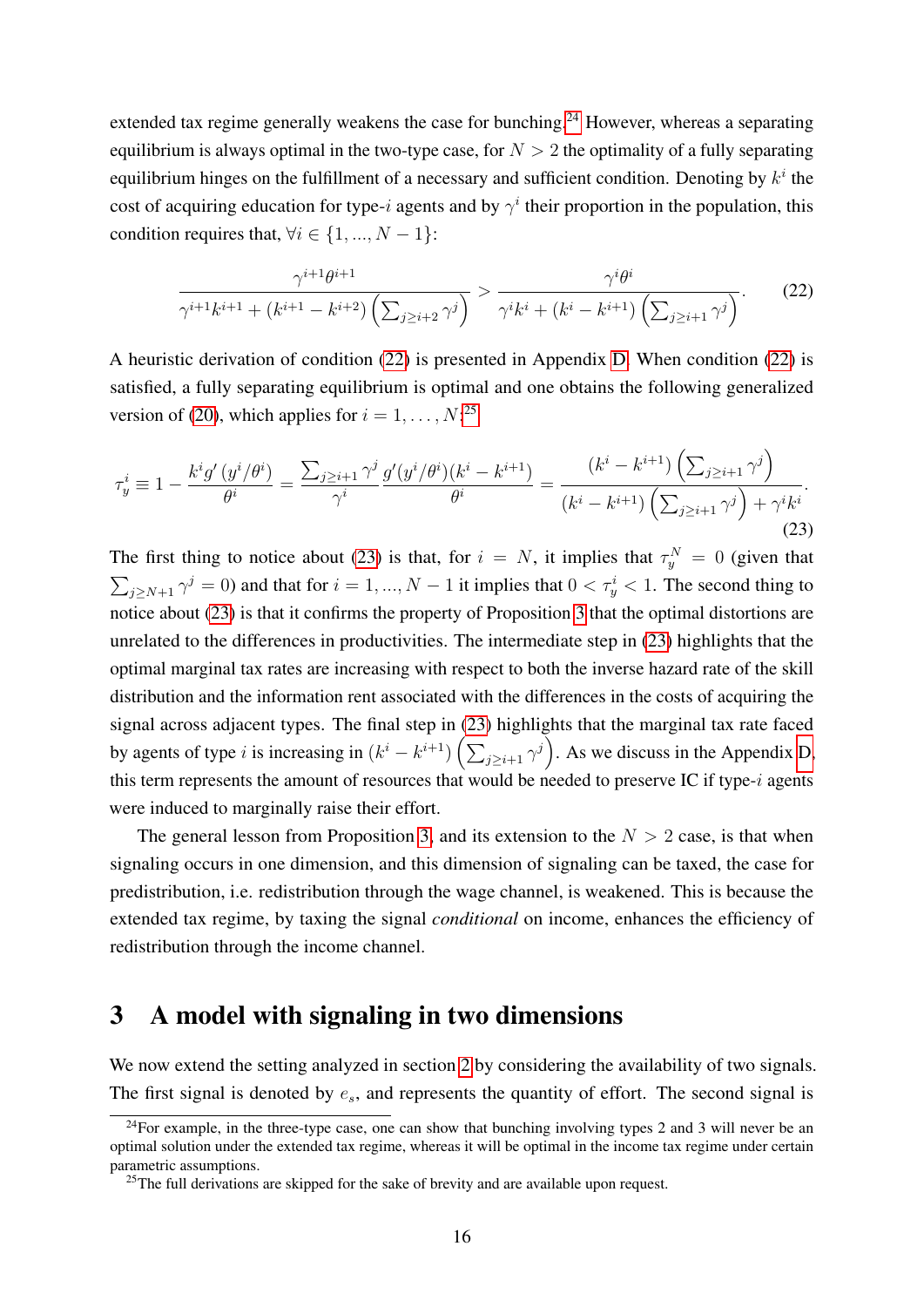denoted by  $e_q$ , and represents the intensity of effort. For instance, in the context of education, the variables  $e_s$  and  $e_q$  would capture, respectively, the quantity (e.g., the time spent in acquiring vocational training and/or academic degrees) and quality (e.g., GPA, reputation of certifying institute, etc.) dimensions of educational attainment.<sup>[26](#page-16-0)</sup> We assume that  $e_s$  is observed by both the government and the firms, whereas  $e_q$  is only observed by the firms (or prohibitively costly to observe by the government). The output of a type- $i$  worker is given by the production function:

$$
z^i = h(e^i_s, e^i_q)\theta^i,
$$

where  $h(\cdot)$  is jointly concave and strictly increasing in both arguments. The utility function is:

$$
u^{i}(c, e_s.e_q) = c - R^{i}(e_s, e_q),
$$

where c denotes consumption and

$$
R^i(e_s, e_q) = p_s^i e_s + p_q^i e_q
$$

is the cost function for type-i agents, with  $p_s^i$  and  $p_q^i$  denoting, respectively, the unitary marginal cost of  $e_s$  and the unitary marginal cost of  $e_q$  for an agent of type  $i^{27}$  $i^{27}$  $i^{27}$  We will hereafter make the following assumptions:

$$
p_s^1 = p_s^2 \equiv p_s
$$
 and  $p_q^1 > p_q^2$ ,

which jointly imply that type-2 agents have a (weak) absolute advantage in signaling via each channel, and a comparative advantage in the quality signal  $e_q$ . Before turning to the government problem, we define the laissez-faire.

### 3.1 Laissez-faire market equilibrium

The two-stage signaling game in the presence of two-dimensional signals works as follows. In the first stage, workers choose their levels of effort (both quality and quantity components),  $(e_s^i, e_q^i); i = 1, 2$ . In the second stage each firm offers a labor contract which specifies the income level (which is also the consumption level with no taxes/transfers in place) as a function of the observed signals, namely,  $y(e_s, e_q)$ . Based on the observed signals, firms form their beliefs with respect to the workers' types. In equilibrium, choices are consistent in the sense that firms maximize their expected profits by choosing the labor contracts, given their beliefs; and, workers maximize their utility (by choosing their signal effort-levels) given the labor contracts offered by the firms. Assuming a perfectly competitive labor market with free entry of firms implies that

<span id="page-16-0"></span><sup>&</sup>lt;sup>26</sup>In the context of labor supply,  $e_s$  and  $e_q$  would for instance capture, respectively, the time and intensity components of labor effort.

<span id="page-16-1"></span> $27$ Notice, that in the model considered in this section, the nonlinearity in the utility maximization problem derives from the production function, whereas in [\(1\)](#page-5-2) it derived from the effort cost function. However, the two formulations are iso-morphic.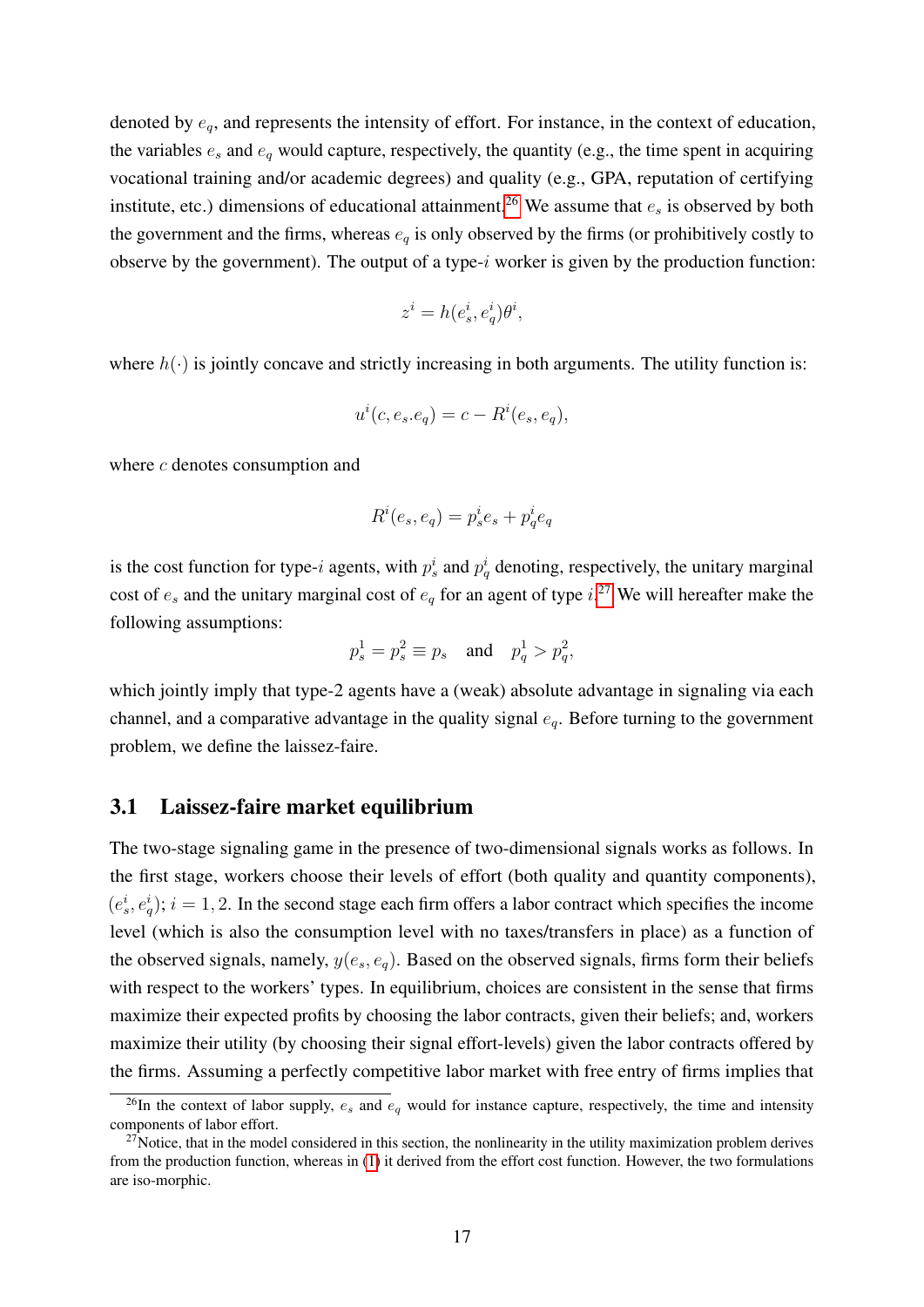rents are fully dissipated, hence,  $y^i = h(e^i_s, e^i_q)\theta^i$ .

The laissez-faire equilibrium (assuming it exists, see section [2.1\)](#page-5-3) is given by the pairs  $(e_s^{i*}, e_q^{i*}), i = 1, 2$ , satisfying the following conditions:

$$
(e_s^{1*}, e_q^{1*}) = \underset{e_s^1, e_q^1}{\text{argmax}} \left\{ h(e_s^1, e_q^1) \theta^1 - R^1(e_s^1, e_q^1) \right\},\tag{24}
$$

and

$$
(e_s^{2*}, e_q^{2*}) = \underset{e_s^2, e_q^2}{\text{argmax}} \left\{ h(e_s^2, e_q^2) \theta^2 - R^2(e_s^2, e_q^2) \right\}
$$
 (25)

subject to:

$$
h(e_s^{1*}, e_q^{1*})\theta^1 - R^1(e_s^{1*}, e_q^{1*}) \ge h(e_s^2, e_q^2)\theta^2 - R^1(e_s^2, e_q^2),\tag{26}
$$

which has a similar structure as the definition of the laissez-faire equilibrium in the case of signaling in one dimension. The above IC constraint reflects the fact that type-1 workers might have an incentive to mimic their higher-skilled counterparts in order to be remunerated according to the (higher) productivity of type-2 agents. If the constraint is binding, an adverse selection problem arises, implying that type-2 workers are induced to over-invest in the quality-signal  $e_q$ (due to their comparative advantage in this dimension of signaling).

### 3.2 The income tax regime

We first consider the benchmark setup where an individual's tax liability is just a function of his/her earned income. We assume, like we did for the case of signaling in one dimension, that the government is invoking a max-min social welfare function. The income tax is, as before, defined by a set of pre-tax/post-tax income bundles denoted by  $(y^i, c^i)$  where the total tax (or transfer if negative) is defined by  $t^i \equiv y^i - c^i$ . We define the wage rate earned by a given individual as the ratio between his/her pre-tax income  $y$  and the value of the  $h$ -function evaluated at the effort vector chosen by the individual, thereby generalizing the definition of wage rate provided in Section [2.2.](#page-6-4)

#### 3.2.1 A separating tax equilibrium

Under a separating equilibrium, the tax schedule is designed in such a way to induce type-1 agents to select a bundle  $(y<sup>1</sup>, c<sup>1</sup>)$  with associated tax payment  $t<sup>1</sup> = y<sup>1</sup> - c<sup>1</sup> < 0$ , and to induce type-2 agents to select a bundle  $(y^2, c^2)$  with associated tax payment  $t^2 = y^2 - c^2 > 0$ . Type-i agents choosing the bundle intended for them on the tax schedule would choose an efficient mix of  $e_s$  and  $e_q$ , denoted by  $(e_s^i(y^i), e_q^i(y^i)), i = 1, 2$ , with an associated cost given by:

<span id="page-17-0"></span>
$$
R^{i}(y^{i}) = \min_{e_s, e_q} R^{i}(e_s, e_q) \quad \text{subject to} \quad h(e_s, e_q)\theta^{i} = y^{i}.\tag{27}
$$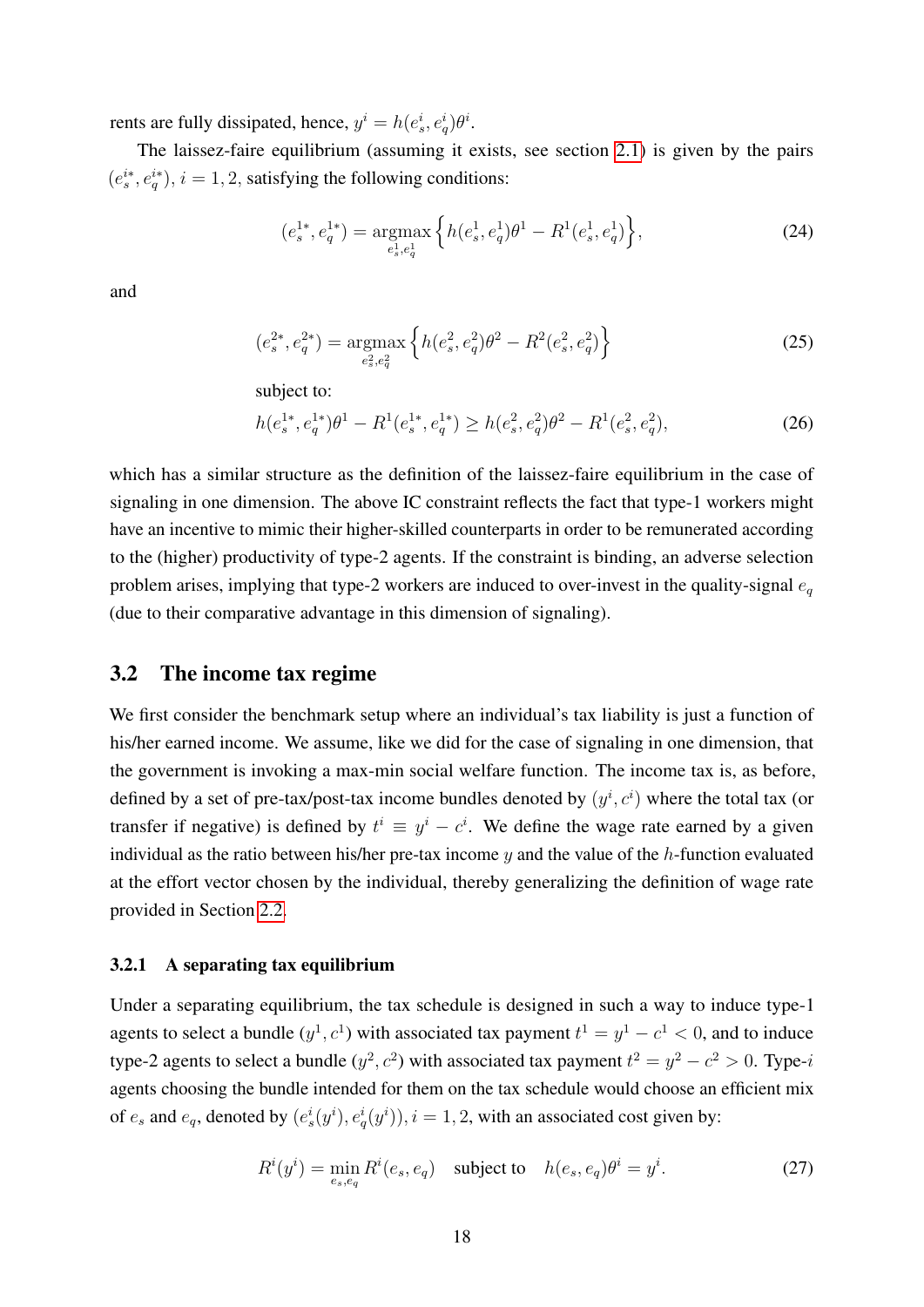Notice that efficiency in the choice of the effort mix means that  $e_s^i(y^i)$  and  $e_q^i(y^i)$  satisfy the condition

$$
\frac{\partial h\left(e_s^i(y^i), e_q^i(y^i)\right)/\partial e_s^i}{\partial h\left(e_s^i(y^i), e_q^i(y^i)\right)/\partial e_q^i} = \frac{p_s}{p_q^i},
$$

which equates the marginal rate of technical substitution (MRTS) to the marginal cost ratio. Moreover, notice that under a separating equilibrium, agents are paid by the firm according to their true productivity (a type i agent is paid a wage rate of  $\theta^i$ ).

To implement a given separating equilibrium, the government has to guard against various deviating strategies available to agents, i.e. the government has to make sure that no agent has an incentive to deviate from the behavior expected from him/her. There are in principle three deviating strategies that may be adopted by an agent of type i choosing to earn the income  $y^j$ intended for the other type. The agent can choose an effort vector that enables him/her to get remunerated according to: (i) the productivity of the other type, (ii) the average productivity, or, (iii) his/her true productivity. We consider these three deviating strategies in more detail below. Given that a deviating agent is someone who earns an amount of income which is intended for some other type of agents, we will follow the common practice of using the word "mimicker" to refer to a deviating agent in all three cases.

A first deviating strategy is for type-i agents to earn the income level  $y^j$  by choosing the effort mix  $(e_s^j(y^j), e_q^j(y^j))$  chosen in equilibrium by type-j agents. Behaving in this way, a type-i mimicker would be paid a wage rate  $\theta^j$  (i.e., according to the productivity of the type being mimicked) and would incur the following cost:

<span id="page-18-0"></span>
$$
\breve{R}^{i}(y^{j}) = p_{s}^{i}\breve{e}_{s}^{i}(y^{j}) + p_{q}^{i}\breve{e}_{q}^{i}(y^{j}),
$$
\n(28)

where  $(e_s^i(y^j), e_q^i(y^j)) = (e_s^j(y^j), e_q^j(y^j))$  denotes the effort mix of a type *i* mimicker, which is identical to the effort mix chosen in equilibrium by agents of type j. Notice that  $(\check{e}_s^i(y^j), \check{e}_q^i(y^j))$ is, from the perspective of type-i agents, a distorted effort mix, in the sense that it does not satisfy the condition  $\frac{\partial h(e_s, e_q)/\partial e_s}{\partial h(e_s, e_q)/\partial e_q} = \frac{p_s}{p_g^i}$  $\frac{p_s}{p_q^i}.$ 

Besides the deviating strategy described above, which involves a type- $i$  mimicker choosing the effort vector selected in equilibrium by agents of type  $j \neq i$ , there are also deviating strategies that involve the choice, by a mimicker, of an off-equilibrium effort vector.

The first of such strategies is the possibility for a type-i agent to earn the income level  $y^j$ by choosing an effort vector which is at the same time: i) different from the one chosen in equilibrium by type- $j$  agents, ii) attractive also for type- $j$  agents, and iii) sufficient to allow firms to make non-negative profits when remunerating agents according to the average productivity  $\bar{\theta}$ . For a type- $i$  mimicker, the most attractive of such strategies is the one with associated cost given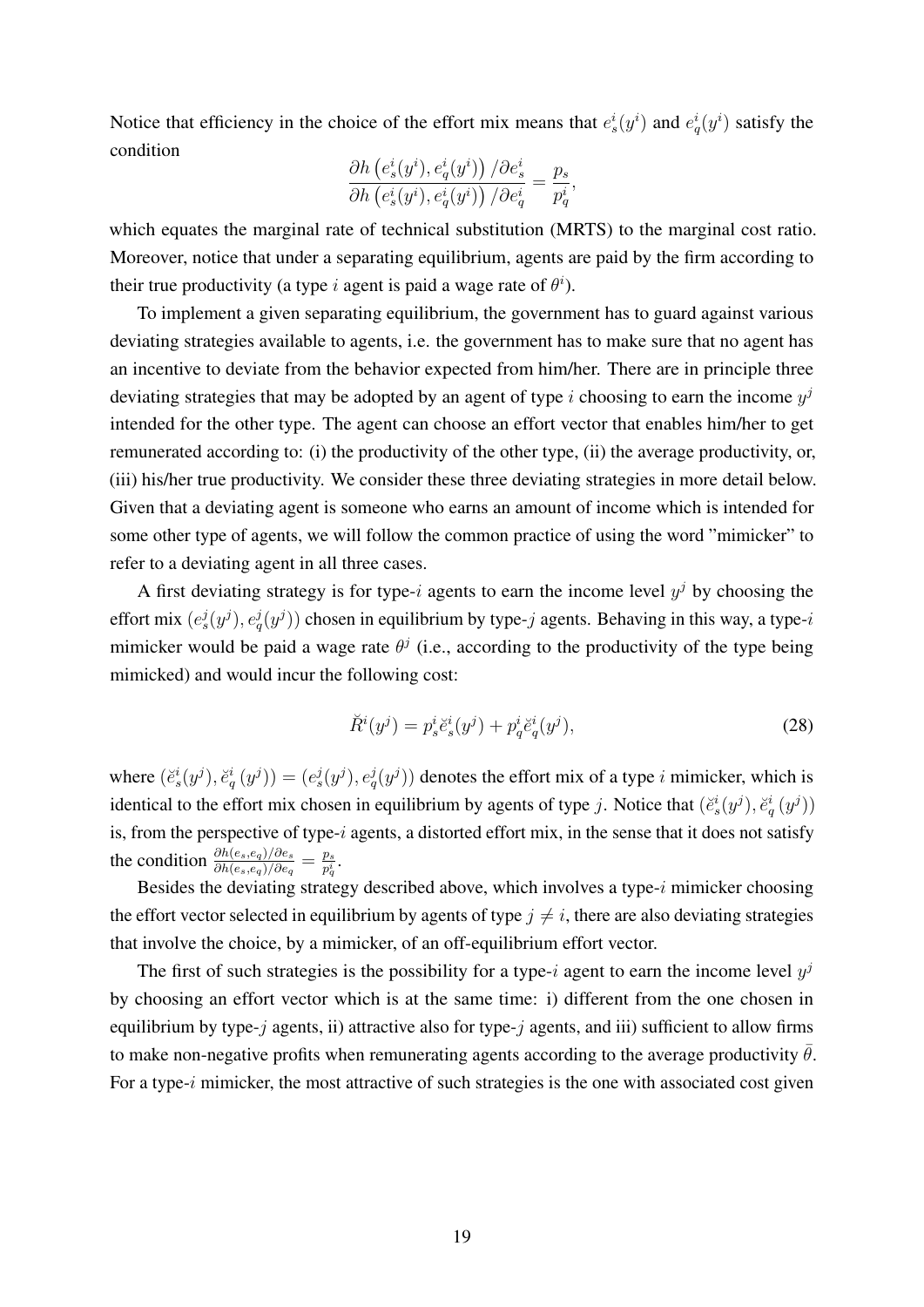<span id="page-19-5"></span> $\hat{R}^i(y^j) =$  min  $(e_s, e_q) \neq (e_s^j(y^j), e_q^j(y^j))$  $R^i(e_s, e_q)$  (29)

subject to:

<span id="page-19-1"></span><span id="page-19-0"></span>
$$
R^j(e_s, e_q) \le R^j(y^j),\tag{30}
$$

$$
y^j \le h(e_s, e_q)\bar{\theta}.\tag{31}
$$

The constraint [\(30\)](#page-19-0) captures the fact that the deviating strategy is feasible insofar as it induces also type-j agents to change their effort vector. The constraint [\(31\)](#page-19-1) ensures that the effort vector is enough to deliver a non-negative profit for the hiring firm in a pooling equilibrium where both agents are paid according to the average productivity  $\bar{\theta}$ . Lemma [1](#page-19-2) shows that this off-equilibrium deviation is only feasible for type 2 agents.

<span id="page-19-2"></span>Lemma 1. *Type-1 agents cannot succeed in earning* y <sup>2</sup> *while being remunerated according to the average productivity*  $\bar{\theta}$ *.* 

**Proof** Under the suggested deviating strategy both types of workers would earn  $y^2$  while being paid according to the average productivity  $\bar{\theta}$  and exerting the same effort vector  $(e_s, e_q)$  satisfying  $h(e_s, e_q)\bar{\theta} \geq y^2$ . However, recalling that the equilibrium effort vector chosen by type-2 agents at the income level  $y^2$  is efficient, type 2 agents cannot be induced to prefer such an allocation. The reason is that, since they would be remunerated according to  $\bar{\theta}$  rather than according to their true productivity  $\theta^2$ , they would necessarily be forced to adopt a more costly effort vector.<sup>[28](#page-19-3)</sup> The next Lemma shows that the off-equilibrium strategy with cost  $\hat{R}^i(y^j)$  is always superior (in the sense of being less costly) for type-2 agents relative to the mimicking strategy of replicating the effort vector chosen in equilibrium by agents of type 1.

<span id="page-19-4"></span>**Lemma 2.** For a type-2 agent, it is always more attractive to earn  $y<sup>1</sup>$ , while being remunerated  $according$  to the average productivity  $\bar{\theta}$ , compared to earning  $y^1$ , while being remunerated  $\emph{according to the low productivity } \theta^1 < \bar{\theta}.$  In other words,  $\hat{R}^2(y^1) < \breve{R}^2(y^1).$ 

**Proof** Let  $(e_s^1(y^1), e_q^1(y^1))$  denote the effort vector chosen by type-1 agents at the bundle intended for them by the government, and let  $\bar{e}_s = e_s^1(y^1) - \epsilon$  and  $\bar{e}_q = e_q^1(y^1) - \epsilon$ , for small  $\epsilon > 0$ , represent a candidate effort vector for a type-2 mimicker. As  $\bar{\theta} > \theta^1$  and  $y^1 = h(e_s^1(y^1), e_q^1(y^1)) \cdot \theta^1$ , it follows by continuity that  $h(\bar{e}_s, \bar{e}_q) \cdot \bar{\theta} > y^1$ . Hence, the suggested effort vector does not violate the constraint requiring firms to make non-negative profits. By construction,  $R^2(\bar{e}_s, \bar{e}_q) < \breve{R}^2(y^1)$ and  $R^1(\bar{e}_q, \bar{e}_s) < R^1(y^1)$ , so the candidate effort vector is preferred by both types of workers and induces pooling. Moreover, by virtue of the fact that  $\hat{R}^2(y^1)$  represents the minimal cost for type 2 under a pooling equilibrium, we have that  $\hat{R}^2(y^1) \leq R^2(\bar{e}_s, \bar{e}_q)$ . Thus, it follows that

by:

<span id="page-19-3"></span><sup>&</sup>lt;sup>28</sup>Notice that, if the equilibrium effort vector chosen by type-2 agents at the income level  $y^2$  were not efficient, one could no longer rule out the possibility that type-1 agents succeed in earning  $y^2$  while being remunerated according to the average productivity  $\bar{\theta}$ .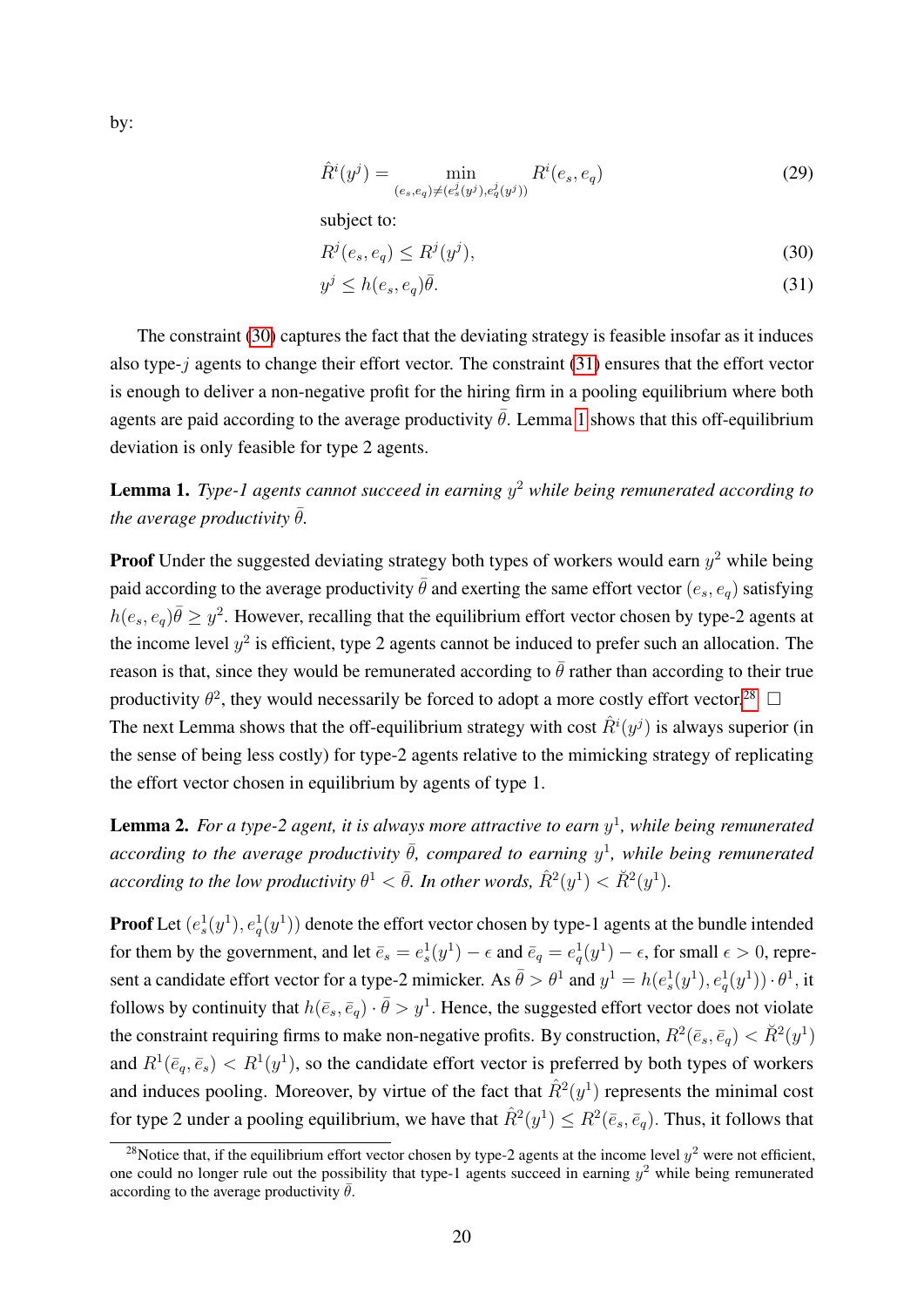$\hat{R}^2(y^1) < \check{R}^2(y^1)$ . This completes the proof.  $\Box$ 

The other deviating strategy that involves the choice of an off-equilibrium effort vector is the one where type-i agents replicate the earned income  $y<sup>j</sup>$  of type-j agents, but invest in the signals in such a way so as to separate themselves from type  $i$  agents, thereby succeeding in being remunerated by firms according to their true productivity  $\theta^i$ . For a type-i mimicker, the most attractive of such strategies is the one with associated cost given by:

<span id="page-20-2"></span>
$$
\tilde{R}^i(y^j) = \min_{(e_s, e_q) \neq (e_s^j(y^j), e_q^j(y^j))} R^i(e_s, e_q)
$$
\n(32)

subject to:

<span id="page-20-1"></span><span id="page-20-0"></span>
$$
R^j(e_s, e_q) \ge R^j(y^j),\tag{33}
$$

$$
y^j \le h(e_s, e_q)\theta^i. \tag{34}
$$

In the problem above, constraint  $(33)$  ensures that the effort vector chosen by type-i mimickers is not attractive for type- $j$  agents, thereby allowing type- $i$  mimickers to separate themselves from their type- $j$  counterparts. The constraint  $(34)$  ensures instead that the effort vector chosen by type-i mimickers is sufficient to produce  $y^j$ . Notice that, since  $\theta^2 > \theta^1$ , and given our assumptions that  $p_s^2 = p_s^2 \equiv p_s$  and  $p_q^1 > p_q^2$ , it necessarily follows that  $\tilde{R}^2(y^1) < R^1(y^1)$  and  $\tilde{R}^1(y^1) > R^2(y^2)$ . Notice also that there are two possible scenarios in which type-i agents succeed in separating themselves from type-j agents at the income level  $y^j$ : one in which constraint [\(33\)](#page-20-0) is binding, and another in which it is slack. In the former case, the agent behaving as a mimicker will employ a distorted effort mix (i.e., an effort mix violating the condition  $\partial h(e_s,e_q)/\partial e_s$  $\frac{\partial h(e_s, e_q)/\partial e_s}{\partial h(e_s, e_q)/\partial e_q} = \frac{p_s}{p_q^i}$  $\frac{p_s}{p_q^i}$ ); in the latter case the effort mix chosen by the mimicker will be undistorted.

Using the definitions of  $R^i$ ,  $\tilde{R}^i$ ,  $\hat{R}^i$  and  $\tilde{R}^i$ ,  $i = 1, 2$  $i = 1, 2$  $i = 1, 2$  above, and Lemmas 1 and [2,](#page-19-4) we can state the optimal tax problem in the presence of two dimensions of signaling as Problem  $\mathcal{P}5$ :

**Problem**  $P_5$  In a model with two dimensions of signaling with only an income tax in place, if the social optimum is a separating equilibrium, it is given by the solution to:

$$
\max_{\{y^i, c^i\}_{i=1,2}} c^1 - R^1(y^1)
$$

subject to the government budget constraint:

$$
\sum_{i} \gamma^{i}(y^{i} - c^{i}) = 0,
$$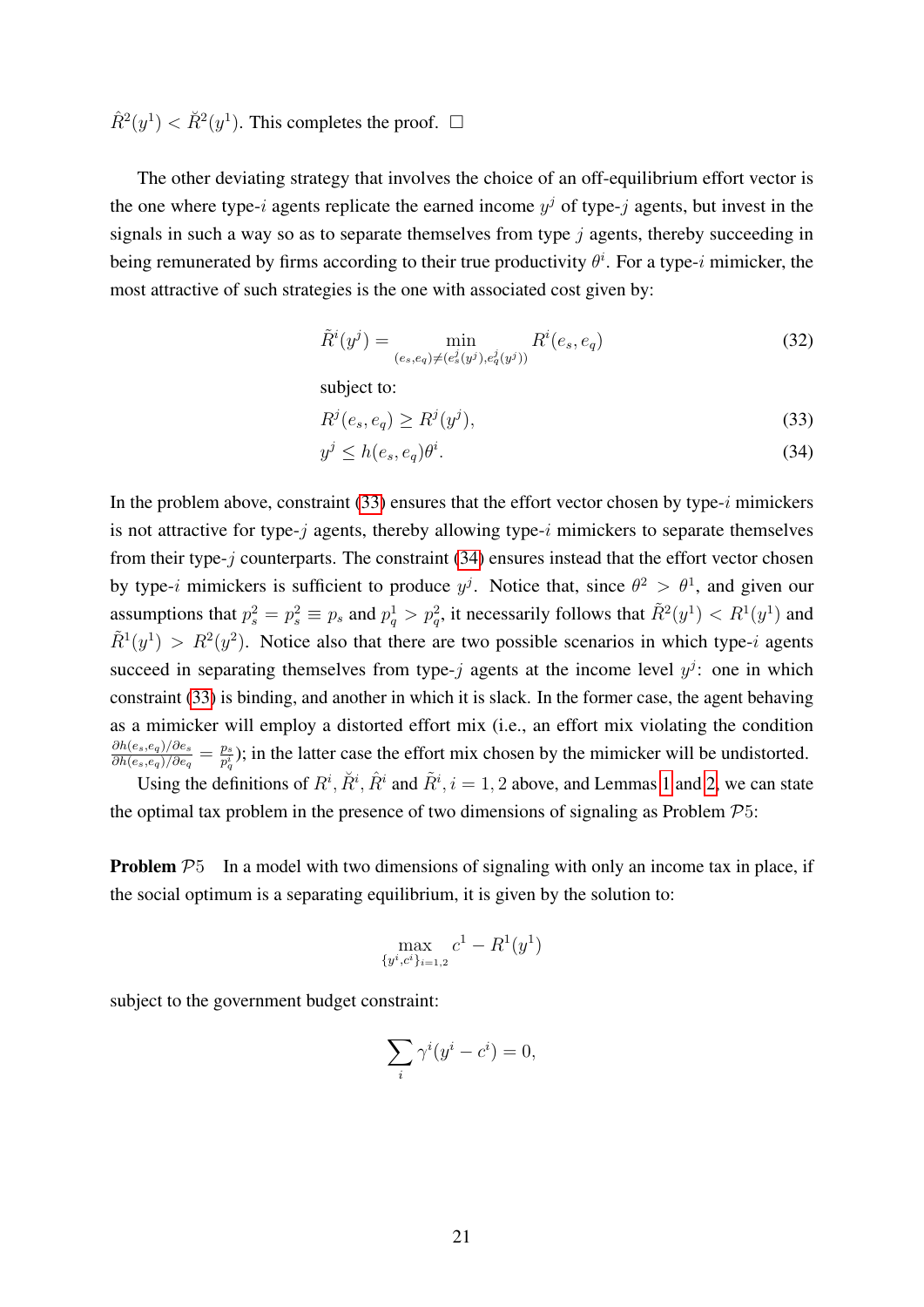and the IC constraints:

<span id="page-21-0"></span>
$$
c^{2} - R^{2}(y^{2}) \ge c^{1} - \min\left\{\widetilde{R}^{2}(y^{1}), \widehat{R}^{2}(y^{1})\right\},
$$
\n(35)

<span id="page-21-1"></span>
$$
c^{1} - R^{1}(y^{1}) \ge c^{2} - \min\left\{\ddot{R}^{1}(y^{2}), \tilde{R}^{1}(y^{2})\right\}.
$$
 (36)

In Problem P5, the expressions for  $R^{i}(y^{i}), i = 1, 2$ , are given by [\(27\)](#page-17-0), the expression for  $\check{R}^1(y^2)$  is given by [\(28\)](#page-18-0), the expression for  $\hat{R}^2(y^1)$  is given by [\(29\)](#page-19-5), and the expressions for  $\hat{R}^i(y^j)$  are given by [\(32\)](#page-20-2). The IC constraint for type-2 agents in [\(35\)](#page-21-0) is naturally binding in the optimum, by virtue of the strictly egalitarian preferences exhibited by the government, whereas the IC-constraint for type 1-agents in [\(36\)](#page-21-1) may be binding or not.

A type-i mimicker naturally opts for the least costly choice of the possibilities in curly brackets [as reflected by the min[·] argument on the RHS of [\(35\)](#page-21-0) and [\(36\)](#page-21-1)]. Notice that under both the relevant deviating strategies, a type i mimicker obtains a consumption equal to  $c<sup>j</sup>$ . Hence, determining which one of the two deviating strategies dominates requires only comparing the sustained effort cost under each of the two strategies. However, if  $\min \{ \check{R}^1(y^2), \tilde{R}^1(y^2) \}$  =  $\tilde{R}^1(y^2)$ , the constraint [\(36\)](#page-21-1) will be necessarily slack. To see this, suppose that the social optimum is a separating equilibrium and that the constraint [\(36\)](#page-21-1) is binding with  $\min \{ \check{R}^1(y^2), \tilde{R}^1(y^2) \} =$  $\overline{R}^1(y^2)$ . Given that  $y^1 - c^1 < 0$  and  $y^2 - c^2 > 0$ , the government could then do better by removing  $(y^1, c^1)$  from the menu of bundles available on the income tax schedule and letting type-1 agents sustain the cost  $\tilde{R}^1(y^2)$  and pool with type-2 agents at  $(y^2, c^2)$ . Type-1 agents would not suffer given that, by assumption, we had that  $c^1 - R^1(y^1) = c^2 - R^1(y^2)$ . At the same time, given that  $y^1 - c^1 < 0$  and  $y^2 - c^2 > 0$  at the supposedly optimal separating equilibrium, the government would experience a boost in revenue.

A final remark is in order. If the difference  $p_q^1 - p_q^2$  is sufficiently large, we have that  $\widetilde{R}^2(y^1) < \hat{R}^2(y^1)$ . This can be seen by considering the limiting case where  $p_q^1 \to \infty$  and  $p_q^2 \to 0$ , in which type-2 agents can separate themselves from type-1 agents (conditional on earning the same level of gross income  $y<sup>1</sup>$ ) by investing heavily in the quality component and incurring arbitrarily small costs. In this scenario, type-1 workers would entail arbitrarily large costs by following the same strategy, and hence would find it unattractive. Moreover, as compared to adopting a deviating strategy that is attractive to both types of agents, type 2 agents incur a lower effort cost when they replicate the earned income of type 1 agents, but invest in signals so as to distinguish themselves from their type 1 counterparts. This observation highlights a crucial difference between the current two-signal model and the previous one-signal model. The fact that there are two signals that can be used by type-2 workers, combined with the fact that type-2 workers have a comparative advantage (in the quality dimension) makes it possible (and under certain parametric assumptions optimal) for type-2 workers to separate themselves from their type-1 counterparts (conditional on choosing a given level of income). This could not be done with a single signal in place, as any reduction in the level of investment in the signal would be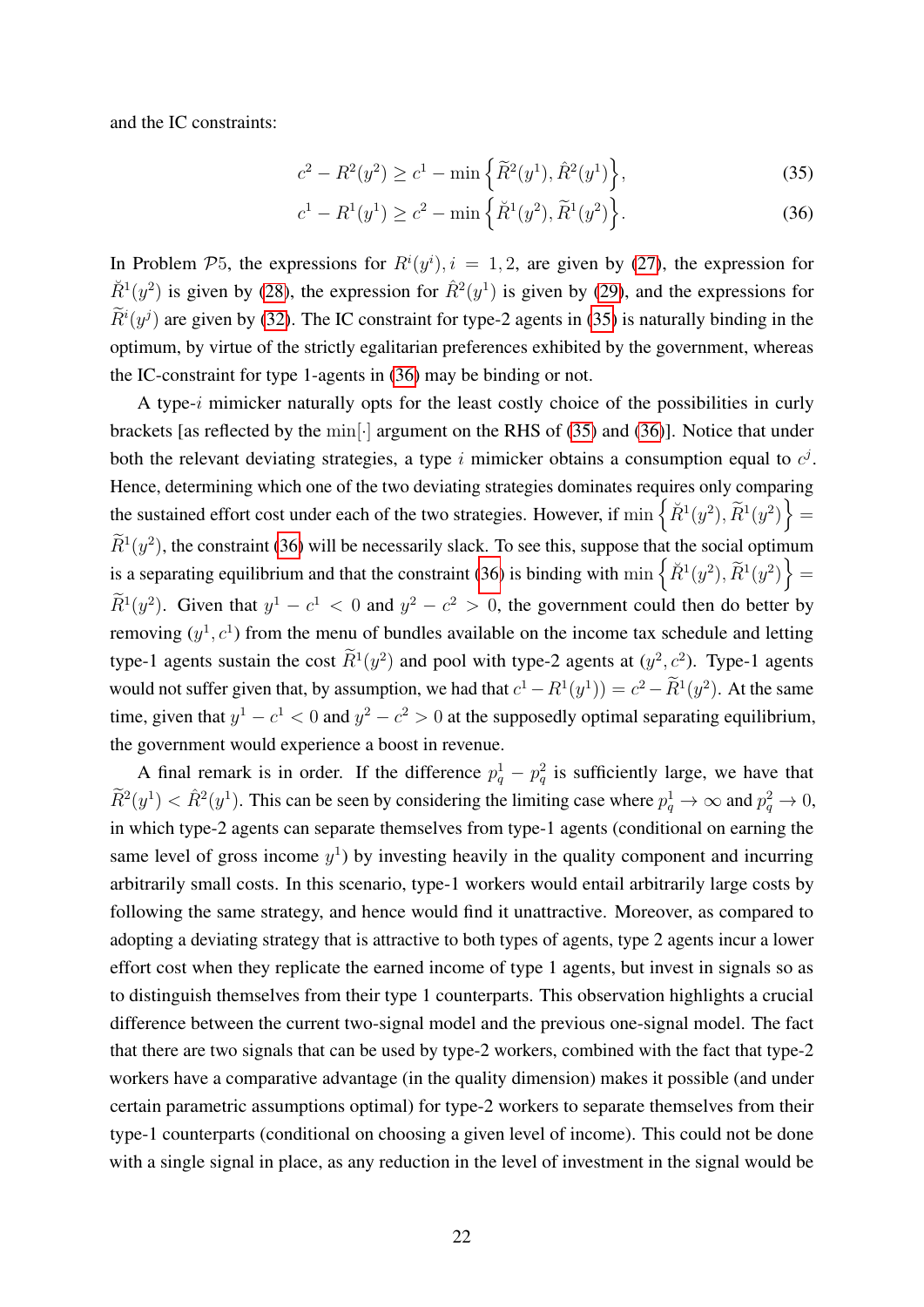desirable for type-1 as well.<sup>[29](#page-22-0)</sup>

#### 3.2.2 A pooling tax equilibrium

As an alternative to a separating equilibrium the government might try to implement a pooling equilibrium. Given that there are no exogenous public revenue needs, under a pooling equilibrium, the income tax system offers the same pre-tax income  $\hat{y}$  to both types of agents, which also coincides with the net income, denoted by  $\hat{c}$ . In the model with one dimension of signaling discussed in Section [2,](#page-4-0) pooling on income necessarily implied pooling on the signal. With two-dimensional signaling, instead, it is possible to have pooling on income without pooling in terms of the effort vectors chosen by the two agents. The following Proposition shows that such an equilibrium will never constitute the social optimum.

<span id="page-22-3"></span>Proposition 4. *With two dimensions of signaling, and only an income tax in place, pooling on income without pooling on the effort signals observed by firms is socially suboptimal.*

**Proof** We begin by noting that pooling on income without pooling on the effort signals observed by firms entails no redistribution as both workers would have the same pre-tax income and would be remunerated according to the wage rates commensurate with their true ability. This implies that redistribution is carried out neither through the income channel nor through the wage channel. If the laissez-faire equilibrium is efficient, which happens when the IC constraint of type-1 agents in the laissez-faire is non-binding, pooling on income without pooling on signals would be Pareto-dominated by the laissez-faire allocation. The reason is that such a pooling allocation distorts the income/consumption bundle of at least one of the types without gaining anything on the equity side.<sup>[30](#page-22-1)</sup> If, on the other hand, the IC constraint of type-1 agents is binding at the laissez-faire equilibrium, such that the effort choices of type-2 agents are distorted in the laissez-faire, it is possible that pooling on income could mitigate this distortion. However, since pooling on income without pooling on signals cannot achieve any redistribution, this efficiency gain would only benefit type-2 agents, and would hence not contribute to social welfare given our focus on the max-min social welfare function.<sup>[31](#page-22-2)</sup>  $\Box$ 

Given the result stated in Proposition [4,](#page-22-3) one can restrict attention to pooling equilibria where all agents choose the same effort vector. In this case, workers become indistinguishable from the

<span id="page-22-0"></span><sup>&</sup>lt;sup>29</sup>Here we assume that the quantity marginal cost is the same for both types whereas the quality marginal cost faced by type-2 workers is lower. One could alternatively assume that both marginal costs are lower for type-2 and satisfy:  $p_n^1 = kp_n^2$ , where  $k > 1$  and  $n = s, q$ . In such a scenario, type-2 would have an absolute advantage in acquiring the signal (thereby ensuring the single-crossing property, which is essential for separation). However, no comparative advantage emerges, as both types are faced with the same quality/quantity marginal cost ratio. In such a case separation (conditional on choosing a given level of income) is infeasible.

<span id="page-22-1"></span> $30$ The argument bears similarity to the standard argument why bunching is never optimal with two types in a standard Mirrleesian setup without asymmetric information between firms and workers, see e.g., Stiglitz (1982).

<span id="page-22-2"></span> $31$ With a social welfare function that attaches a positive weight to type-2 agents, the potential efficiency gain accruing to them would have to be weighed against the distortions imposed by the pooling allocation on the choices of type-1 agents. In this case, pooling on income without pooling on the observable effort signal can be ruled out by continuity provided the weight on type-2 agents is sufficiently small.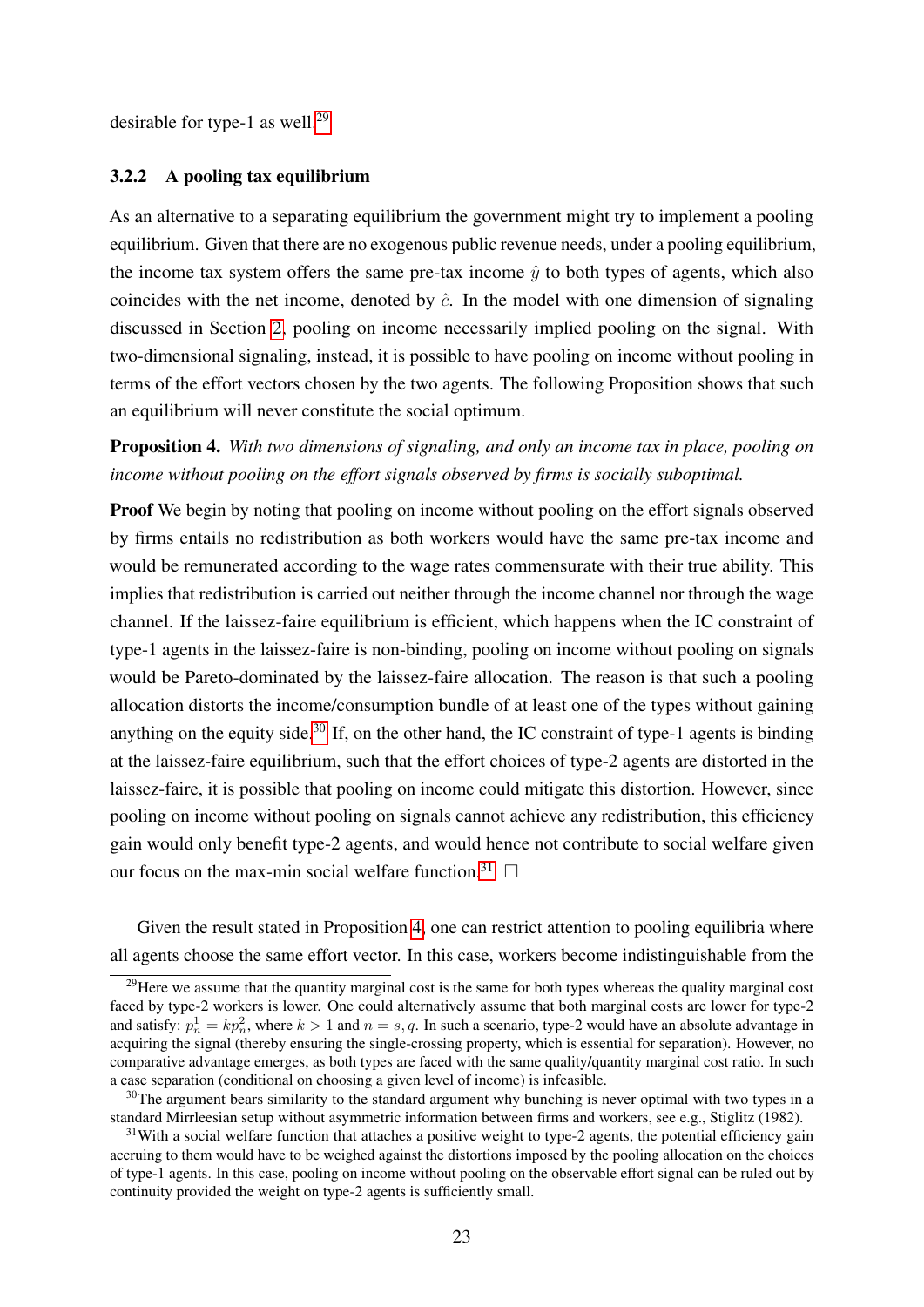perspective of the firm and redistribution is accomplished through the wage channel (as both workers receive a wage rate equal to the average productivity  $\bar{\theta}$ ). However, as Proposition [5](#page-23-0) below shows, such a pooling equilibrium does not exist.

<span id="page-23-0"></span>Proposition 5. *With two dimensions of signaling, and only an income tax in place, a pooling tax equilibrium where both workers choose the same effort vector does not exist.*

**Proof** Consider a candidate pooling allocation  $(\hat{y}, \hat{c})$ . By virtue of Proposition [4,](#page-22-3) we can restrict attention to situations where both workers choose the same effort mix, given by the tuple  $(\hat{e}_s, \hat{e}_q)$ . By construction, we have that  $\hat{c} = \hat{y} = \bar{\theta}h(\hat{e}_s, \hat{e}_q)$ , with  $\bar{\theta} \equiv \sum_i \gamma^i \theta^i$ . Let  $\hat{u}^i = u^i(\hat{c}, \hat{e}_s, \hat{e}_q)$ . Then,  $\hat{c} - (p_s e_s^i + p_q^i e_q^i) = \hat{u}^i$ , for  $i = 1, 2$ , will describe the indifference curves, in the  $(e_s, e_q)$ plane, going through the point  $(\hat{e}_s, \hat{e}_q)$  indicated by A in figure [1.](#page-23-1) By virtue of our parametric assumptions, the indifference curve associated with type-2 workers is steeper than that associated with their type-1 counterparts. The intersection of the two downward sloping indifference curves creates a fork-shaped area to the north-west of point A in the figure. Now consider a slight shift from point  $A$  to  $B$  which lies within the aforementioned fork-shaped area. By construction, point B is preferred by type-2 workers to the pooling allocation (it lies below their indifference curve), whereas type-1 workers strictly prefer the pooling allocation A over the perturbed allocation,  $B$  (it lies above his indifference curve). Thus, by deviating to point  $B$ , type-2 workers credibly reveal their productivity to the firm and get remunerated accordingly. As  $\theta^2 > \bar{\theta}$ , it follows, by continuity, that the total output produced by a deviating type-2 worker would strictly exceed  $\hat{y}$ . Thus, the firm would find it profitable to hire the deviating type-2 worker. We have therefore established that the candidate pooling equilibrium is unstable.

<span id="page-23-1"></span>Figure 1: Illustration of Proposition [5](#page-23-0) and the non-existence of a pooling equilibrium

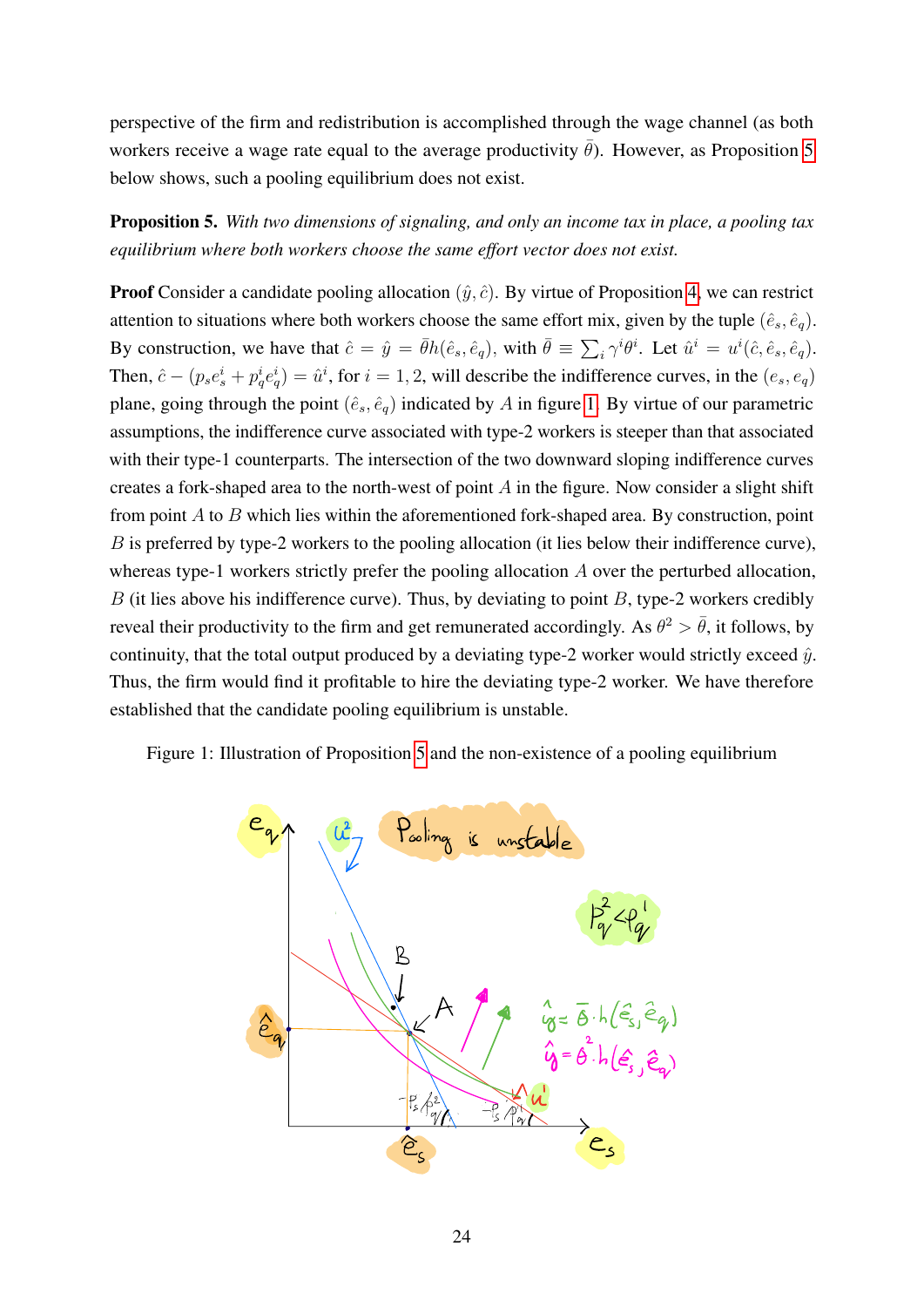$\Box$ 

An immediate corollary of Proposition [4](#page-22-3) and [5,](#page-23-0) that we summarize below, is that, under a pure income tax regime, the optimal solution is given by a separating equilibrium in which types 1 and 2 earn different levels of income. This represents a crucial difference between the model with signaling in two dimensions and the one-signal model considered in section [2.](#page-4-0)

Corollary 1. *With two dimensions of signaling, and only an income tax in place, the social optimum is always given by a separating tax equilibrium. Thus, predistribution is never optimal.*

### <span id="page-24-3"></span>3.3 The extended tax regime

We now extend our tax base and allow the government to tax each individual based on two observable characteristics: (i) earned income y, and, (ii) the quantity of effort  $e_s$  (e.g., years of education, hours physically spent at work). Recall that, by assumption, the intensity (quality) dimension of effort  $e_q$  is only observable by the firms, and hence, cannot be subject to taxation. An immediate and interesting implication of allowing to tax  $e_s$  is the feasibility of a pooling equilibrium.

The pooling equilibrium in the extended tax regime In the extended tax regime, if the social optimum is given by a pooling equilibrium  $(y, e_s)$ , the level of social welfare is given by:

<span id="page-24-2"></span>
$$
u^{1} = y - R^{1}(e_s, \hat{e}_q(y, e_s)),
$$
\n(37)

where  $\hat{e}_q(y, e_s)$  is defined as the  $e_q$  which solves  $y = h(e_s, e_q)\overline{\theta}$ . Notice that the equity gains of pooling crucially depend on the difference in productivities between the two types of workers whereas the efficiency properties of a pooling equilibrium crucially depend on the differences in the costs of acquiring the signal  $e_q$ . Proposition [6](#page-24-0) establishes the feasibility of pooling in the extended tax regime.

<span id="page-24-0"></span>Proposition 6. *With two dimensions of signaling, the extended tax regime enables the government to implement a pooling tax equilibrium where both workers choose the same effort vector. Thus, predistribution becomes feasible.*

A formal proof is skipped for brevity purposes. However, Proposition [6](#page-24-0) can easily be established noticing that an extended tax regime effectively confines signaling to one dimension, implying that cream-skimming is rendered infeasible, as in the setup with a single dimension of signaling.<sup>[32](#page-24-1)</sup> We may also notice that supplementing the income tax with a mandate on  $e_s$ would represent an alternative way to allow implementing the pooling equilibrium. As high types would prefer to allocate more effort to the quality dimension, setting a mandate on the *quantity*

<span id="page-24-1"></span><sup>&</sup>lt;sup>32</sup>One difference is that in the current setting, type-2 workers have a *comparative* advantage in  $e_q$ , which can be exploited by type-2 workers to separate themselves from their type-1, lower-skilled, counterparts. In the setting considered in section [2,](#page-4-0) high-skilled workers had an *absolute* advantage in acquiring the (single) signal e.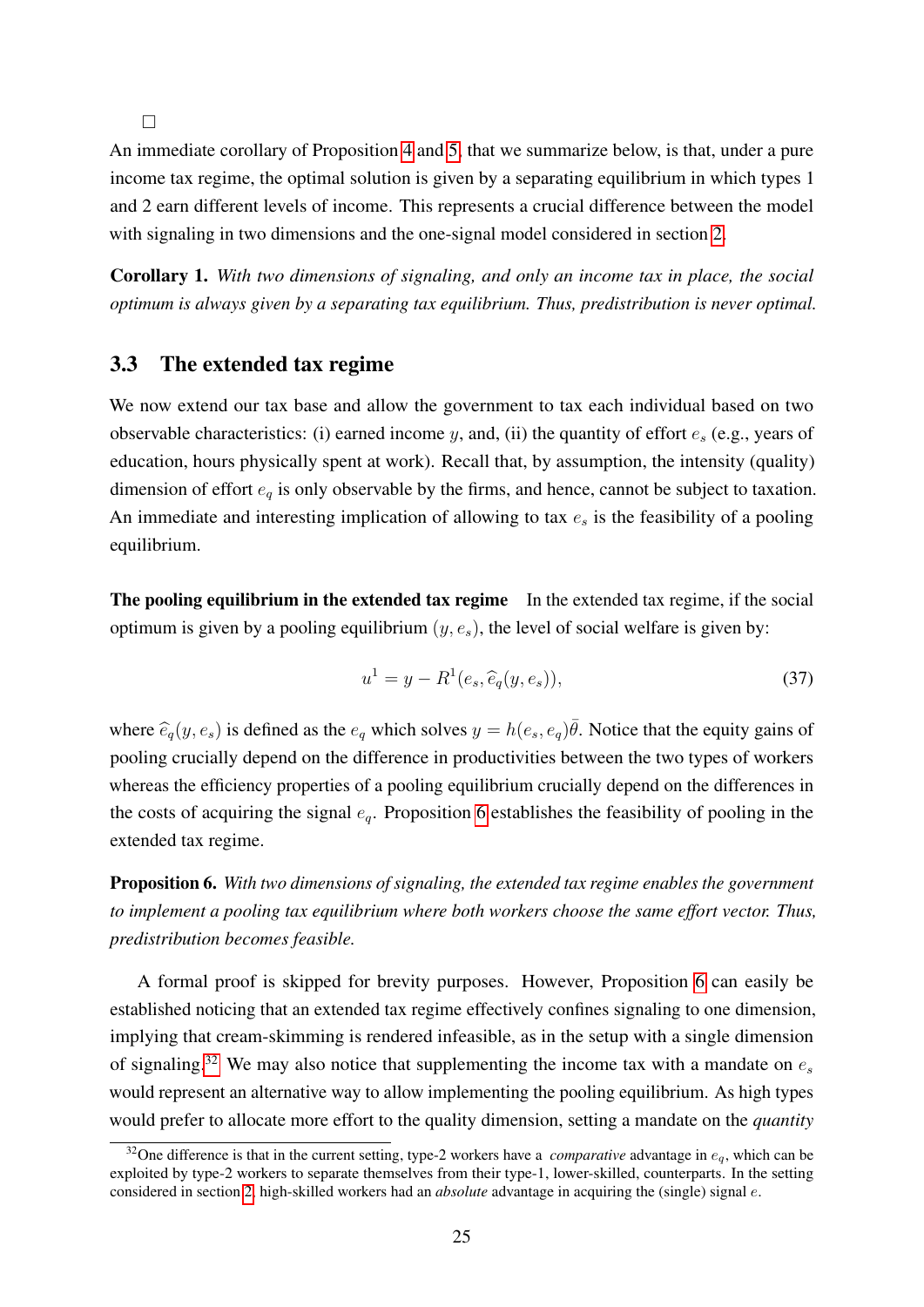dimension implies that high-skill agents would be prevented from engaging in cream-skimming (identifying themselves as high types) while the effort mix of low-skilled agents would be left undistorted.

The separating equilibrium in the extended tax regime Let us now turn to the separating equilibrium. The first thing to notice is that the deviations associated with  $\tilde{R}$  in constraints [\(35\)](#page-21-0) and [\(36\)](#page-21-1) become infeasible. For type-2 agents, the best deviating strategy will be to pool with type 1 agents, obtaining the wage rate  $\bar{\theta}$ . However, due to the fact that the tax is conditioned on both y and  $e_s$ , a type-2 mimicker is forced to replicate the quantity-signal  $e_s$  of type-1 agents  $(e_s^1)$ , making mimicking less attractive. For type-1 agents, the only feasible deviating strategy is to replicate the effort choices of type-2 agents. Formally, if the social optimum in the extended tax regime is given by a separating equilibrium, it is given by the solution to Problem  $\mathcal{P}6$ :

#### Problem P6

$$
\max_{\{y^i, c^i, e_s^i\}_{i=1,2}} c^1 - R^1(e_s^1, e_q^{1*})
$$
\n(38)

subject to the government budget constraint:

<span id="page-25-4"></span><span id="page-25-2"></span><span id="page-25-1"></span><span id="page-25-0"></span>
$$
\sum_{i} (y^i - c^i)\gamma^i = 0,\tag{39}
$$

and the incentive constraints

$$
c^2 - R^2(e_s^2, e_q^{2*}) \ge c^1 - R^2(e_s^1, \hat{e}_q^2)
$$
\n(40)

<span id="page-25-3"></span>
$$
c1 - R1(es1, eq1*) \ge c2 - R1(es2, eq2*)
$$
\n(41)

where

$$
\hat{e}_q^2 \quad \text{is the solution to} \quad y^1 = h(e_s^1, e_q^2)\bar{\theta} \tag{42}
$$

$$
e_q^{i*} \quad \text{is the solution to} \quad y^i = h(e_s^i, e_q^i)\theta^i, i = 1, 2. \tag{43}
$$

The incentive constraint [\(40\)](#page-25-0), together with the definition of  $\hat{e}_q^2$  provided by [\(42\)](#page-25-1), reflect that for type-2 mimickers the optimal deviating strategy is the off-equilibrium deviation where they pool with type-1 agents at the income level  $y^1$ . This is a feasible strategy since the effort vector  $(e_s^1, \hat{e}_q^2)$ would certainly be attractive to type-1 agents due to the fact that, since  $\bar{\theta} > \theta^1$ ,  $\hat{e}_q^2 < e_q^{1*}$ . The incentive constraint [\(41\)](#page-25-2) reflects that the only feasible deviating strategy for type-1 mimickers is for them to earn  $y^2$  by replicating the equilibrium effort choices of type-2 agents.

The social optimum The problem solved by a max-min government in the extended tax regime is to maximize the well being of type-1 workers, implementing either the optimal separating or the optimal pooling tax equilibrium, depending on which equilibrium configuration yields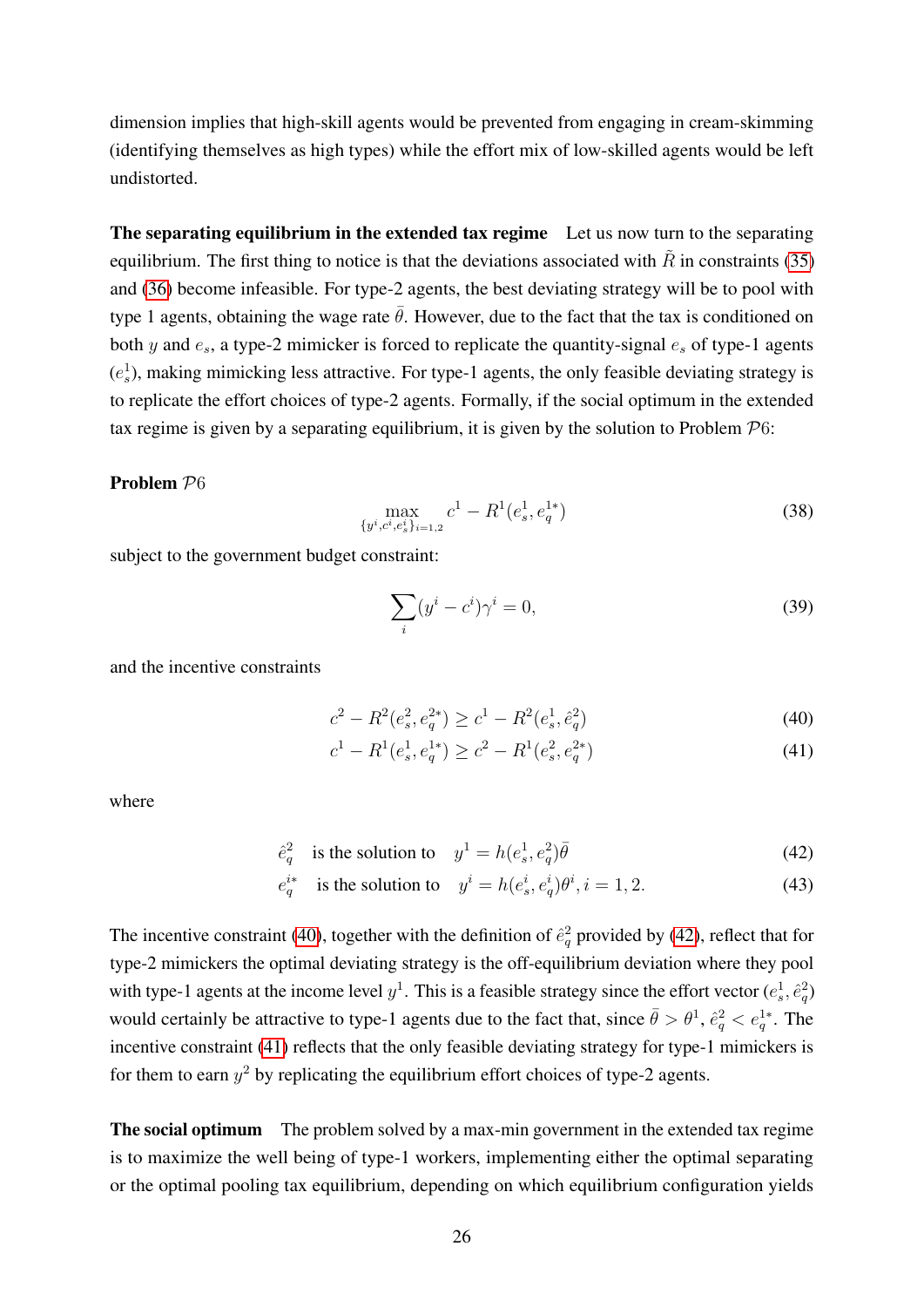the highest utility to type-1 agents. A fundamental difference from the extended tax regime in the case of one signal (analyzed in section [2\)](#page-4-0) is that, in the case of two signals, supplementing the income tax with a tax on the signal that is observed by the government is not enough to fully eliminate, under a separating equilibrium, the information rent associated with differences in productivities. As the improvement of the separating equilibrium offered by the extended regime is smaller when signaling occurs in two dimensions, relative to the case when signaling is confined to one dimension, the separating equilibrium does not necessarily dominate the pooling equilibrium from a social welfare perspective, in contrast to Proposition [3.](#page-13-0)<sup>[33](#page-26-0)</sup> This insight is summarized in the following result:

<span id="page-26-1"></span>Proposition 7. *With two dimensions of signaling and an extended tax regime in place, the pooling tax equilibrium can constitute the social optimum (in contrast to the case with only one dimension of signaling). Thus, predistribution is socially desirable.*

A formal proof is skipped for brevity purposes. Instead, we illustrate Proposition [7](#page-26-1) through a numerical example in Section [4.4](#page-31-0) where we show that either equilibrium configuration may arise as the social optimum depending on parametric assumptions. The comparison of the two types of equilibrium configurations is similar to that made in section [2.2.3.](#page-10-1) In particular, a separating equilibrium tends to dominate when: i) the difference  $p_q^1 - p_q^2$  is large; ii) the gap in innate abilities  $(\theta^2 - \theta^1)$  is either small or  $\theta^1$  is close to zero; iii) the distribution of types is very asymmetric  $(|\gamma^1 - \gamma^2|)$  is large).<sup>[34](#page-26-2)</sup>

The next Proposition sheds light on the efficiency properties of the separating versus pooling equilibrium by characterizing optimal distortions.

<span id="page-26-3"></span>Proposition 8. *The optimal directions of distortions in the extended tax regime with two dimensions of signaling can be summarized as follows:*

- *(i) If the social optimum is a pooling equilibrium:*
	- $e_s^1$  and  $e_q^1$  are undistorted, whereas  $e_s^2$  is distorted upwards and  $e_q^2$  is distorted *downwards.*
	- $y^1$  is distorted upwards and  $y^2$  is distorted downwards.
- *(ii) If the social optimum is a separating equilibrium:*
	- $e_s^1$  is distorted upwards and  $e_q^1$  is distorted downwards, whereas  $e_s^2$  and  $e_q^2$  are either *undistorted, or*  $e_s^2$  *is distorted downwards and*  $e_q^2$  *upwards.*

<span id="page-26-0"></span><sup>&</sup>lt;sup>33</sup>The pooling equilibrium fully eliminates the information rents associated with the differences in productivities by forcing wage equalization, but typically has less desirable efficiency properties.

<span id="page-26-2"></span><sup>&</sup>lt;sup>34</sup>Notice that, in contrast to the case with signaling in one dimension, a mandate would not be sufficient to implement the extended tax regime if the social optimum is given by a separating equilibrium and the upward constraint [\(41\)](#page-25-2) is binding.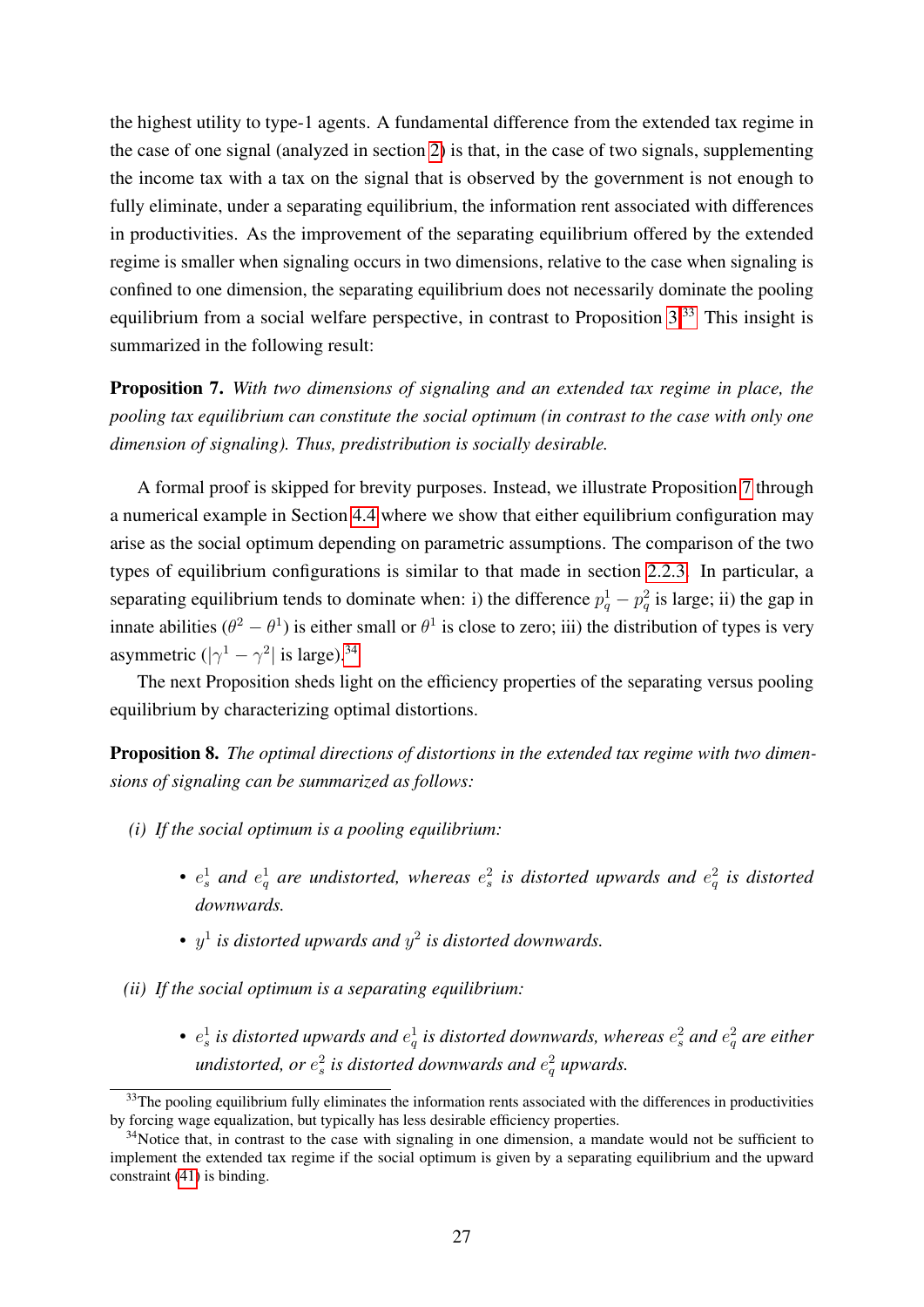•  $y^1$  is distorted downwards, whereas  $y^2$  is either undistorted or distorted upwards.

**Proof** See Appendix [C.](#page-42-0)  $\Box$ 

Notice that the pattern of distortions is coherent with the goal of relaxing binding IC constraints. Given that [\(40\)](#page-25-0) is necessarily binding under a max-min objective, distorting the effort mix of type-1 agents towards the component  $e_s$  (in which type 1 agents have a comparative advantage) is instrumental in discouraging mimicking by type-2 agents. Conversely, distorting the effort mix of type-2 agents towards the component  $e_q$  (in which type 2 agents have a comparative advantage) is instrumental in discouraging mimicking by type-1 agents. However, given that constraint [\(41\)](#page-25-2) may either be binding or not, distorting the effort mix of type-2 agents is only warranted when mimicking by type-1 agents is a relevant concern.

To keep our analysis tractable, we have restricted attention to a model with two types. The  $N > 2$  case is more complex due to the nature of incentive compatibility constraints, both under the income tax regime and under the extended regime, reflecting the myriad of deviating profiles available. Some qualitative features are however worth stressing out. First, the possibility for cream-skimming implies that pooling or bunching is not feasible under an income tax regime, thereby ruling out redistribution through the wage channel. Second, under the extended tax regime, bunching and pooling become feasible and may dominate the fully separating regime.<sup>[35](#page-27-1)</sup>

## <span id="page-27-0"></span>4 An illustrative example

In this section, we make a functional form assumption that allows us to shed more light on the IC constraints that are relevant in the bi-dimensional signaling case when the government aims at implementing a separating equilibrium. In particular, we assume:

<span id="page-27-2"></span>
$$
h(e_s, e_q) = (e_s e_q)^{\beta} A,\tag{44}
$$

where A is a positive constant and  $0 < \beta < 1/2$ . Assumption [\(44\)](#page-27-2) will also be used to provide a numerical example of the results delivered by our model.

<span id="page-27-1"></span><sup>&</sup>lt;sup>35</sup>We briefly comment on the case of more than two signals. In line with the analysis above, if the tax liability cannot be conditioned on (both income and) the entire set of signals, taxing the signals can only mitigate (but not fully eliminate) the information rent stemming from differences in productivities. Then, one might be tempted to argue that a pooling equilibrium might be socially desirable based on equity considerations and that the case for implementing a pooling equilibrium becomes stronger the smaller the set of signals on which the tax liability is conditioned. The problem with this reasoning is that it overlooks the fact that a pooling equilibrium must necessarily be sustainable in order to be implementable. In general, denoting by  $n$  the cardinality of the set of signals, pooling will be sustainable either when the (minimum) number of taxed signals is  $n-1$ , or when it is  $n-j$  (with  $1 < j < n$ ) and the high-skilled individuals have no comparative advantage within the set of signals unobserved (and therefore untaxed) by the government.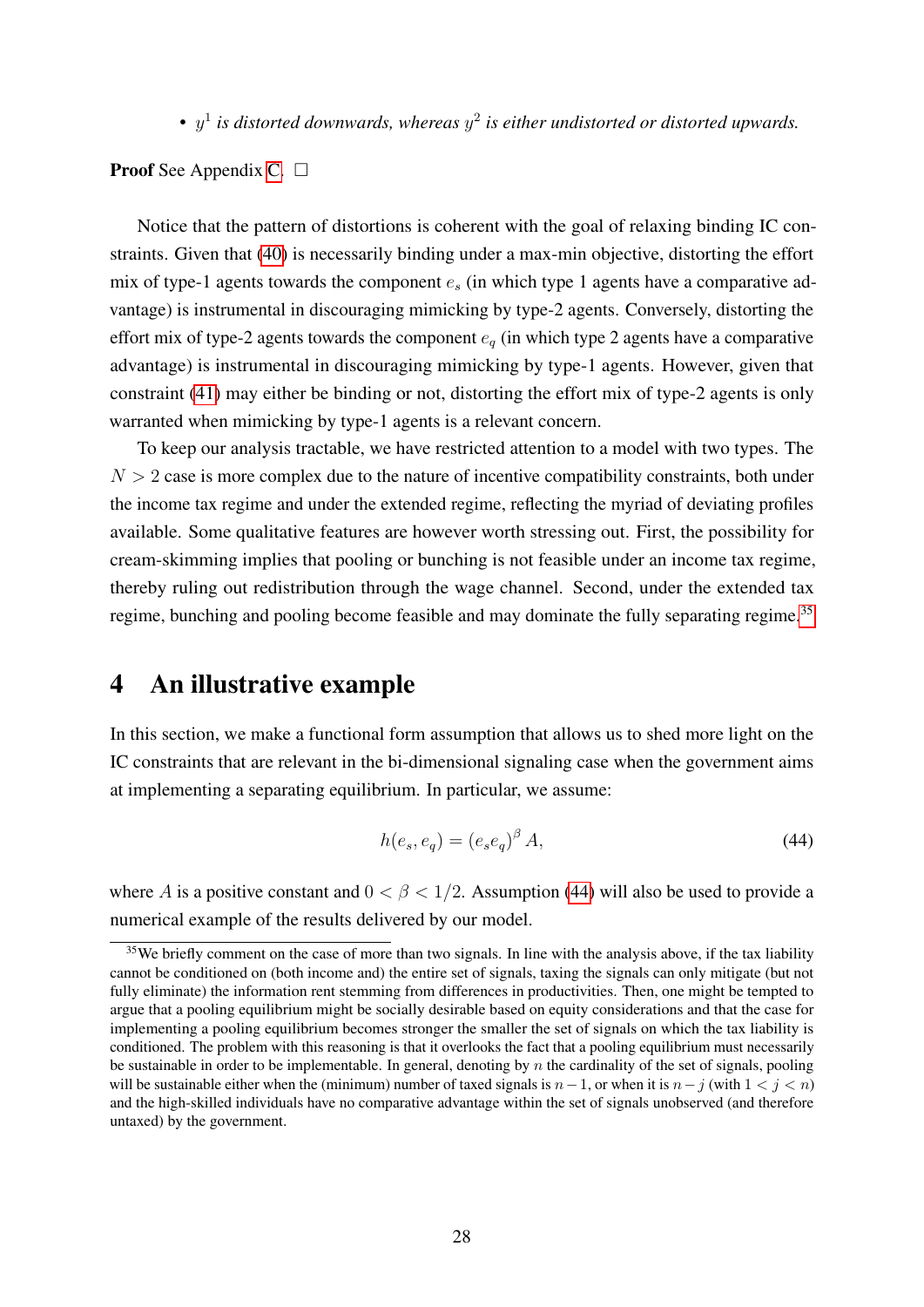### 4.1 (In)efficiency of the laissez-faire

Consider what would be an efficient laissez-faire outcome if agents were remunerated based on their true productivities. A type  $i$  agent would then solve:

<span id="page-28-0"></span>
$$
\max_{e_q,e_s} \quad (e_qe_s)^{\beta}A\theta^i - p_se_s - p_q^i e_q.
$$

Denoting by  $e_q^i$  and  $e_s^i$  the optimal value for the choice variables, from the first order conditions of the problem above one would get that

<span id="page-28-1"></span>
$$
e_q^i = (p_s)^{-\frac{\beta}{1-2\beta}} \left( p_q^i \right)^{\frac{(\beta-1)}{1-2\beta}} \left( \beta A \theta^i \right)^{\frac{1}{1-2\beta}}, \tag{45}
$$

$$
e_s^i = (p_s)^{-\frac{1-\beta}{1-2\beta}} \left( p_q^i \right)^{-\frac{\beta}{1-2\beta}} \left( \beta A \theta^i \right)^{\frac{1}{1-2\beta}}, \tag{46}
$$

implying that

<span id="page-28-3"></span>
$$
U^i = \left(p_s p_q^i\right)^{-\frac{\beta}{1-2\beta}} \left(A\theta^i\right)^{\frac{1}{1-2\beta}} \beta^{\frac{2\beta}{1-2\beta}} \left(1 - 2\beta\right). \tag{47}
$$

However, to assess whether or not the laissez-faire equilibrium will indeed fulfil the efficiency conditions [\(45\)](#page-28-0)-[\(46\)](#page-28-1), we need to take a closer look at the incentives faced by type-1 agents. In particular, we need to check that type-1 agents would not be better off by replicating the effort choices made by type-2 agents in order to get remunerated according to the productivity of their higher-skilled counterparts. By behaving as mimickers, type-1 agents would obtain a utility given by:

<span id="page-28-2"></span>
$$
\widehat{U}^1 = (e_q^2 e_s^2)^{\beta} A \theta^2 - p_s e_s^2 - p_q^1 e_q^2.
$$
\n(48)

Substituting for  $e_q^2$  and  $e_s^2$  in [\(48\)](#page-28-2) the values provided, for  $i = 2$ , by [\(45\)](#page-28-0)-[\(46\)](#page-28-1) gives:

<span id="page-28-4"></span>
$$
\widehat{U}^{1} = (p_{s}p_{q}^{2})^{-\frac{\beta}{1-2\beta}} (A\theta^{2})^{\frac{1}{1-2\beta}} \beta^{\frac{2\beta}{1-2\beta}} - (p_{s})^{-\frac{\beta}{1-2\beta}} (p_{q}^{2})^{-\frac{\beta}{1-2\beta}} (\beta A\theta^{2})^{\frac{1}{1-2\beta}} - (p_{s})^{-\frac{\beta}{1-2\beta}} p_{q}^{1} (p_{q}^{2})^{-\frac{1-\beta}{1-2\beta}} (\beta A\theta^{2})^{\frac{1}{1-2\beta}}.
$$
\n(49)

Thus, a type-1 agent will have no incentive to mimic a type 2 agent, and the laissez-faire equilibrium will be efficient, provided that  $U^1 \geq \hat{U}^1$ , an inequality that can be rewritten (using [\(47\)](#page-28-3), for  $i = 1$ , and [\(49\)](#page-28-4)) as

<span id="page-28-5"></span>
$$
\left(\theta^1/\theta^2\right)^{\frac{1}{1-2\beta}} \ge \frac{1-\beta - \frac{p_q^1}{p_q^2}\beta}{1-2\beta} \left(p_q^1/p_q^2\right)^{\frac{\beta}{1-2\beta}}.\tag{50}
$$

A sufficient condition for [\(50\)](#page-28-5) to be satisfied is that  $1 - \beta - (p_q^1/p_q^2) \beta \le 0$ , i.e.  $p_q^1/p_q^2 \ge 0$  $(1 - \beta)/\beta$ , highlighting that efficiency under laissez-faire requires that the difference in the cost of acquiring the quality signal is sufficiently large.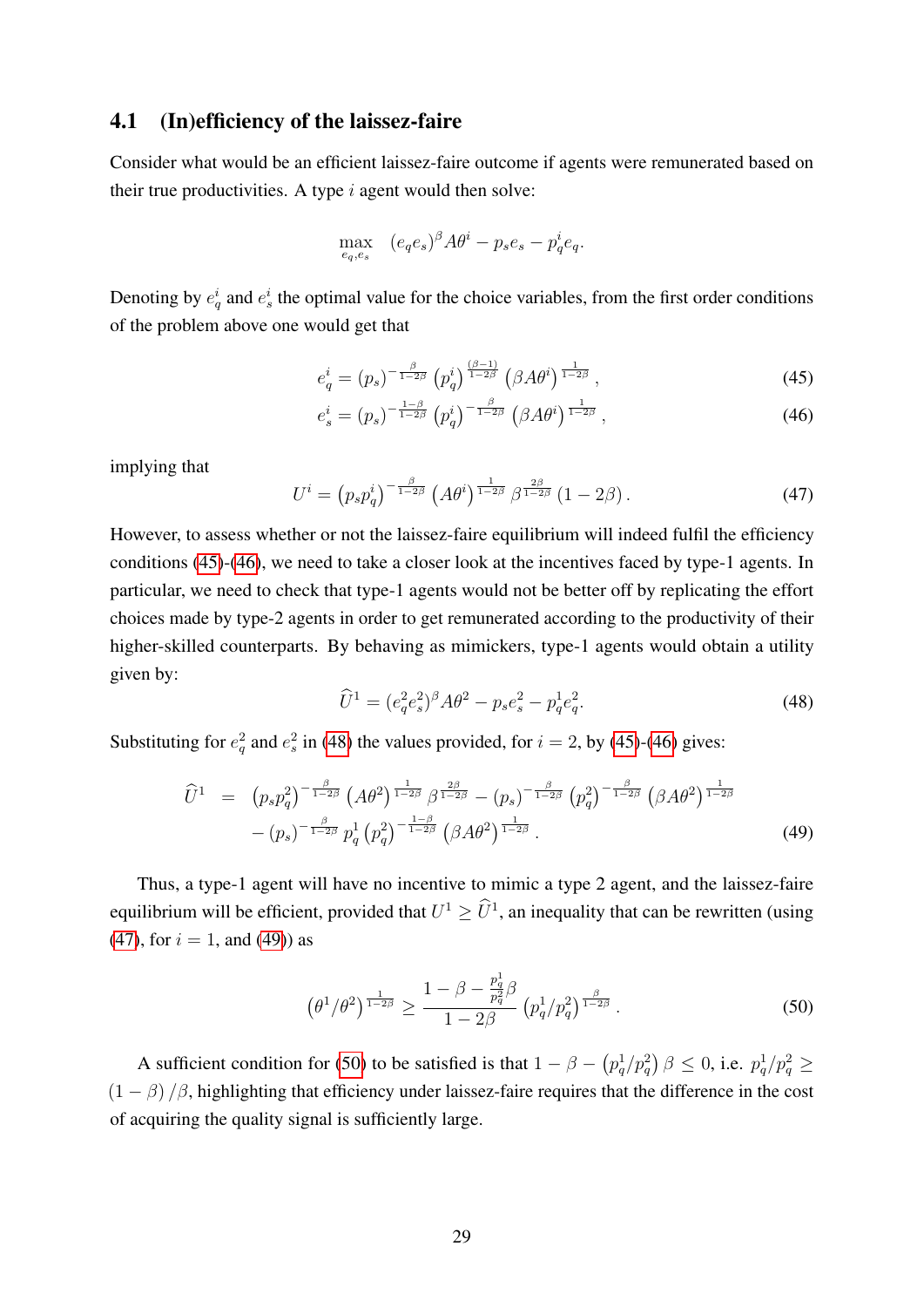### 4.2 The income tax regime

Exploiting assumption [\(44\)](#page-27-2) allows us to obtain closed-form expressions for the incentive constraints [\(35\)](#page-21-0)-[\(36\)](#page-21-1). To achieve this goal, we begin by deriving the effort cost sustained by agents who choose the point on the income tax schedule intended for them.

**Choices of a truthfully reporting agent** Consider type i agents who earn the income level  $y^i$ intended for them by the government. They will choose an efficient mix of  $e_s$  and  $e_q$ , solving:

$$
\min_{e_s, e_q} p_s e_s + p_q^i e_q \quad \text{subject to} \quad (e_s e_q)^\beta A \theta^i = y^i. \tag{51}
$$

The optimal effort-choices are given by

<span id="page-29-0"></span>
$$
e_s^i\left(y^i\right) = \sqrt{\left(\frac{y^i}{A\theta^i}\right)^{1/\beta} \frac{p_q^i}{p_s}} \quad \text{and} \quad e_q^i\left(y^i\right) = \sqrt{\left(\frac{y^i}{A\theta^i}\right)^{1/\beta} \frac{p_s}{p_q^i}}.\tag{52}
$$

Insertion of [\(52\)](#page-29-0) into the cost function yields:

$$
R^{i}(y^{i}) = p_{s} \sqrt{\left(\frac{y^{i}}{A\theta^{i}}\right)^{1/\beta} \frac{p_{q}^{i}}{p_{s}}} + p_{q}^{i} \sqrt{\left(\frac{y^{i}}{A\theta^{i}}\right)^{1/\beta} \frac{p_{s}}{p_{q}^{i}}} = 2\sqrt{\left(\frac{y^{i}}{A\theta^{i}}\right)^{1/\beta} p_{s} p_{q}^{i}}, \quad i = 1, 2.
$$
 (53)

Optimal deviating strategies Consider now deviating strategies. There are three cases to consider depending on which of the two constraints  $(35)-(36)$  $(35)-(36)$  $(35)-(36)$  that are relevant.<sup>[36](#page-29-1)</sup> These cases can be distinguished using conditions that depend on the ratio  $\theta^2/\theta^1$ , the relative size of the two groups ( $\gamma^1$  and  $\gamma^2$ ), and a constant defined as:

$$
\Omega \equiv \left[ \left( p_q^2 + p_q^1 \right) / \left( 2 \sqrt{p_q^2 p_q^1} \right) \right]^{2\beta} . \tag{54}
$$

**Case 1:**  $\theta^2/\theta^1 \leq \Omega$  In this case we have that, in the constraint [\(35\)](#page-21-0),  $\min\left\{\widetilde{R}^2(y^1), \widehat{R}^2(y^1)\right\} =$  $\widetilde{R}^2(y^1)$ , and in the constraint [\(36\)](#page-21-1),  $\min \{ \breve{R}^1(y^2), \widetilde{R}^1(y^2) \} = \widetilde{R}^1(y^2)$ . The effort mix chosen by a type-i mimicker under his/her optimal deviating strategy is undistorted (satisfies  $e_q/e_s = p_s/p_q^i$ ). Moreover,  $\widetilde{R}^2(y^1) = 2\sqrt{\left[y^1/(A\theta^2)\right]^{1/\beta}p_q^2p_s}$  and  $\widetilde{R}^1(y^2) = 2\sqrt{\left[y^2/(A\theta^1)\right]^{1/\beta}p_q^1p_s}$ . Thus, the relevant *downward* IC constraint can be expressed as:

$$
c^{2} - R^{2}(y^{2}) \geq c^{1} - 2\sqrt{\left[y^{1}/\left(A\theta^{2}\right)\right]^{1/\beta} p_{q}^{2} p_{s}},\tag{55}
$$

whereas the *upward* IC-constraint will be necessarily slack.

<span id="page-29-1"></span> $36$ In our numerical example, we will vary parameters in such a way that all three cases are considered. The derivations needed to distinguish between the different cases are available upon request.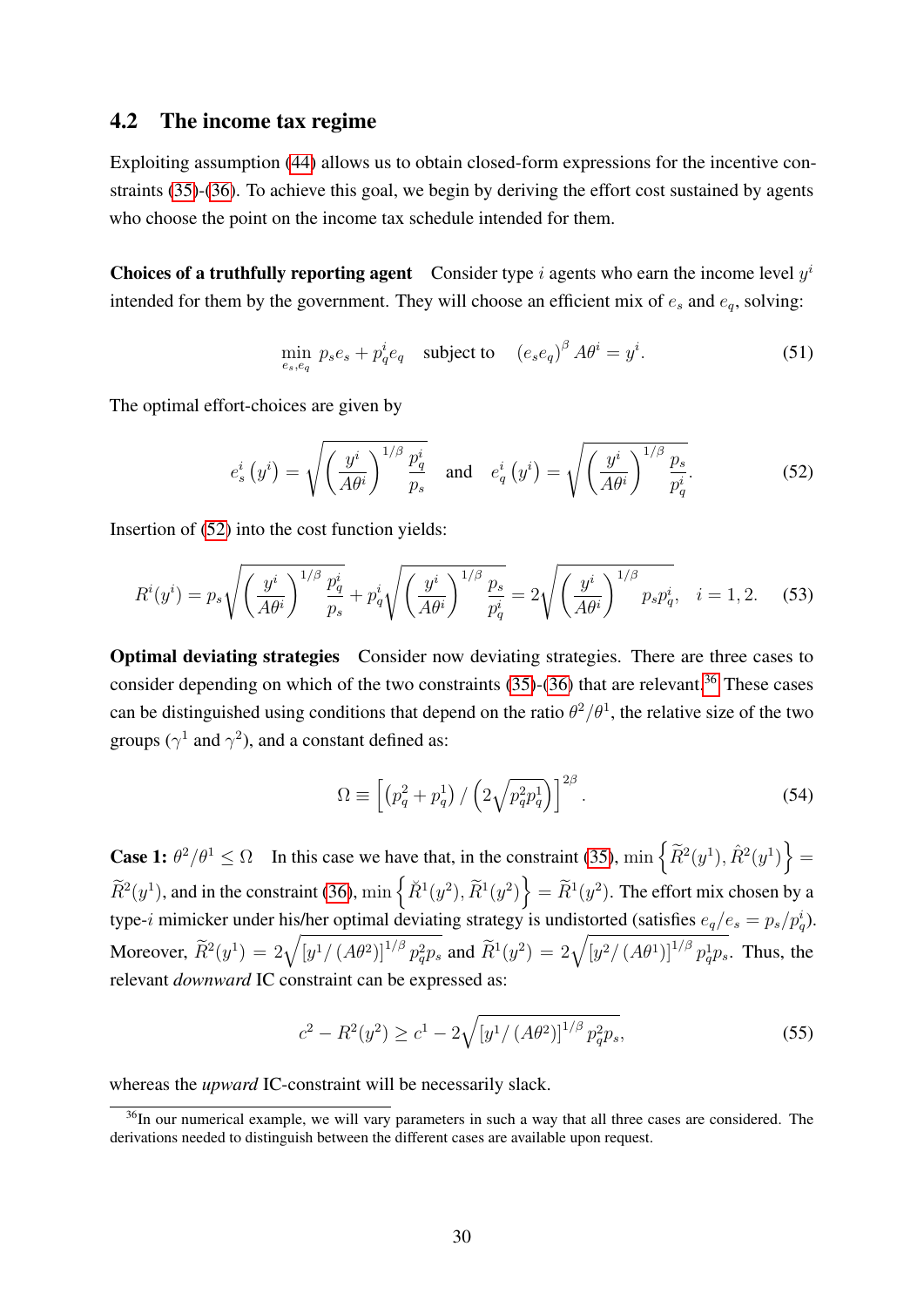**Case 2:**  $\gamma^1 + (\theta^2/\theta^1) \gamma^2 < \Omega < \theta^2/\theta^1$  In this case we have again that, in the constraint [\(35\)](#page-21-0),  $\min \{ \tilde{R}^2(y^1), \hat{R}^2(y^1) \} = \tilde{R}^2(y^1)$ . This time, however, type-2 mimickers needs to select a distorted effort mix  $(e_q/e_s \neq p_s/p_q^2)$  in order to achieve separation and be paid according to their true productivity. For the constraint [\(36\)](#page-21-1) we have instead that  $\min \{ \tilde{R}^1(y^2), \tilde{R}^1(y^2) \} = \tilde{R}^1(y^2)$ . Thus, the relevant *downward* IC constraint can be formulated as:

$$
c^{2} - R^{2}(y^{2}) \geq c^{1} - \sqrt{p_{s}p_{q}^{1}} \frac{\sqrt{(y^{1}/A)^{1/\beta}} (1/\theta^{2})^{1/\beta}}{\sqrt{(1/\theta^{1})^{1/\beta}} + \sqrt{(1/\theta^{1})^{1/\beta}} - (1/\theta^{2})^{1/\beta}}
$$

$$
- p_{q}^{2} \sqrt{p_{s}/p_{q}^{1}} \sqrt{(y^{1}/A)^{1/\beta}} \left[ \sqrt{(1/\theta^{1})^{1/\beta}} + \sqrt{(1/\theta^{1})^{1/\beta}} - (1/\theta^{2})^{1/\beta} \right],
$$
(56)

and the relevant *upward* IC constraint as:

<span id="page-30-1"></span><span id="page-30-0"></span>
$$
c^{1} - R^{1}(y^{1}) \geq c^{2} - \sqrt{\left[y^{2} / (A\theta^{2})\right]^{1/\beta} p_{s} / p_{q}^{2}} \left(p_{q}^{2} + p_{q}^{1}\right). \tag{57}
$$

**Case 3:**  $\gamma^1 + (\theta^2/\theta^1)\gamma^2 \geq \Omega$  In this case it is not possible to unambiguously determine whether, in the constraint [\(35\)](#page-21-0),  $\tilde{R}^2(y^1) < \hat{R}^2(y^1)$  or vice versa. What can be established is that the mimicking strategy with associated cost  $\tilde{R}^2(y^1)$  necessarily requires that a type-2 mimicker selects a distorted effort mix. Thus, there will be two relevant *downward* IC constraints, one provided by [\(56\)](#page-30-0) (the one associated with cost  $\overline{R}^2(y^1)$ ), and the other (associated with the cost  $\hat{R}^2(y^1)$ ) given by:

$$
c^{2} - R^{2}(y^{2}) \geq c^{1} - 2\sqrt{\left(y^{1}/A\bar{\theta}\right)^{1/\beta} p_{s} p_{q}^{2}}.
$$
\n(58)

For the constraint [\(36\)](#page-21-1) we have again that  $\min \left\{ \tilde{R}^1(y^2), \tilde{R}^1(y^2) \right\} = \tilde{R}^1(y^2)$ . Once more, therefore, the relevant *upward* constraint is given by [\(57\)](#page-30-1).

### 4.3 Government problem, extended tax regime

In the extended tax regime, obtaining closed form solutions to the incentive constraints using the functional form assumption in [\(44\)](#page-27-2) is more straightforward. We begin with the separating equilibrium. In this case, equations [\(42\)](#page-25-1) and [\(43\)](#page-25-3) take the form:

$$
e_q^{i*} = \left(\frac{y^i}{A\theta^i}\right)^{1/\beta} \frac{1}{e_s^i}, (i = 1, 2) \text{ and } \hat{e}_q = \left(\frac{y^1}{A\bar{\theta}}\right)^{1/\beta} \frac{1}{e_s^1}.
$$
 (59)

Thus, the incentive constraints [\(40\)](#page-25-0)-[\(41\)](#page-25-2) can be written as follows:

$$
c^{1} - p_{s}^{1}e_{s}^{1} - \left(\frac{y^{1}}{A\theta^{1}}\right)^{1/\beta} \frac{p_{q}^{1}}{e_{s}^{1}} \ge c^{2} - p_{s}^{1}e_{s}^{2} - \left(\frac{y^{2}}{A\theta^{2}}\right)^{1/\beta} \frac{p_{q}^{1}}{e_{s}^{2}},
$$
(60)

$$
c^{2} - p_{s}^{2}e_{s}^{2} - \left(\frac{y^{2}}{A\theta^{2}}\right)^{1/\beta} \frac{p_{q}^{2}}{e_{s}^{2}} \geq c^{1} - p_{s}^{2}e_{s}^{1} - \left(\frac{y^{1}}{A\theta}\right)^{1/\beta} \frac{p_{q}^{2}}{e_{s}^{1}}.
$$
 (61)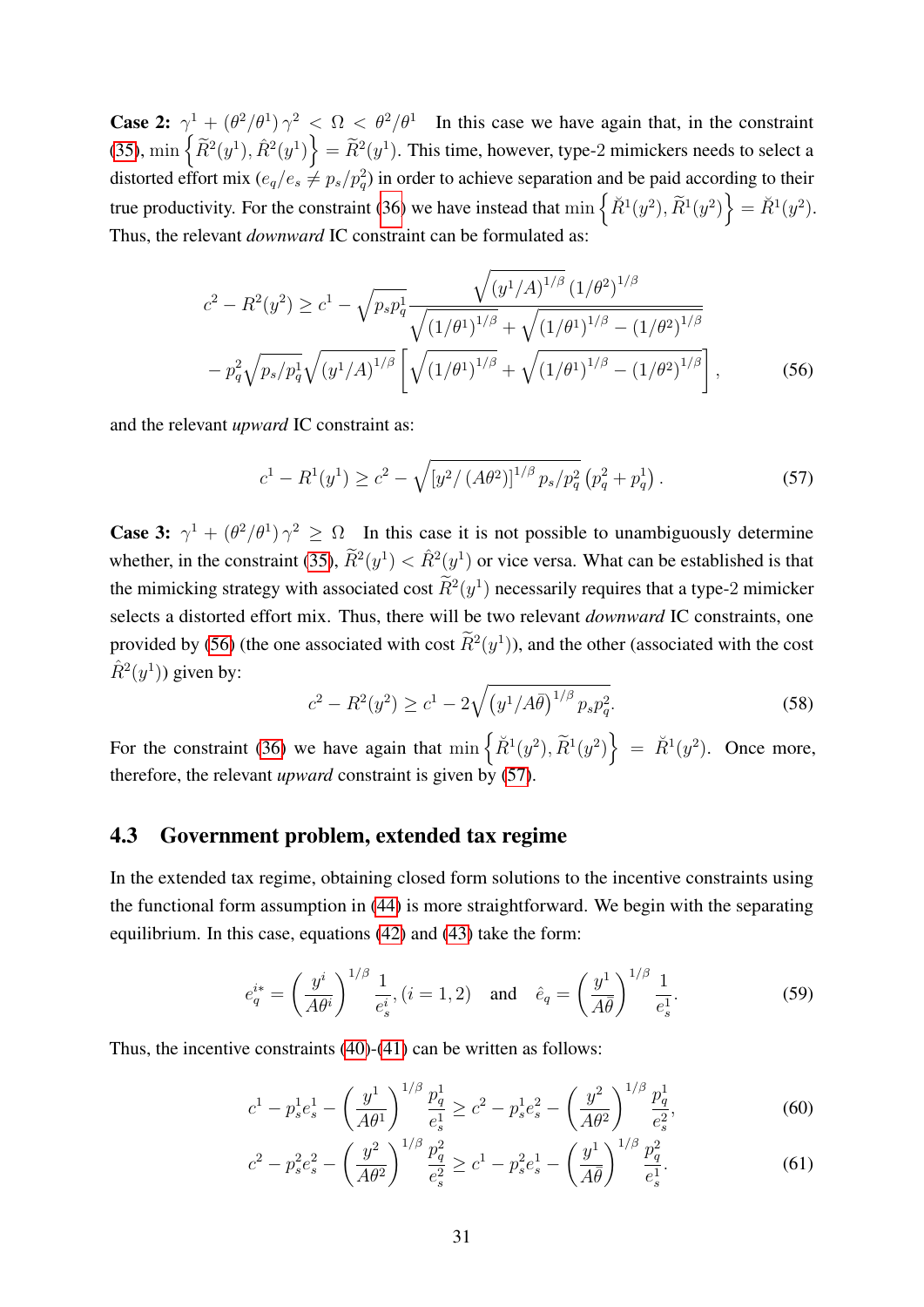When implementing a pooling equilibrium, incentive constraints can be neglected, and, in accordance with [\(37\)](#page-24-2), the government chooses  $(y, e_s)$  to maximize

$$
u^{1} = y - p_{s}^{1} e_{s} + p_{q}^{1} \hat{e}_{q}(y, e_{s}),
$$
\n(62)

where  $\hat{e}_q(e_s, y)$  is the value of  $e_q$  which solves the equation  $y = (e_s e_q)^{\beta} A \overline{\theta}$ .

### <span id="page-31-0"></span>4.4 Numerical results

We fix the productivity of type 2 to  $\theta^2 = 100$  and compute the social welfare level, distortions, and income levels in the various tax regimes when  $\theta^1$  varies between 1 and 100. In this way, we consider a wide range of values for the ratio  $\theta^1/\theta^2$ . We maintain our previous normalization  $p_s^1 = p_s^2 = p_q^2 = 1$  and set  $\beta = 0.25$ ,  $A = 1$ ,  $\gamma^1 = \gamma^2 = 0.5$ . We consider two scenarios regarding the difference in the cost of acquiring  $e_q$  between the two types of agents. In the first scenario, we consider a small value of  $p_q^1 - p_q^2$ , letting  $p_q^1 = 1.05$ . In the second scenario we consider a large value of  $p_q^1 - p_q^2$ , letting  $p_q^1 = 1.5^{37}$  $p_q^1 = 1.5^{37}$  $p_q^1 = 1.5^{37}$ 

Since our model is quite stylized, we refrain from making a precise empirical calibration. However, in principle one could interpret  $\theta^2 - \theta^1$  as the difference in labor productivity between college and non-college educated workers. This would suggest that values of  $\theta^1$  between 66 and 85 would be realistic given that studies have found college wage premiums that range between 18 and 50 per cent.<sup>[38](#page-31-2)</sup> Regarding  $p_q^1 - p_q^2$ , this could represent differences in the costs of acquiring education depending on parental background (capturing, for example, whether the parents are college-educated or not).

In our simulations, we report the maximum achievable welfare gain. This maximum welfare gain is computed at the value of  $\theta^1$  where the difference between the social welfare level in the extended regime and the social welfare level in the income tax regime is the largest, and we focus on an equivalent-variation type of welfare measure.<sup>[39](#page-31-3)</sup>

Figure [2](#page-32-0) shows the results for the case when the difference  $p_q^1 - p_q^2$  is small. As expected, we see from the top left panel, that the extended tax regime always welfare-dominates the income tax regime. More interestingly, we see that the it is optimal to implement a separating allocation when  $\theta$ <sup>1</sup> takes on low and intermediate values, whereas the pooling allocation dominates when

<span id="page-31-2"></span><span id="page-31-1"></span><sup>&</sup>lt;sup>37</sup>The qualitative features of the results are robust to changes in  $p_q^1$  and  $\beta$ .

<sup>38</sup>See e.g., [van der Velden and Bijlsma](#page-38-2) [\(2016\)](#page-38-2) who use recent data from 22 OECD countries and find that the college wage premium ranges between 18 percent (Sweden) and 50 per cent (Slovak Republic). [Ashworth and](#page-36-14) [Ransom](#page-36-14) [\(2019\)](#page-36-14) find that the college wage premium in the US ranges between 40 and 50 per cent depending on cohort and data set used. The numbers in the text are based on the calculation  $100/85 \approx 1.1765$  and  $100/66 \approx 1.5152$ .

<span id="page-31-3"></span><sup>&</sup>lt;sup>39</sup>The equivalent-variation type welfare gain is obtained by first calculating the wage level  $\theta^1$  at which the vertical distance between the social welfare levels of the extended tax regime and the income tax regime is the largest. We then compute the minimal amount of resources that must be injected into the income tax regime in order to reach the social welfare level of the extended tax regime (repeatedly solving the government optimization program). Finally, we divide this number by the aggregate output of the income tax regime to get a welfare gain measure expressed as a fraction of output.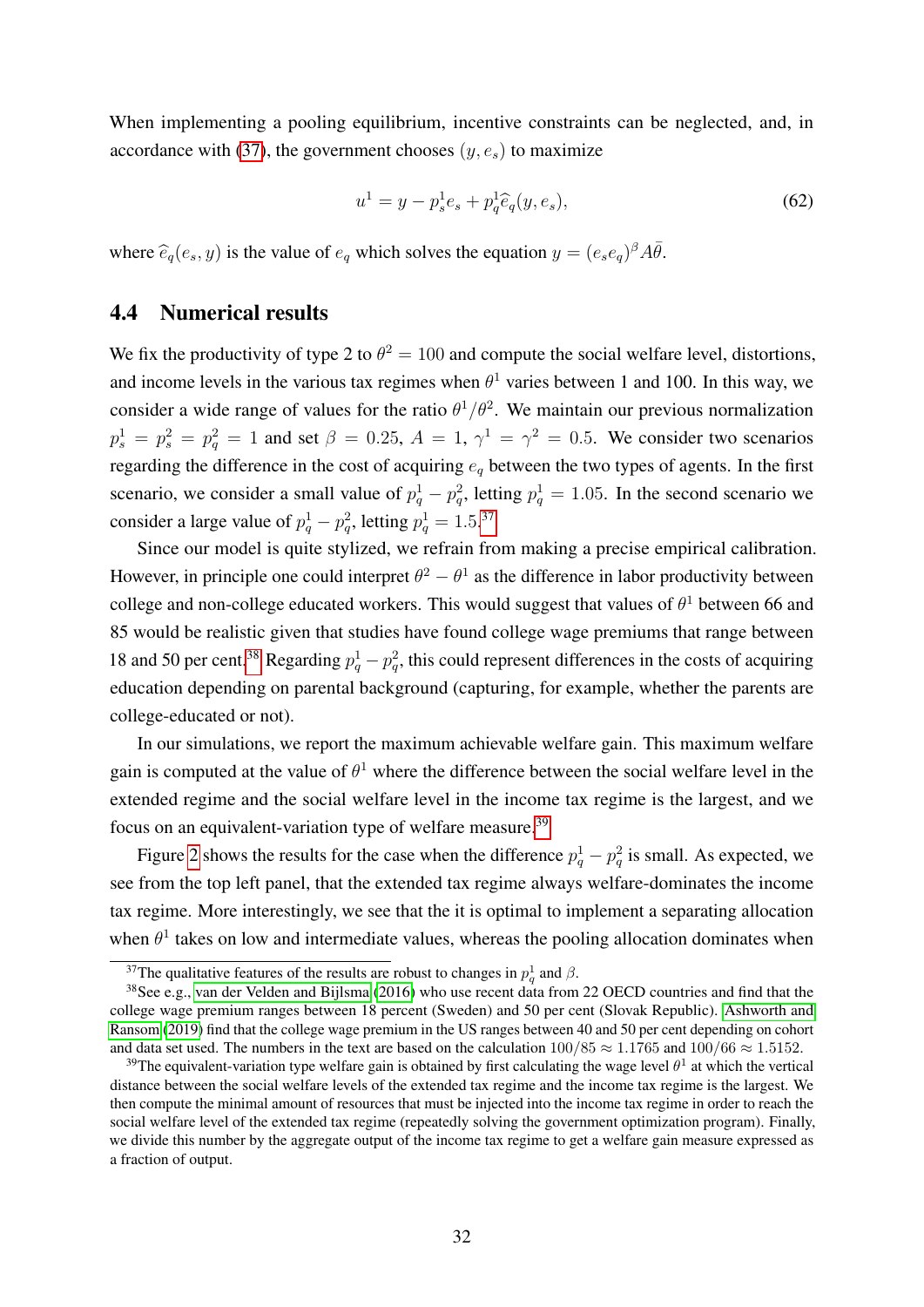$\theta^1$  is relatively close to  $\theta^{2,40}$  $\theta^{2,40}$  $\theta^{2,40}$  The maximum welfare gain of taxing the signal is obtained at  $\theta$ <sup>1</sup> = 84.1, amounts to 6.31% of aggregate output, and is associated with the implementation of a pooling allocation.

<span id="page-32-0"></span>



Turning to the top right panel of figure [2,](#page-32-0) we see that the income tax regime and the extended separating regime always imply a positive marginal tax rate on low-skilled agents. This is a standard property in optimal income tax models and serves to mitigate the binding downwards IC constraint. The negative marginal tax rate is non-standard and is due to the binding upwards incentive constraint. It can also be noted that the earned income distortions in the separating extended regime are more pronounced than in the income tax regime. In the extended pooling regime, a positive marginal tax rate is levied on high-skill agents and a negative marginal tax rate is levied on low-skill agents. This is due to the cross-subsidization between the two types in the pooling allocation. Moreover, since the degree of cross-subsidization decreases when  $\theta^1$ approaches  $\theta^2$ , the marginal tax rates converge when  $\theta^1$  approaches  $\theta^2$ .

The bottom-left panel shows the income levels in the different optimal tax regimes. Not surprisingly, the income levels associated with the pooling regime lie in between the income levels of the tax regimes where the labor market equilibrium is separating. Moreover, the income levels of the two agents converge as the two agents become more similar in terms of  $\theta$ .

Finally, we turn to the bottom-right panel. Notice that, in this panel, we are only representing the graphs of the extended tax regime. The reason is that, by construction, the mix of effort inputs is always undistorted with only an income tax in place. In the separating extended tax regime, we note that it is always desirable to subsidize the observable dimension of education effort  $e_s$  of type-1 agents (reflected in an upwards-distortion). The reason is that subsidizing the

<span id="page-32-1"></span><sup>&</sup>lt;sup>40</sup>Notice that when  $\theta^1$  is very close to 100, the separating allocation dominates, even though it is not visible in the figure. This is a knife-edge case of no practical relevance.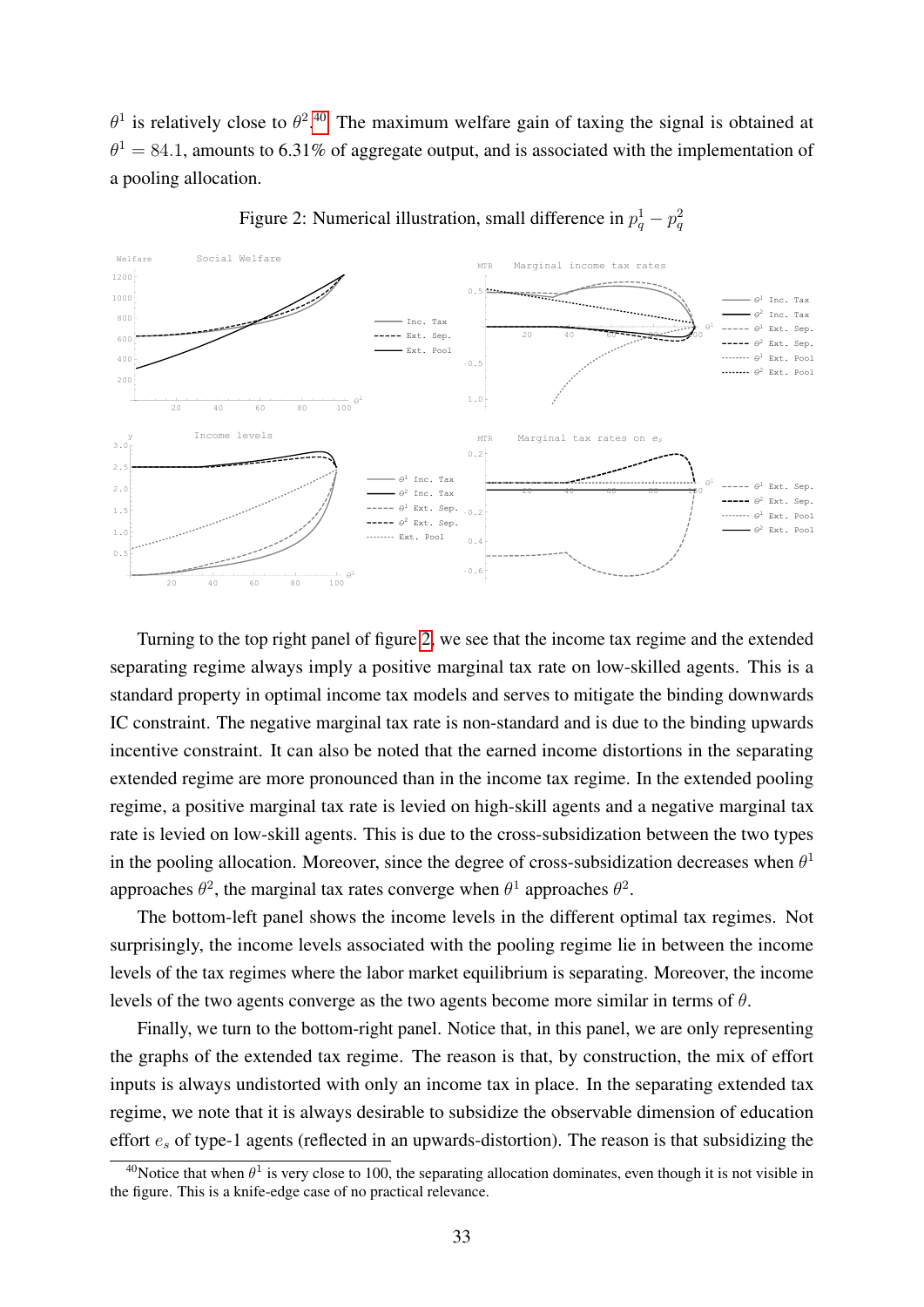dimension of education effort in which low-skill agents have a comparative advantage, mitigates the incentive constraint of the high-skill type. For the high-skill type, it is desirable to tax  $e_s$ over the range of values of  $\theta^1$  for which the upwards incentive constraint is binding. This can be understood from the fact that by taxing the quantity dimension, we are implicitly subsidizing the *quality* dimension in which the high-skill type has a comparative advantage. This serves to mitigate the binding incentive constraint of the low-skill type. In the pooling regime, there is by definition no binding incentive constraint. As we are invoking a max-min welfare function, the optimum is simply to achieve the best effort mix from the perspective of the low skilled type. This implies an efficient effort mix for the low skilled type and, hence, an upwards distortion on  $e_s$  for the high-skilled agents, due to their comparative advantage in the quality dimension of effort.

The numerical example illustrates that both education subsidies and taxes are warranted on redistributive grounds to mitigate binding IC constraints. Notably, and contrary to conventional wisdom, a tax on education may be desirable. It may be required to implement a separating allocation, via mitigating the incentives of the low-skilled workers to mimic their higher-skilled counterparts, when employers are unable to observe the true productivity of their employees.

Figure [3](#page-34-1) shows the results for the case when the difference  $p_q^1 - p_q^2$  is relatively large. Again, as expected, the extended tax regime always welfare-dominates the income tax regime. However, in contrast to the case when  $p_q^1 - p_q^2$  is relatively small, we can see that pooling is always suboptimal. This reflects the fact that, as the difference in the costs of acquiring the signals becomes larger and larger, it becomes less likely that an optimal separating equilibrium features a double distortion with both a downward and an upward binding IC constraint. In particular, when the difference in the costs of acquiring the signals is sufficiently large, the optimal separating equilibrium will preserve efficiency at the top (and only entail a distortion on the behavior of low-skilled agents). In Figure [3](#page-34-1) this is shown by the fact that both in the top-right- and bottom-right panel, the black dashed line coincides with the horizontal axis (in contrast to what happens in Figure [2\)](#page-32-0). The maximum welfare gain of taxing the signal is obtained at  $\theta^1 = 71.0$ , amounts to 1.20% of aggregate output, and is associated with a separating allocation.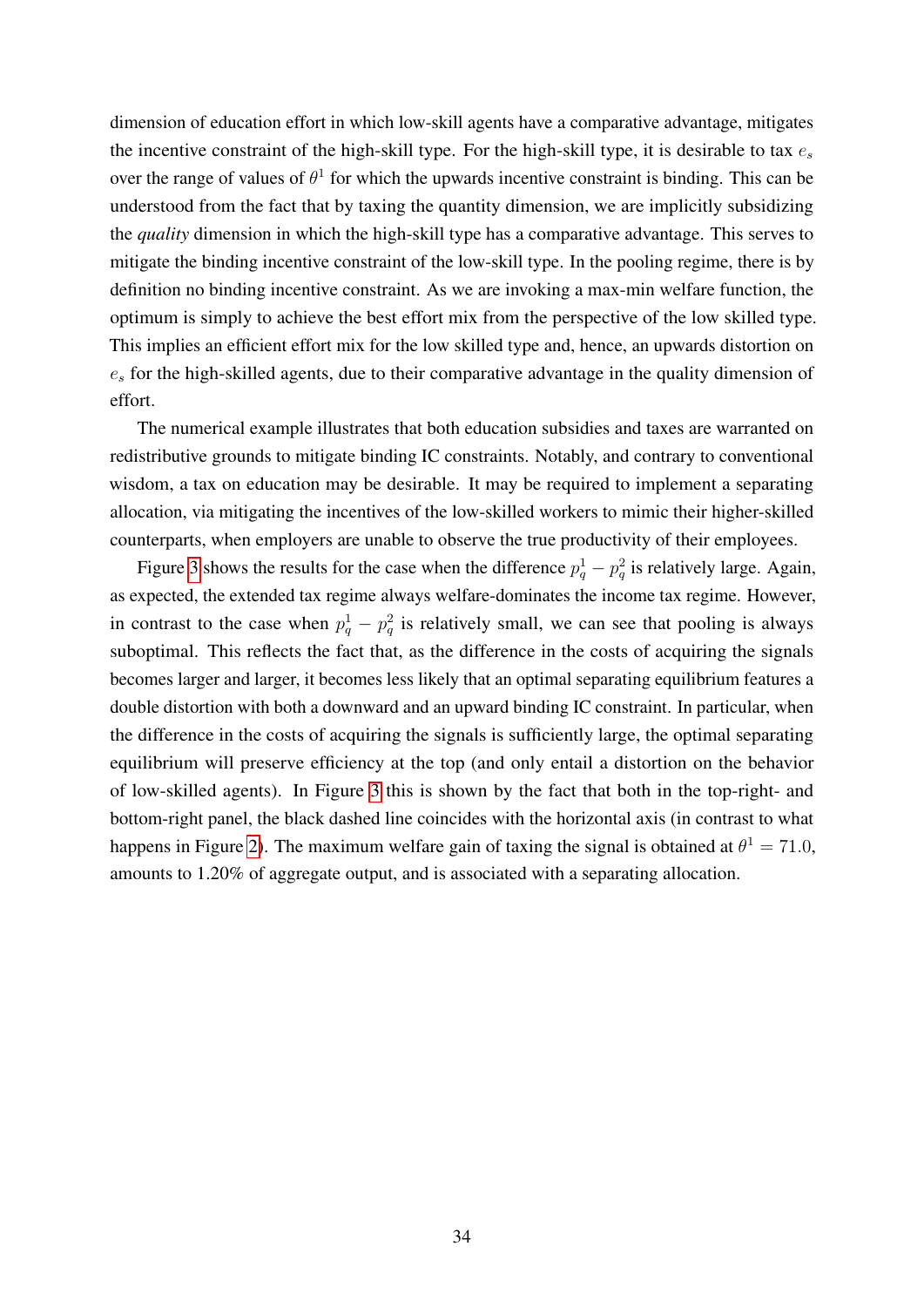<span id="page-34-1"></span>

Figure 3: Numerical illustration, large difference in  $p_q^1 - p_q^2$ 

As we highlighted in Section [3.3,](#page-24-3) where we compared the relative merits of pooling versus separating equilibria, the attractiveness of implementing a pooling equilibrium hinges on its equity gains, i.e. the fact that it fully eliminates all the information rent (derived by high-skilled agents) associated with the difference in productivities. Obviously, this gain is bigger the larger the information rent, associated with differences in productivities, that is enjoyed by high-skilled agents under an optimal separating equilibrium. On the other hand, whether this equity gain of pooling can be reaped cheaply or not (in efficiency terms), depends on the magnitude of the difference in the costs of acquiring the signals (in our case, the magnitude of the difference  $p_q^1 - p_q^2$ ). This is due to the fact that an optimal pooling equilibrium always violates efficiency at the top. Instead, an optimal separating equilibrium preserves efficiency at the top when the difference  $p_q^1 - p_q^2$  is sufficiently large.

## <span id="page-34-0"></span>5 Conclusions

We have analyzed optimal redistribution in the presence of signaling, introducing two realistic new features to the standard Mirrleesian framework: (i) the existence of a second layer of asymmetric information between employers and workers regarding the productivity of workers, with the latter having the possibility of engaging in signaling to credibly convey this information to prospective employers; (ii) an extended tax system which conditions taxes/transfers on the income earned by workers as well as on the signal(s) acquired by them. The combination of these two new features has been shown to maintain the second-best nature of the government optimization problem and the inherent trade-off between conflicting equity and efficiency considerations.

We have focused on a model with two types of agents (low- and high-ability) and considered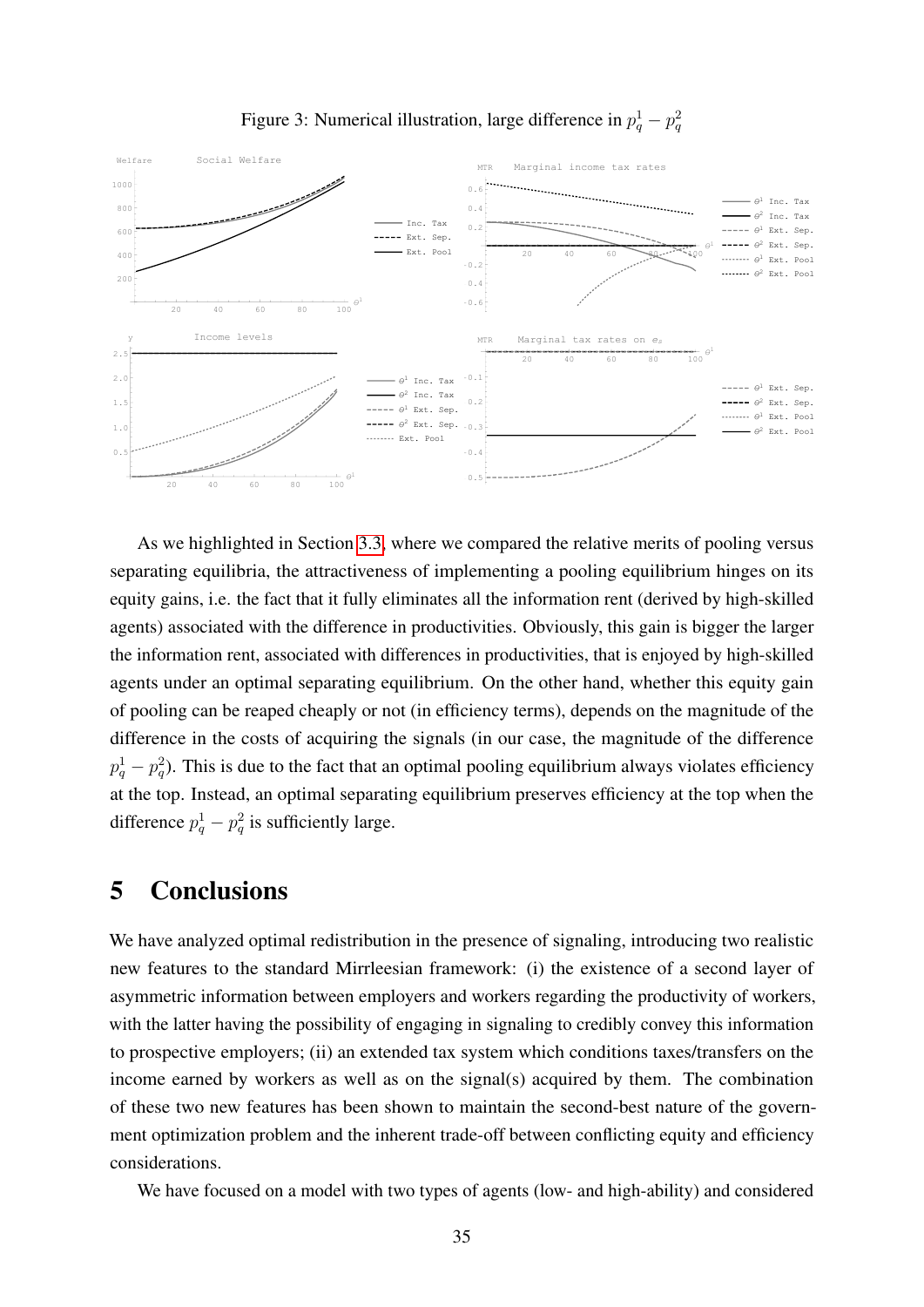both a setting with uni-dimensional signaling, and one with bi-dimensional signaling in which the high-skilled exhibit a comparative advantage relative to the lower-skilled counterparts. To ensure the possibility that agents credibly signal their true type to prospective employers, we have assumed that low and high-skilled agents differ in the cost of acquiring the signal(s).

We have shown that the socially optimal tax equilibrium could either be given by a separating or by a pooling allocation, demonstrating how the government can employ the extended tax system to either enhance the efficiency of redistribution through the income channel (under the former configuration), or, to induce a pre-distributive change in the wage structure, resulting in cross-subsidization between skill levels (under the latter configuration).

From a policy perspective, viewing educational attainment as a signaling device used by high skilled workers to separate themselves in the labor market from their lower-skilled counterparts, our analysis calls for revisiting commonly applied policy tools, such as education mandates and (means-tested) education subsidies. These policy tools are often warranted on efficiency grounds to address prevalent market failures (e.g., alleviating credit constraints or internalizing externalities). However, we argue that these tools can be viewed as forms of taxes levied on the signals acquired by workers, thereby serving to promote redistributive goals.

Our analysis takes an initial step in exploring redistributive policy in the presence of signaling and we invoke several restrictive simplifying assumptions to gain tractability. In particular, we have limited the analysis to a setup with two types of agents. However, our main qualitative insights carry over to the general case with many types. In the general case, the social optimum could be given by a hybrid allocation that combines pre-distribution (bunching) with redistribution, rather than taking one of the two extreme configurations (full separation or pooling) as under the two-type setting. Introducing the possibility to tax signals (on a means-tested basis) may substantially enhance welfare relative to the optimal income tax and transfer system; and, unless one can condition the tax on the entire set of signals, strengthens the case for pre-distribution when a high-type has no comparative advantage within the set of untaxed signals.

An interesting extension of our analysis is with respect to the context of signaling. In our setup, workers engaged in signaling to convey credible information about their productive ability to prospective employers in order to get a higher remuneration. Pre-distribution hence was carried out via re-distribution through the wage channel. One could alternatively consider signaling via conspicuous consumption that serves to enhance social status, in which case pre-distribution would take the form of redistributing via the status channel. We leave this as a topic for future research.

## References

<span id="page-35-0"></span>Akerlof, G. (1976). The economics of caste and of the rat race and other woeful tales. *The Quarterly Journal of Economics*, 90(4):599–617.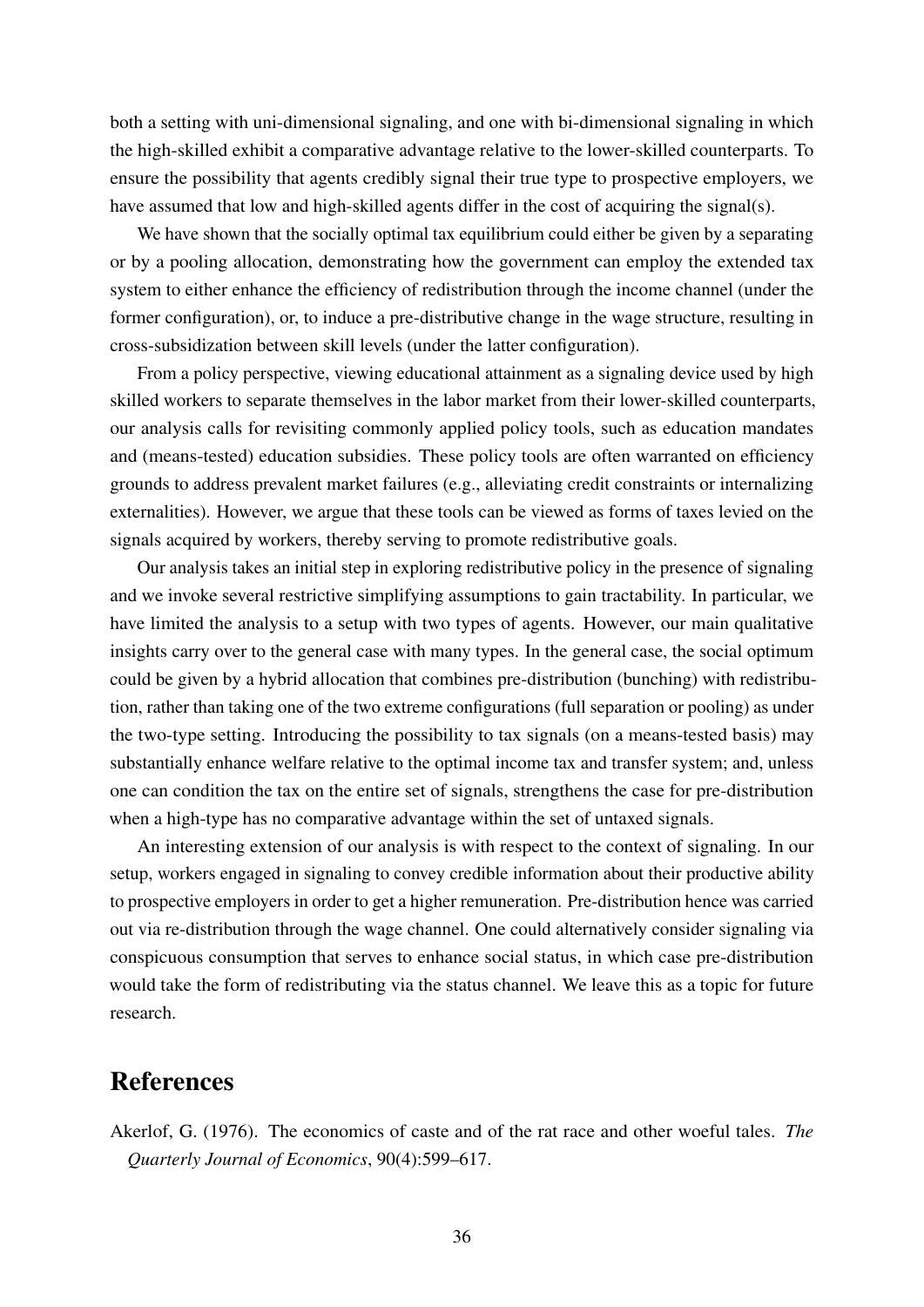- <span id="page-36-2"></span>Andersson, F. (1996). Income taxation and job-market signaling. *Journal of Public Economics*, 59(2):277–298.
- <span id="page-36-14"></span>Ashworth, J. and Ransom, T. (2019). Has the college wage premium continued to rise? Evidence from multiple U.S. surveys. *Economics of Education Review*, 69:149–154.
- <span id="page-36-13"></span>Balestrino, A., Grazzini, L., and Luporini, A. (2016). A normative justification of compulsory education. *Journal of Population Economics*, 30:537–567.
- <span id="page-36-0"></span>Bastani, S., Blumkin, T., and Micheletto, L. (2015). Optimal wage redistribution in the presence of adverse selection in the labor market. *Journal of Public Economics*, 131:41–57.
- <span id="page-36-9"></span>Bastani, S., Blumkin, T., and Micheletto, L. (2019). The Welfare-Enhancing Role of Parental Leave Mandates. *The Journal of Law, Economics, and Organization*, 35(1):77–126.
- <span id="page-36-7"></span>Blumkin, T. and Sadka, E. (2008). A case for taxing education. *International Tax and Public Finance*, 15:145–163.
- <span id="page-36-4"></span>Boadway, R. and Marchand, M. (1995). The use of public expenditures for redistributive purposes. *Oxford Economic Papers*, 47(1):45–59.
- <span id="page-36-6"></span>Bovenberg, A. L. and Jacobs, B. (2005). Redistribution and education subsidies are siamese twins. *Journal of Public Economics*, 89(11):2005–2035.
- <span id="page-36-3"></span>Bozio, A., Garbinti, B., Goupille-Lebret, J., Guillot, M., and Piketty, T. (2020). Predistribution vs. Redistribution: Evidence from France and the U.S. World Inequality Lab, Working Paper No 2020/22.
- <span id="page-36-5"></span>Brett, C. and Weymark, J. A. (2003). Financing education using optimal redistributive taxation. *Journal of Public Economics*, 87(11):2549–2569. ISPE conference on Public economics and redistribution.
- <span id="page-36-10"></span>Cho, I.-K. and Kreps, D. M. (1987). Signaling Games and Stable Equilibria\*. *The Quarterly Journal of Economics*, 102(2):179–221.
- <span id="page-36-1"></span>Craig, A. C. (2021). Optimal income taxation with spillovers from employer learning. *American Economic Journal: Economic Policy (forthcoming)*.
- <span id="page-36-12"></span>Eckstein, Z. and Zilcha, I. (1994). The effects of compulsory schooling on growth, income distribution and welfare. *Journal of Public Economics*, 54(3):339–359.
- <span id="page-36-8"></span>Findeisen, S. and Sachs, D. (2016). Education and optimal dynamic taxation: The role of income-contingent student loans. *Journal of Public Economics*, 138:1–21.
- <span id="page-36-11"></span>Fudenberg, D. and Tirole, J. (1991). Perfect bayesian equilibrium and sequential equilibrium. *Journal of Economic Theory*, 53(2):236 – 260.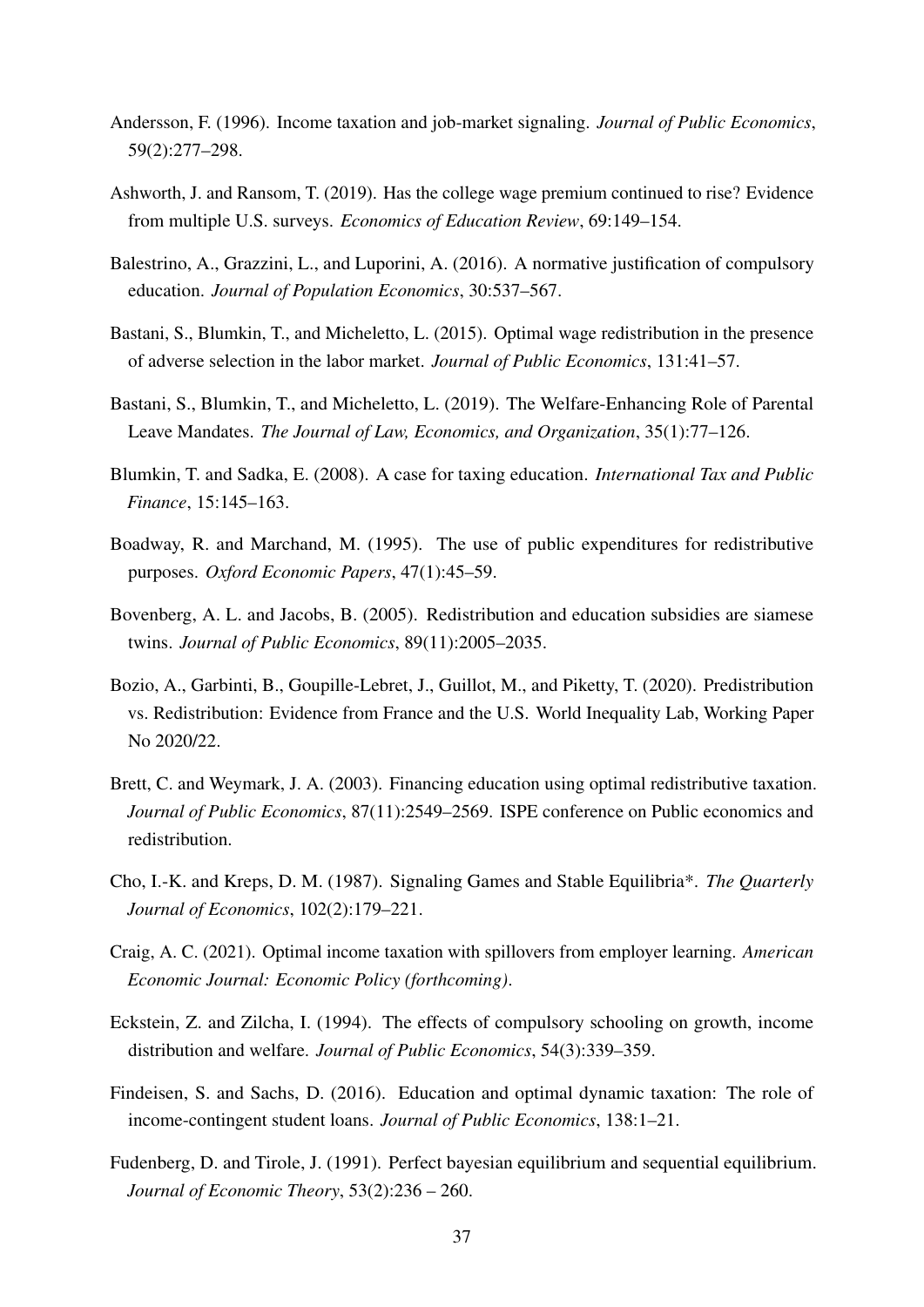- <span id="page-37-12"></span>Grossman, S. J. and Perry, M. (1986). Perfect sequential equilibrium. *Journal of Economic Theory*, 39(1):97 – 119.
- <span id="page-37-10"></span>Maldonado, D. (2008). Education policies and optimal taxation. *International Tax and Public Finance*, 15:131–143.
- <span id="page-37-7"></span>Manoli, D. (2006). A signaling approach to optimal income taxation. *Unpublished Working Paper*.
- <span id="page-37-0"></span>Mirrlees, J. A. (1971). An exploration in the theory of optimum income taxation. *Review of Economic Studies*, 38:175–208.
- <span id="page-37-11"></span>Riley, J. G. (2001). Silver Signals: Twenty-Five Years of Screening and Signaling. *Journal of Economic Literature*, 39(2):pp. 432–478.
- <span id="page-37-4"></span>Rothschild, C. and Scheuer, F. (2013). Redistributive taxation in the Roy model. *The Quarterly Journal of Economics*, 128(2):623–668.
- <span id="page-37-13"></span>Rothschild, M. and Stiglitz, J. (1976). Equilibrium in Competitive Insurance Markets: An Essay on the Economics of Imperfect Information. *The Quarterly Journal of Economics*, 90(4):629–649.
- <span id="page-37-5"></span>Sachs, D., Tsyvinski, A., and Werquin, N. (2020). Nonlinear tax incidence and optimal taxation in general equilibrium. *Econometrica*, 88(2):469–493.
- <span id="page-37-14"></span>Sadka, E. (1976). On Income Distribution, Incentive Effects and Optimal Income Taxation. *The Review of Economic Studies*, 43(2):261–267.
- <span id="page-37-1"></span>Spence, M. (1973). Job market signaling. *The Quarterly Journal of Economics*, 87(3):355–374.
- <span id="page-37-6"></span>Spence, M. (1974). Competitive and optimal responses to signals: An analysis of efficiency and distribution. *Journal of Economic Theory*, 7(3):296–332.
- <span id="page-37-2"></span>Stantcheva, S. (2014). Optimal Income Taxation with Adverse Selection in the Labor Market. *Review of Economic Studies*, 81:1296–1329.
- <span id="page-37-8"></span>Stantcheva, S. (2017). Optimal taxation and human capital policies over the life cycle. *Journal of Political Economy*, 125(6):1931–1990.
- <span id="page-37-3"></span>Stiglitz, J. E. (1982). Self-selection and Pareto-efficient taxation. *Journal of Public Economics*, 17:213–240.
- <span id="page-37-9"></span>Tuomala, M. (1986). On the optimal income taxation and educational decisions. *Journal of Public Economics*, 30(2):183–198.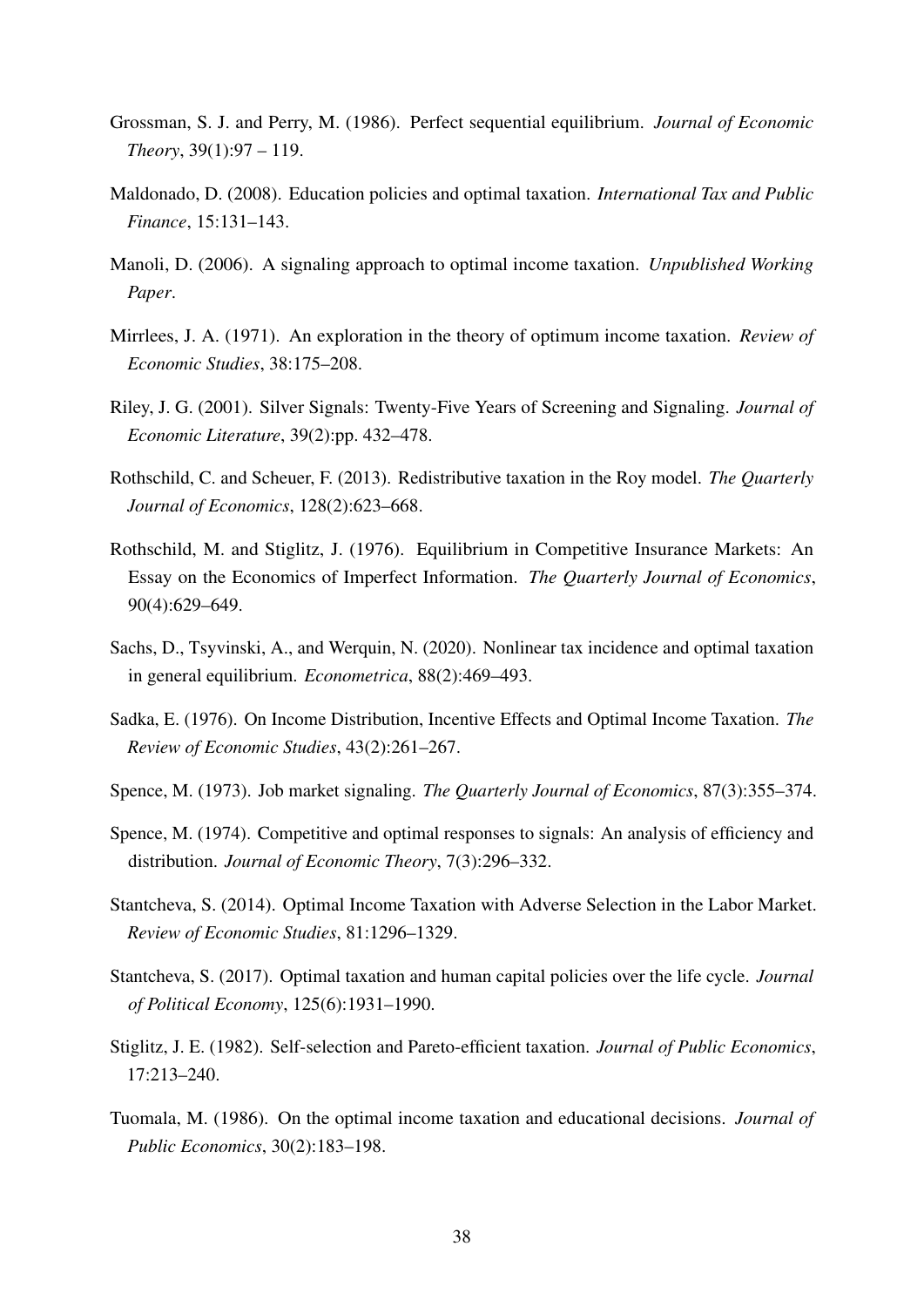- <span id="page-38-0"></span>Ulph, D. (1977). On the optimal distribution of income and educational expenditure. *Journal of Public Economics*, 8(3):341–356.
- <span id="page-38-2"></span>van der Velden, R. and Bijlsma, I. (2016). College wage premiums and skills: a cross-country analysis. *Oxford Review of Economic Policy*, 32(4):497–513.

## <span id="page-38-1"></span>A Proof of Proposition [1](#page-10-2)

Consider the government's problem presented in the second part of Section 2.2.1. Denote by  $\delta^i$ , for  $i = 1, 2$ , the Lagrange multiplier associated with the constraint [\(9\)](#page-9-3), by  $\lambda^1$  the Lagrange multiplier associated with the constraint [\(10\)](#page-9-1), by  $\lambda^2$  the Lagrange multiplier associated with the constraint [\(11\)](#page-9-0), and by  $\mu$  the Lagrange multiplier associated with the constraint [\(12\)](#page-9-2). The first order conditions (with respect to, respectively,  $y^2$ ,  $e^2$ ,  $c^2$ ,  $y^1$ ,  $e^1$ ,  $c^1$ ) are :

<span id="page-38-3"></span>
$$
\delta^2 = \mu \gamma^2, \tag{A.1}
$$

$$
\lambda^2 g' \left( e^2 \right) = \delta^2 \theta^2 + \lambda^1 k g' \left( e^2 \right), \tag{A.2}
$$

$$
\lambda^2 = \mu \gamma^2 + \lambda^1, \tag{A 3}
$$

$$
\delta^{1} = \mu \gamma^{1} + \frac{\lambda^{2} g^{\prime} (y^{1}/\overline{\theta})}{\overline{\theta}}, \qquad (A \ 4)
$$

$$
\delta^1 \theta^1 - \left(1 + \lambda^1\right) kg' \left(e^1\right) = 0, \tag{A 5}
$$

$$
1 + \lambda^1 - \lambda^2 = \mu \gamma^1. \tag{A 6}
$$

Substituting for  $\lambda^2$  in [\(A 6\)](#page-38-3) the RHS of [\(A 3\)](#page-38-3) gives  $1 + \lambda^1 - \mu \gamma^2 - \lambda^1 = \mu \gamma^1$ , from which one can conclude that  $\mu = 1$ . Exploiting this result, one can use [\(A 1\)](#page-38-3) to rewrite [\(A 2\)](#page-38-3) as

<span id="page-38-4"></span>
$$
\lambda^2 g' \left( e^2 \right) = \gamma^2 \theta^2 + \lambda^1 k g' \left( e^2 \right). \tag{A 7}
$$

Dividing [\(A 7\)](#page-38-4) by [\(A 3\)](#page-38-3), and multiplying both sides of the resulting equation by the RHS of [\(A](#page-38-3) [3\)](#page-38-3), gives (taking into account that  $\mu = 1$ )

$$
(\gamma^2 + \lambda^1) g'(e^2) = \gamma^2 \theta^2 + \lambda^1 k g'(e^2) ,
$$

or, equivalently:

$$
\gamma^2 \theta^2 \left[ 1 - \frac{g'(e^2)}{\theta^2} \right] = -(k-1) \lambda^1 g'(e^2).
$$

Finally, dividing both sides of the equation by  $\gamma^2\theta^2$  enables to establish [\(14\)](#page-11-1) in Proposition [1:](#page-10-2)

$$
1 - \frac{g'(e^2)}{\theta^2} = -\frac{\lambda^1}{\gamma^2} \frac{g'(e^2)}{\theta^2} (k-1).
$$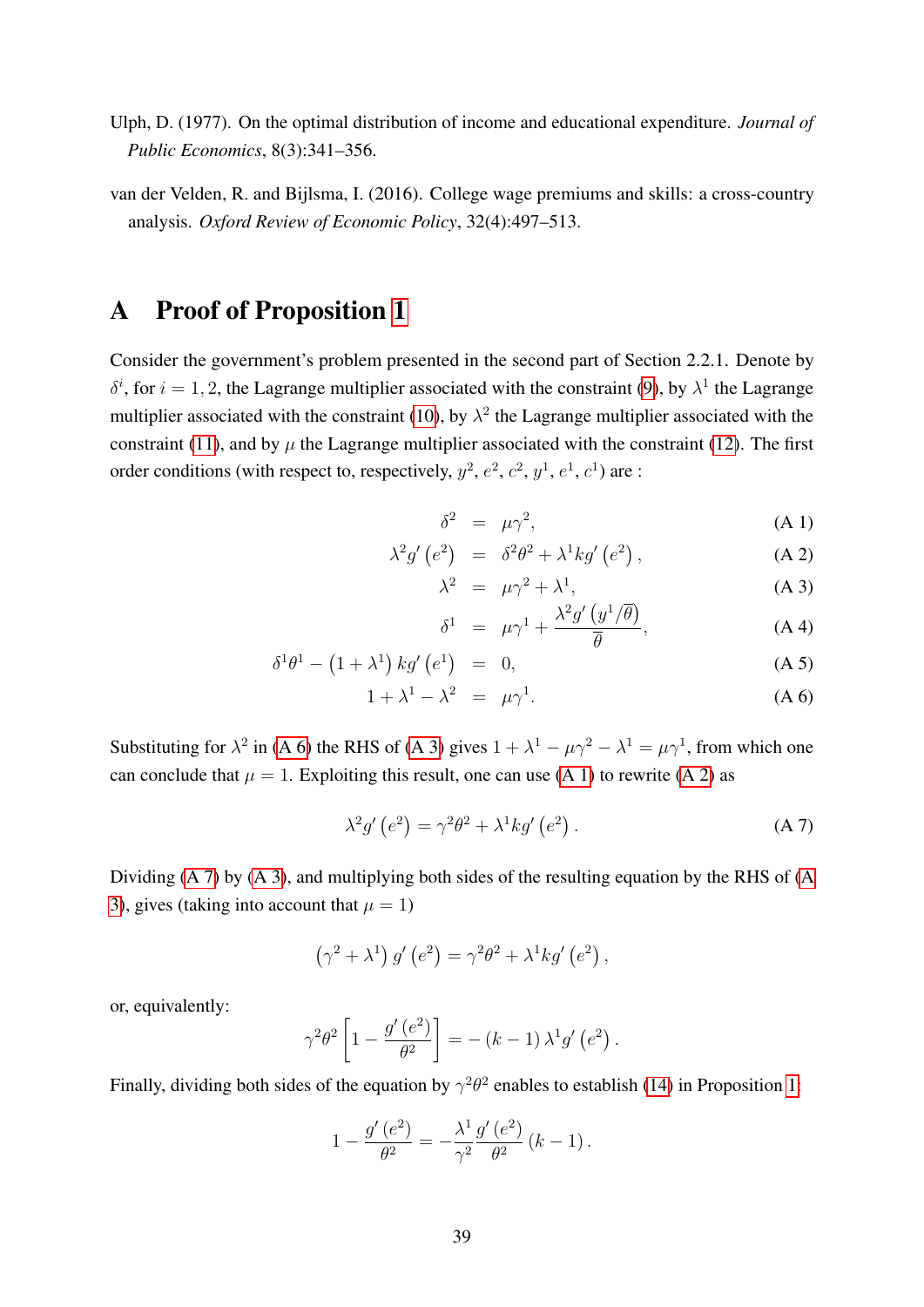Substituting for  $\delta^1$  in [\(A 5\)](#page-38-3) the RHS of [\(A 4\)](#page-38-3), and exploiting the fact that  $\mu = 1$ , allows re-expressing [\(A 5\)](#page-38-3) as follows:

<span id="page-39-0"></span>
$$
(1 + \lambda^1) k g' (e^1) = \gamma^1 \theta^1 + \frac{\lambda^2 \theta^1 g' (y^1/\overline{\theta})}{\overline{\theta}}.
$$
 (A 8)

Rewrite [\(A 6\)](#page-38-3) as

<span id="page-39-1"></span>
$$
1 + \lambda^1 = \lambda^2 + \gamma^1,\tag{A 9}
$$

where we have taken into account that  $\mu = 1$ .

Dividing [\(A 8\)](#page-39-0) by [\(A 9\)](#page-39-1), and multiplying both sides of the resulting equation by the RHS of  $(A 9)$ , gives

$$
\left(\lambda^2 + \gamma^1\right) kg'\left(e^1\right) = \gamma^1 \theta^1 + \frac{\lambda^2 \theta^1 g'\left(y^1/\overline{\theta}\right)}{\overline{\theta}},\tag{A.10}
$$

which can be equivalently rewritten as

$$
\left(1 - \frac{kg'(e^1)}{\theta^1}\right)\gamma^1\theta^1 = \lambda^2 \left[kg'(e^1) - \frac{\theta^1 g'(y^1/\overline{\theta})}{\overline{\theta}}\right],\tag{A.11}
$$

from which we obtain:

<span id="page-39-3"></span>
$$
1 - \frac{kg'(y^1/\theta^1)}{\theta^1} = \frac{\lambda^2}{\gamma^1} \left[ \frac{kg'(y^1/\theta^1)}{\theta^1} - \frac{g'(y^1/\overline{\theta})}{\overline{\theta}} \right].
$$
 (A 12)

Since from [\(A 3\)](#page-38-3) we have that  $\lambda^2 = \mu \gamma^2 + \lambda^1 = \gamma^2 + \lambda^1$ , we can equivalently rewrite [\(A 12\)](#page-39-3) as

$$
1 - \frac{kg'(y^1/\theta^1)}{\theta^1} = \frac{\gamma^2 + \lambda^1}{\gamma^1} \frac{g'(y^1/\theta^1)}{\theta^1} \left[ k - \frac{\theta^1}{\overline{\theta}} \frac{g'(y^1/\overline{\theta})}{g'(y^1/\theta^1)} \right],
$$

which is equal to  $(13)$  in Proposition [1.](#page-10-2)

## <span id="page-39-2"></span>B Proof of Proposition [3](#page-13-0)

**Part (i)** Suppose by negation that for some  $\theta^2 > \theta^1 > 0$  the social optimum is given by a pooling allocation, which satisfies,  $\hat{c} = \hat{y} = \hat{e} \cdot \sum_i \gamma^i \theta^i$ . To show that pooling is suboptimal, consider the following reform starting from an initial pooling equilibrium:

$$
\tilde{e}^1 = \hat{e} - \epsilon, \quad \tilde{c}^1 = \hat{c} - \epsilon k g'(\hat{e}), \tag{B.1}
$$

$$
\tilde{e}^2 = \hat{e} + \delta, \quad \tilde{c}^2 = \hat{c} + \delta g'(\hat{e}), \tag{B.2}
$$

where  $\epsilon > 0$  and  $\delta > 0$ . By construction, the reform is welfare neutral for both types of workers since we have that  $dU^1 = dc - (kg')de = -\epsilon kg'(\hat{e}) + \epsilon kg'(\hat{e}) = 0$  and  $dU^2 = dc - (g')de =$  $\delta g'(\hat{e}) - \delta g'(\hat{e}) = 0$ . Notice also that, after the reform is implemented, no agent is tempted to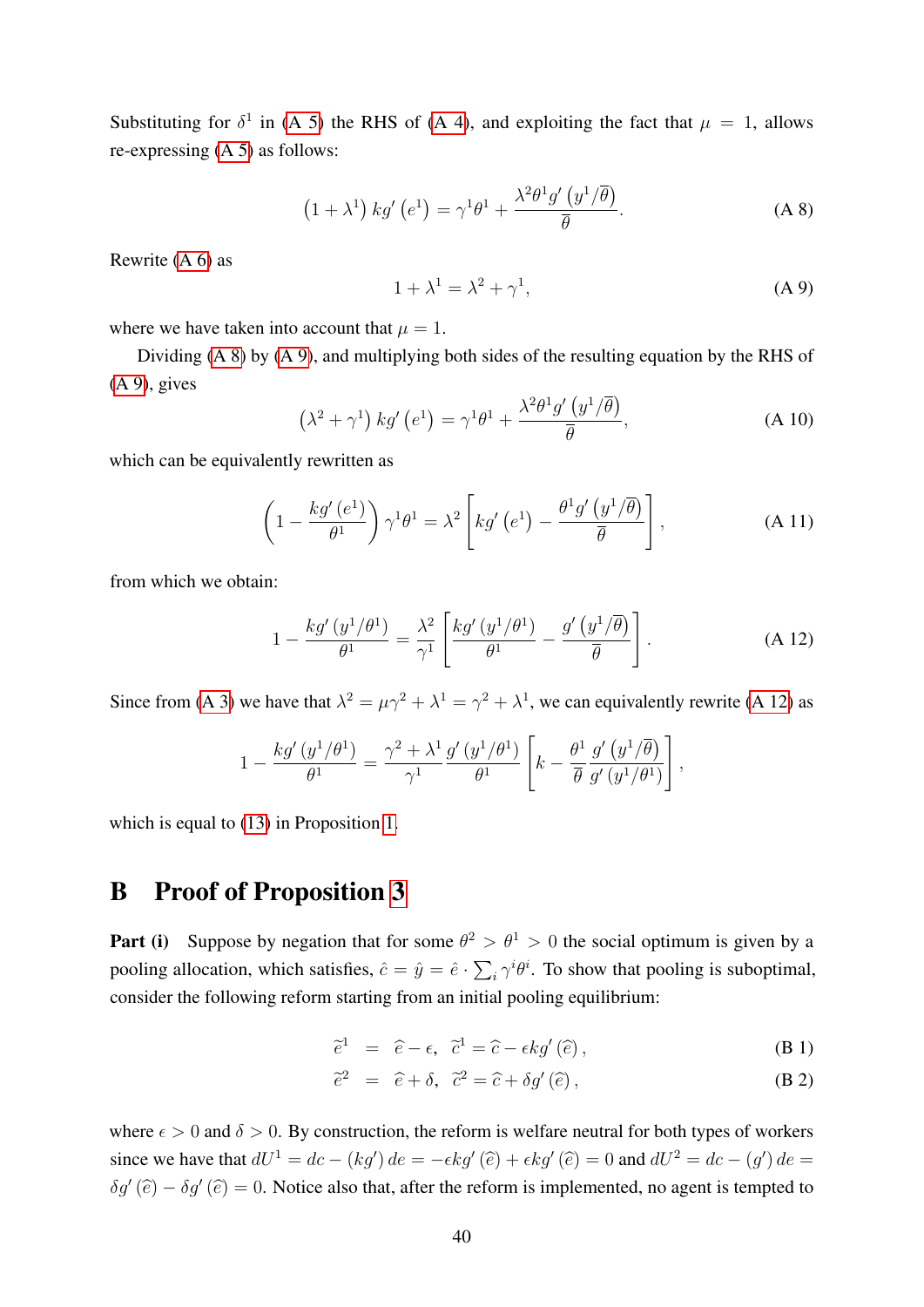behave as a mimicker. By behaving as a mimicker, the utility of a type-1 agent would change by  $\delta g'(\hat{e}) - \delta k g'(\hat{e}) < 0$  (since  $k > 1$ ). Similarly, by behaving as a mimicker, the utility of a type-2 agent would change by  $-\epsilon k g'(\hat{e}) + \epsilon g'(\hat{e}) < 0$  (since  $k > 1$ ). Let's now consider the effect of the proposed reform on the net revenue collected by the government. We know that net revenue is 0 in the initial equilibrium. Net revenue after the reform is equal to the difference between the variation in aggregate output and the variation in aggregate consumption:

$$
dY - dC = \underbrace{\left[\gamma^2 \delta\theta^2 - \gamma^1 \epsilon\theta^1\right]}_{dY} - \underbrace{\left[\gamma^2 \delta - \gamma^1 \epsilon k\right] g'(\hat{e})}_{dC} = \gamma^2 \delta \left[\theta^2 - g'(\hat{e})\right] - \gamma^1 \epsilon \left[\theta^1 - k g'(\hat{e})\right].
$$
\n(B 3)

Notice that  $dY - dC$  will be necessarily positive when at the initial pooling equilibrium we have  $\theta^2 - g'(\hat{e}) > 0$  and  $\theta^1 - kg'(\hat{e}) < 0$ . Notice also that it is not possible that at the initial pooling equilibrium we have at the same time that  $\theta^2 - g'(\hat{e}) < 0$  and  $\theta^1 - k g'(\hat{e}) > 0$  (this is due to the fact that  $\theta^2 > \theta^1$  and  $k > 1$ ). Suppose then that at the initial pooling equilibrium we have that  $\theta^2 - g'(\hat{e}) > 0$  and  $\theta^1 - kg'(\hat{e}) > 0$ . Thus, net revenue increases whenever  $\delta > \epsilon \frac{\gamma^1}{\gamma^2}$  $\frac{\gamma^1}{\gamma^2} \frac{\theta^1 - k g'(\widehat{e})}{\theta^2 - g'(\widehat{e})}.$ In other words, there exists a reform to the presumed optimal allocation that yields a fiscal surplus which can be rebated to the workers in a lump-sum fashion without violating the IC constraints (due to the quasi-linearity of preferences). Hence, a Pareto improvement can be obtained. This gives us the desired contradiction.

**Part (ii)** It suffices to show that the welfare level associated with a separating equilibrium is higher under the extended tax regime than under the pure income tax regime. This follows from the fact that the pooling equilibrium yields the same welfare level under the two tax regimes. Thus, in case the optimal solution under a pure income tax regime calls for implementing a pooling equilibrium, it is clearly dominated by the optimal solution under the extended tax regime, by virtue of part (i) of the proposition. In the optimal separating equilibrium under an income tax regime, the incentive compatibility constraint associated with type-2 workers [given by condition [\(11\)](#page-9-0)] is binding. Otherwise, by continuity considerations one could transfer units of consumption from type-2 to type-1 workers and enhance the latter's level of utility, without violating the incentive compatibility constraint associated with type-2 workers (and clearly without violating the revenue constraint). Under an extended tax regime, the incentive constraint in [\(11\)](#page-9-0) is replaced by the weaker constraint given by [\(18\)](#page-13-3). Thus, the optimal separating equilibrium under the pure income tax regime satisfies the reformulated incentive constraint [given in [\(18\)](#page-13-3)] as a strict inequality.<sup>[41](#page-40-0)</sup> This slack allows the government to enhance the utility of type-1 by slightly increasing the income tax levied on type-2 while increasing the transfer given to type-1, without violating the IC constraint of type 2, maintaining budget balance (by continuity considerations). This establishes part (ii).

<span id="page-40-0"></span><sup>&</sup>lt;sup>41</sup>The only (knife-edge) cases in which no slack exists are when either  $\theta^1 = 0$ , or,  $\theta^1 = \theta^2$ .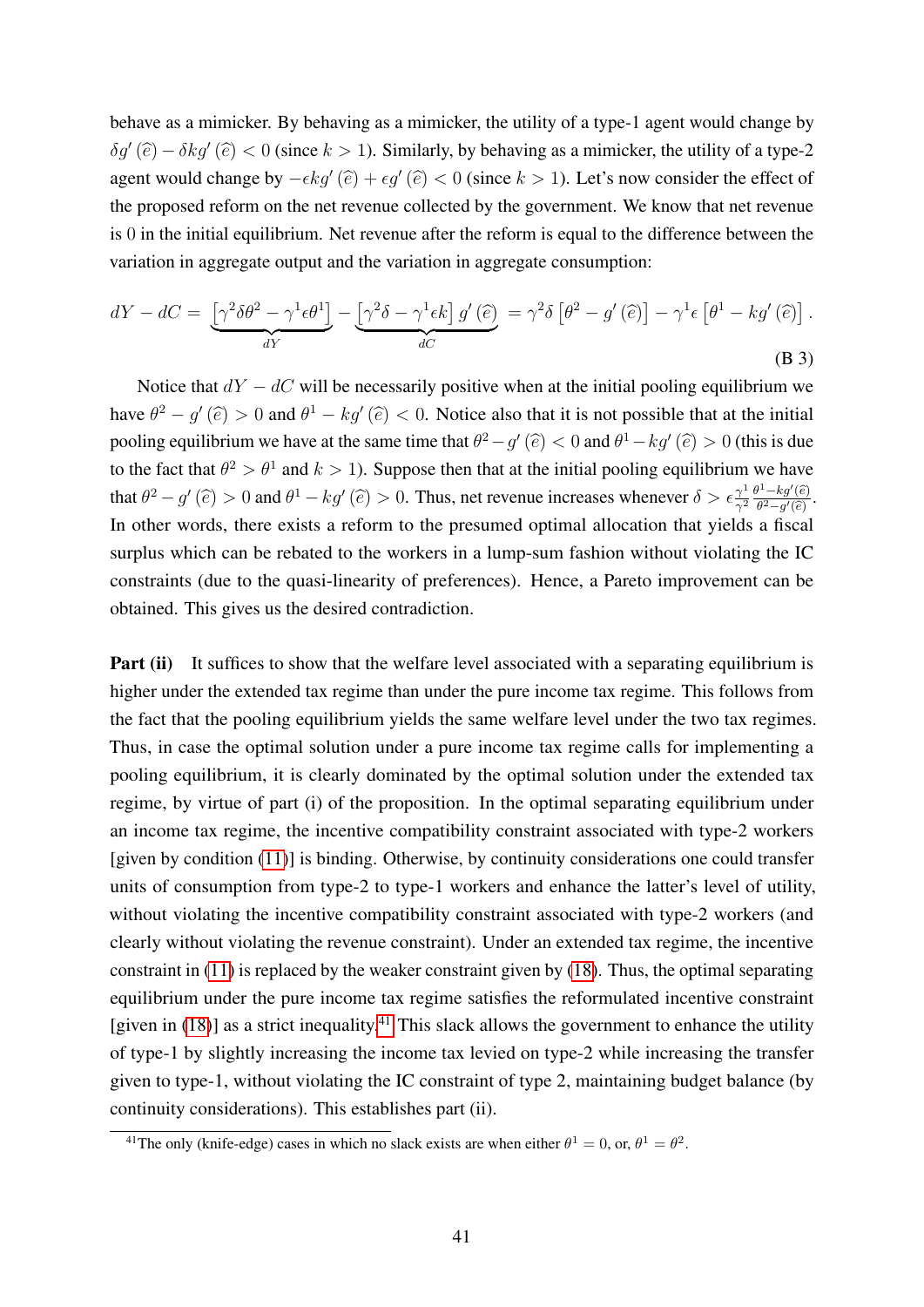**Part (iii)** We begin by showing that constraints [\(17\)](#page-13-4) and [\(18\)](#page-13-3) cannot be binding at the same time. Assume by contradiction that they are both binding. From [\(17\)](#page-13-4) we get:

$$
c^{1} = c^{2} + k \left[ g(e^{1}) - g(e^{2}) \right].
$$
 (B 4)

Substituting for  $c^1$  in [\(18\)](#page-13-3) the RHS of the equation above gives:

$$
c^{2} - g(e^{2}) = c^{2} + k \left[ g(e^{1}) - g(e^{2}) \right] - g(e^{1}) \Longleftrightarrow (1 - k) \left[ g(e^{1}) - g(e^{2}) \right] = 0, \quad \text{(B 5)}
$$

a result that cannot hold under a separating equilibrium (where  $e^1 \neq e^2$ ) given that  $k \neq 1$ . Having established that constraints [\(17\)](#page-13-4) and [\(18\)](#page-13-3) cannot be binding at the same time, it follows that constraint [\(18\)](#page-13-3) is binding and [\(17\)](#page-13-4) is slack, given the max-min social welfare function. Denote by  $\delta^i$ , for  $i = 1, 2$ , the Lagrange multipliers associated with the constraint [\(16\)](#page-13-1), by  $\lambda$  the multiplier associated with the constraint [\(18\)](#page-13-3), and by  $\mu$  the multiplier associated with the constraint [\(19\)](#page-13-2). The first order conditions of the government's problem (with respect to, respectively,  $y^2$ ,  $e^2$ ,  $c^2$ ,  $y^1$ ,  $e^1$ ,  $c^1$ ) are given by:

<span id="page-41-0"></span>
$$
\delta^2 = \mu \gamma^2 \tag{B 6}
$$

$$
\delta^2 \theta^2 - \lambda g' \left( e^2 \right) = 0 \tag{B 7}
$$

$$
\lambda = \mu \gamma^2 \tag{B 8}
$$

$$
\delta^1 = \mu \gamma^1 \tag{B 9}
$$

$$
\delta^1 \theta^1 - k g' \left( e^1 \right) + \lambda g' \left( e^1 \right) = 0 \tag{B 10}
$$

$$
1 - \lambda = \mu \gamma^1 \tag{B 11}
$$

Using [\(B 8\)](#page-41-0) to substitute  $\mu \gamma^2$  for  $\lambda$  in [\(B 11\)](#page-41-0) gives the result that  $\mu = 1$ . From [\(B 6\)](#page-41-0) we then obtain that  $\delta^2 = \gamma^2$ , and from [\(B 8\)](#page-41-0) we obtain that  $\lambda = \gamma^2$ . Thus, one can rewrite [\(B 7\)](#page-41-0) as  $\gamma^2 [\theta^2 - g' (e^2)] = 0$ , which implies that  $1 = g' (e^2) / \theta^2$ , i.e., [\(21\)](#page-14-4) is satisfied. Exploiting the fact that  $\mu = 1$  and therefore, from [\(B 9\)](#page-41-0),  $\delta^1 = \gamma^1$ , we can rewrite [\(B 10\)](#page-41-0) as

<span id="page-41-1"></span>
$$
kg'\left(e^{1}\right) = \lambda g'\left(e^{1}\right) + \gamma^{1}\theta^{1}.\tag{B 12}
$$

Since [\(B 11\)](#page-41-0) can be equivalently rewritten (taking into account that  $\mu = 1$ ) as  $1 = \lambda + \gamma^1$ , combining [\(B 12\)](#page-41-1) with [\(B 11\)](#page-41-0) allows obtaining that

$$
kg'\left(e^{1}\right)\left[\lambda+\gamma^{1}\right] = \lambda g'\left(e^{1}\right)+\gamma^{1}\theta^{1},
$$
\n(B 13)

from which one gets (exploiting that  $\lambda = \gamma^2$ ):

<span id="page-41-2"></span>
$$
1 - \frac{kg'(e^1)}{\theta^1} = \frac{\gamma^2}{\gamma^1} \frac{g'(e^1)}{\theta^1} (k - 1).
$$
 (B 14)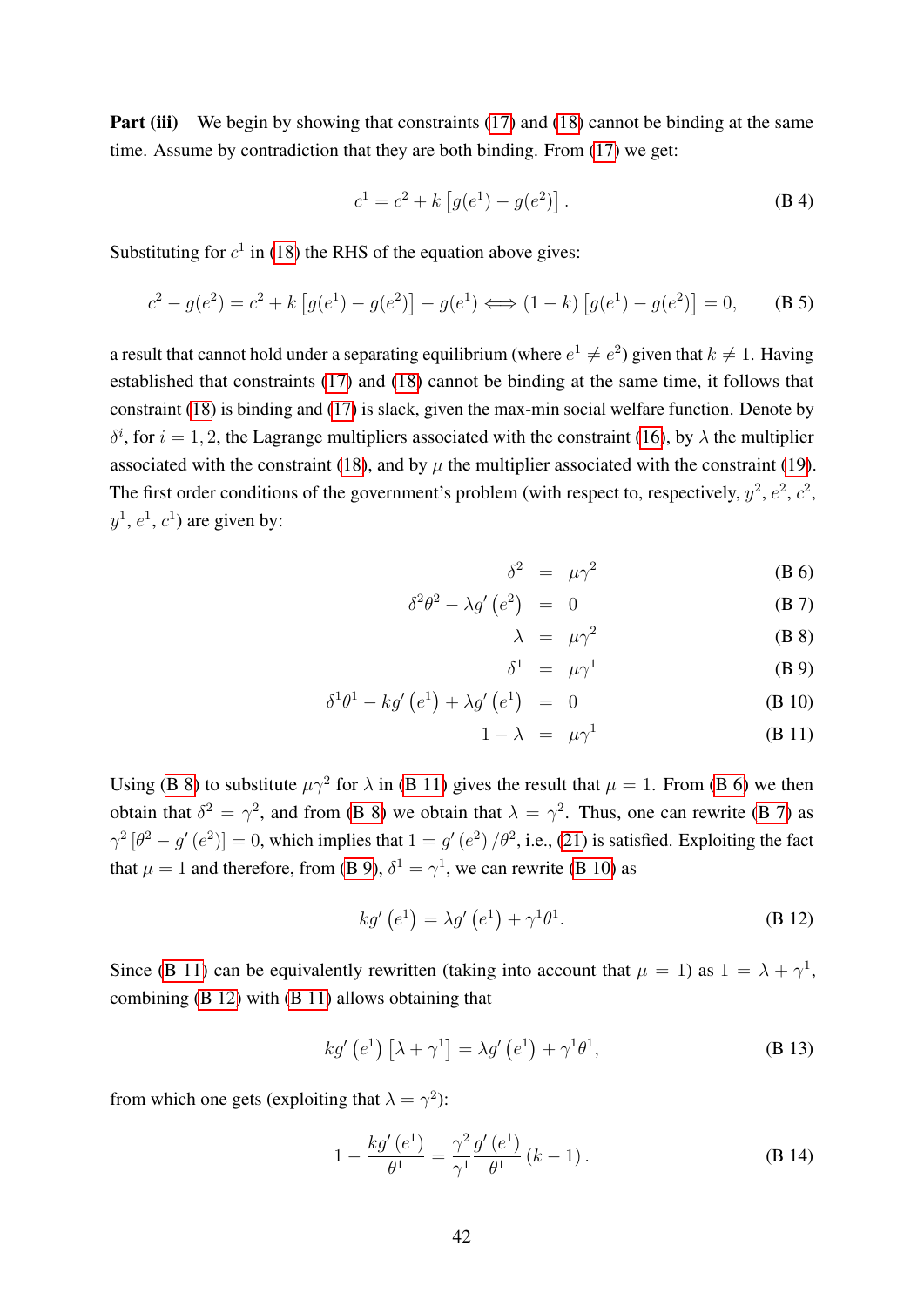The RHS of [\(B 14\)](#page-41-2) provides a measure of the distortion imposed on type-1 agents for selfselection reasons and is strictly positive, implying that the effort provided by type-1 agents is downward distorted. Since from [\(B 12\)](#page-41-1) we obtain (taking into account that  $\lambda = \gamma^2$ ) that  $g'(e^1)/\theta^1 = \gamma^1/(k-\gamma^2)$ , we can restate [\(B 14\)](#page-41-2) as [\(20\)](#page-14-3).

To show that the distortion on type 1 in the extended tax regime is strictly smaller than in the income tax regime, denote by  $e_{IT}^1$  the value of  $e^1$  at separating tax-equilibrium with only an income tax in place, and by  $e_{EXT}^1$  the value of  $e^1$  at a separating tax-equilibrium under an extended tax regime. We have that

<span id="page-42-1"></span>
$$
1 - \frac{kg'(e_{IT}^1)}{\theta^1} = \frac{\gamma^2 + \lambda^1}{\gamma^1} \frac{g'(e_{IT}^1)}{\theta^1} \left[ k - \frac{\theta^1}{\overline{\theta}} \frac{g'(e_{IT}^1 \theta^1 / \overline{\theta})}{g'(e_{IT}^1)} \right],
$$
(B 15)

and

<span id="page-42-2"></span>
$$
1 - \frac{kg'(e_{EXT}^1)}{\theta^1} = \frac{\gamma^2}{\gamma^1} \frac{g'(e_{EXT}^1)}{\theta^1} (k - 1).
$$
 (B 16)

Suppose first that  $\lambda^1 = 0$  in [\(B 15\)](#page-42-1). Given that  $\frac{\theta^1}{\overline{a}}$ θ  $g'\!\left(e_{IT}^1\theta^1/\overline{\theta}\right)$  $\frac{(c_{IT}v/\nu)}{g'(e_{IT}^1)} > 1$ , if we were to plug the value  $e_{IT}^1$  into [\(B 16\)](#page-42-2) we would obtain that  $1 - \frac{kg'(e_{EXT})}{\theta^1}$  $\frac{e^1_{EXT}}{\theta^1} > \frac{\gamma^2}{\gamma^1}$  $\overline{\gamma^1}$  $g'\!\left(e_{EXT}^1\right)$  $\frac{f(EXT)}{\theta^1}$   $(k-1)$ . Thus, it must be that  $e_{EXT}^1 > e_{IT}^1$ . Now suppose that  $\lambda^1 > 0$  in [\(B 15\)](#page-42-1). In this case  $e_{IT}^1$  is more downward distorted than when  $\lambda^1 = 0$ , whereas the value of  $e_{EXT}^1$  does not change (given that  $\lambda^1$  does not enter into [\(B 16\)](#page-42-2). Thus, the conclusion that  $e_{EXT}^1 > e_{IT}^1$  still applies.

## <span id="page-42-0"></span>C Proof of Proposition [8](#page-26-3)

Part (i) The first order conditions of the government's problem [\(37\)](#page-24-2) can be written:

<span id="page-42-3"></span>
$$
1 - p_q^1 \frac{\partial \widehat{e}_q}{\partial y} = 0, \tag{C.1}
$$

$$
-p_s + p_q^1 \frac{\partial h\left(e_s, \hat{e}_q\right)/\partial e_s}{\partial h\left(e_s, \hat{e}_q\right)/\partial e_q} = 0.
$$
 (C 2)

Eq. [\(C 2\)](#page-42-3) shows that, at the optimal pooling equilibrium, type-1 agents choose an undistorted effort mix and implies, given that  $p_q^1 > p_q^2$ , that type-2 agents are forced to choose a distorted effort mix, with  $e_q^2 = \hat{e}_q$  being distorted downwards. As [\(C 1\)](#page-42-3) equivalently can be written as  $1 - \frac{p_q^1}{\theta \partial h(e_s, e_q)/\partial e_q} = 0$ , and since an undistorted level of income would satisfy the condition  $1 - \frac{p_q^1}{\theta^1 \partial h(e_s, e_q)/\partial e_q} = 0$  for type-1 agents and  $1 - \frac{p_q^2}{\theta^2 \partial h(e_s, e_q)/\partial e_q} = 0$  for type-2 agents, it also follows that at the optimal pooling equilibrium  $y$  is distorted upwards for type-1 agents and downwards for type-2 agents.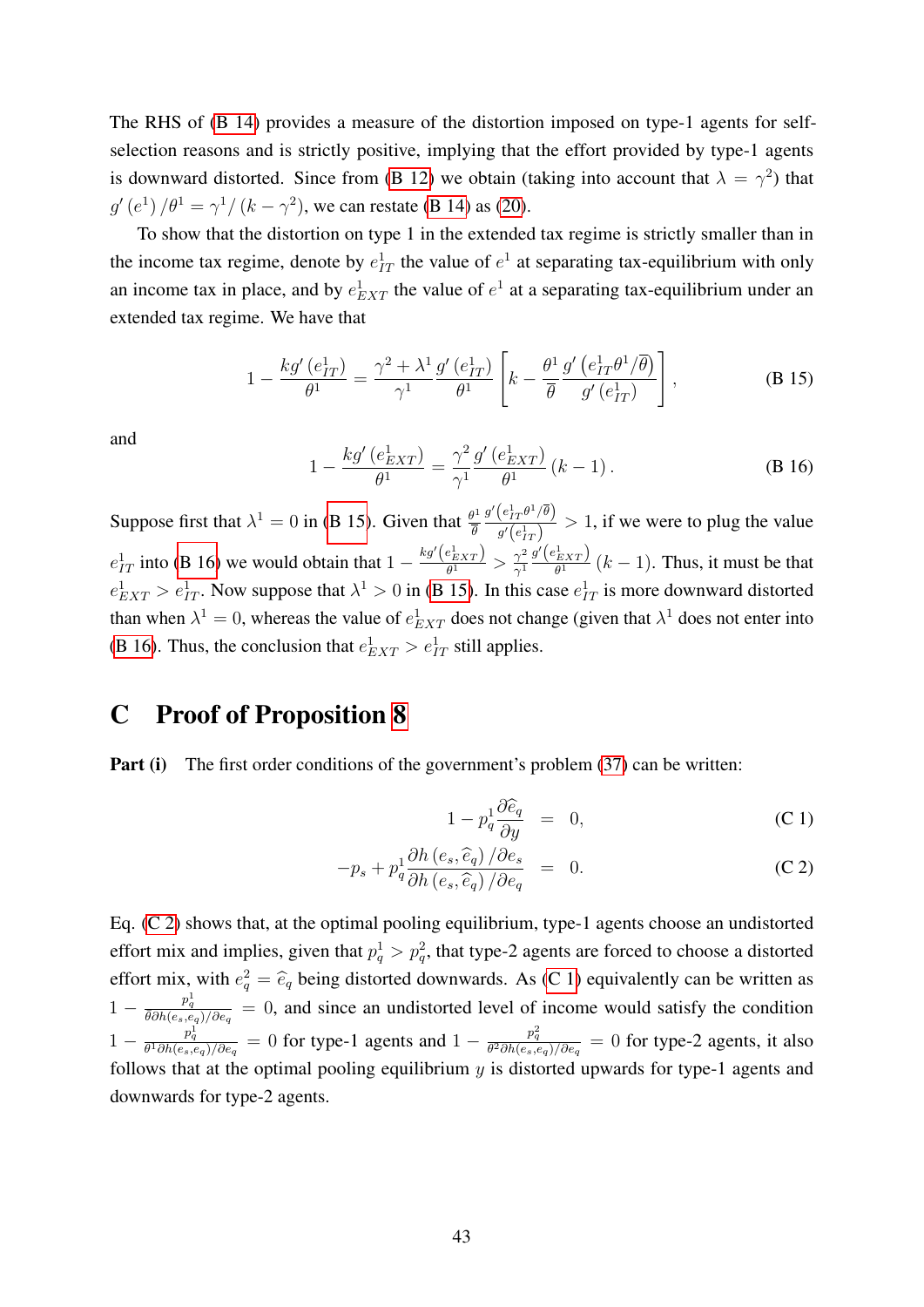Part ii) Below we show that an optimal separating equilibrium the following conditions hold:

<span id="page-43-0"></span>
$$
p_s - p_q^1 \frac{\partial h\left(e_s^1, e_q^{1*}\right)/\partial e_s}{\partial h\left(e_s^1, e_q^{1*}\right)/\partial e_q} > 0,
$$
\n(C 3)

$$
p_s - p_q^2 \frac{\partial h\left(e_s^2, e_q^{2*}\right)/\partial e_s}{\partial h\left(e_s^2, e_q^{2*}\right)/\partial e_q} \leq 0. \tag{C.4}
$$

According to inequality [\(C 3\)](#page-43-0), the effort mix chosen by type-1 agents is distorted towards  $e_s$ , whereas according to  $(C 4)$  the effort mix chosen by type-2 agents is either left undistorted (which happens when the constraint [\(41\)](#page-25-2) is slack) or is distorted towards  $e_q$  (when the constraint [\(41\)](#page-25-2) is binding). We also show below that an optimal separating equilibrium satisfies  $1$  $p_q^1$  $\frac{p_q^1}{\theta^1\partial h\left(e_s^1,e_q^{1*}\right)/\partial e_q}>0$  and  $1-\frac{p_q^2}{\theta^2\partial h\left(e_s^2,e_q^{1*}\right)}$  $\frac{p_q^2}{\theta^2 \partial h(e_s^2, e_q^{2*})/\partial e_q} \leq 0$ , implying that  $y^1$  is distorted downwards (to deter mimicking by type-2 agents) and  $y^2$  is either left undistorted (when the constraint [\(41\)](#page-25-2) is slack) or is distorted upwards (when the constraint [\(41\)](#page-25-2) is binding).

Consider the problem solved by a government under an extended tax regime and denote  $\mu$  the Lagrange multiplier attached to the constraint [\(39\)](#page-25-4), by  $\lambda^2$  the multiplier attached to the constraint [\(40\)](#page-25-0) and by  $\lambda^1$  the multiplier attached to the constraint [\(41\)](#page-25-2). The first order conditions for  $y^1$ ,  $e_s^1$ ,  $c^1$ ,  $y^2$ ,  $e_s^2$ ,  $c^2$  are respectively given by:

<span id="page-43-5"></span>
$$
(1+\lambda^1)\frac{\partial R^1\left(e_s^1, e_q^{1*}\right)}{\partial e_q^{1*}\left(y^1, e_s^1, \theta^1\right)}\frac{\partial e_q^{1*}}{\partial y^1} = \lambda^2 \frac{\partial R^2\left(e_s^1, \hat{e}_q^2\right)}{\partial \hat{e}_q^2\left(y^1, e_s^1, \overline{\theta}\right)}\frac{\partial \hat{e}_q^2}{\partial y^1} + \mu \gamma^1,\tag{C.5}
$$

<span id="page-43-1"></span>
$$
(1+\lambda^1)\left[\frac{\partial R^1\left(e_s^1, e_q^{1*}\right)}{\partial e_s^1} + \frac{\partial R^1\left(e_s^1, e_q^{1*}\right)}{\partial e_q^{1*}\left(y^1, e_s^1, \theta^1\right)} \frac{\partial e_q^{1*}}{\partial e_s^1}\right]
$$

$$
= \lambda^2 \left[\frac{\partial R^2\left(e_s^1, \hat{e}_q^2\right)}{\partial e_s^1} + \frac{\partial R^2\left(e_s^1, \hat{e}_q^2\right)}{\partial \hat{e}_q^2\left(y^1, e_s^1, \theta\right)} \frac{\partial \hat{e}_q^2}{\partial e_s^1}\right],\tag{C.6}
$$

<span id="page-43-2"></span>
$$
1 + \lambda^1 = \lambda^2 + \mu \gamma^1,\tag{C 7}
$$

<span id="page-43-6"></span>
$$
\lambda^{2} \frac{\partial R^{2} (e_{s}^{2}, e_{q}^{2*})}{\partial e_{q}^{2*} (y^{2}, e_{s}^{2}, \theta^{2})} \frac{\partial e_{q}^{2*}}{\partial y^{2}} = \lambda^{1} \frac{\partial R^{1} (e_{s}^{2}, e_{q}^{2*})}{\partial e_{q}^{2*} (y^{2}, e_{s}^{2}, \theta^{2})} \frac{\partial e_{q}^{2*}}{\partial y^{2}} + \mu \gamma^{2}, \tag{C 8}
$$

<span id="page-43-3"></span>
$$
\lambda^{2} \left[ \frac{\partial R^{2} (e_{s}^{2}, e_{q}^{2*})}{\partial e_{s}^{2}} + \frac{\partial R^{2} (e_{s}^{2}, e_{q}^{2*})}{\partial e_{q}^{2*} (y^{2}, e_{s}^{2}, \theta^{2})} \frac{\partial e_{q}^{2*}}{\partial e_{s}^{2}} \right]
$$
  
= 
$$
\lambda^{1} \left[ \frac{\partial R^{1} (e_{s}^{2}, e_{q}^{2*})}{\partial e_{s}^{2}} + \frac{\partial R^{1} (e_{s}^{2}, e_{q}^{2*})}{\partial e_{q}^{2*} (y^{2}, e_{s}^{2}, \theta^{2})} \frac{\partial e_{q}^{2*}}{\partial e_{s}^{2}} \right],
$$
 (C 9)

<span id="page-43-4"></span>
$$
\lambda^2 = \lambda^1 + \mu \gamma^2. \tag{C.10}
$$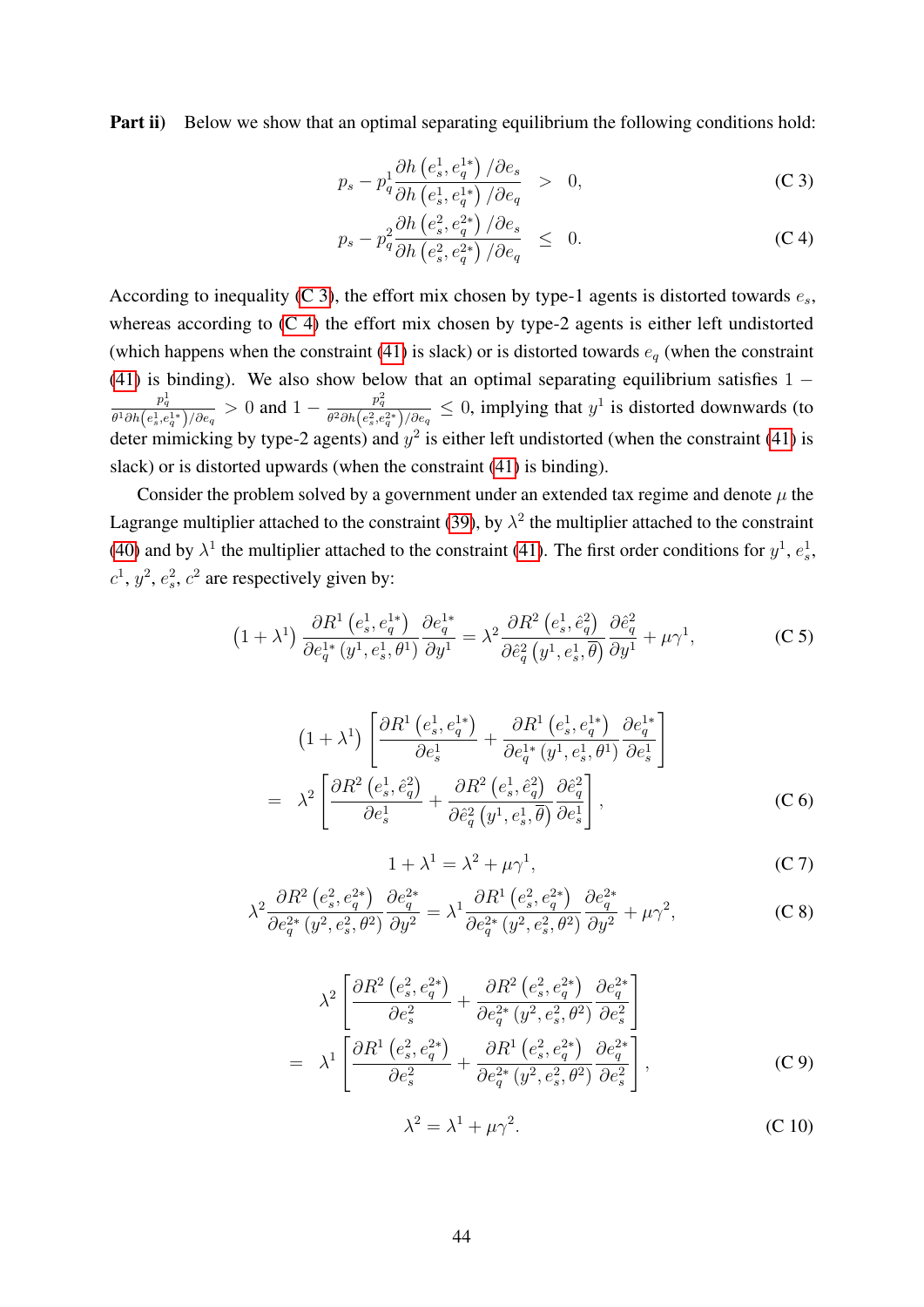Dividing  $(C 6)$  by  $(C 7)$ , and multiplying both sides by the RHS of  $(C 7)$  gives:

$$
\begin{split}\n&= \left[\frac{\partial R^1\left(e_s^1, e_q^{1*}\right)}{\partial e_s^1} + \frac{\partial R^1\left(e_s^1, e_q^{1*}\right)}{\partial e_q^{1*}\left(y^1, e_s^1, \theta^1\right)} \frac{\partial e_q^{1*}}{\partial e_s^1}\right] \left(\lambda^2 + \mu\gamma^1\right) \\
&= \lambda^2 \left[\frac{\partial R^2\left(e_s^1, \hat{e}_q^2\right)}{\partial e_s^1} + \frac{\partial R^2\left(e_s^1, \hat{e}_q^2\right)}{\partial \hat{e}_q^2\left(y^1, e_s^1, \theta\right)} \frac{\partial \hat{e}_q^2}{\partial e_s^1}\right],\n\end{split} \tag{C.11}
$$

which can be equivalently rewritten as

$$
\left[p_s + p_q^1 \frac{\partial e_q^{1*}}{\partial e_s^1}\right] \left(\lambda^2 + \mu \gamma^1\right) = \lambda^2 \left[p_s + p_q^2 \frac{\partial \hat{e}_q^2}{\partial e_s^1}\right],
$$

from which one obtains

$$
p_s + p_q^1 \frac{\partial e_q^{1*}}{\partial e_s^1} = \frac{\lambda^2}{\mu \gamma^1} \left[ \left( p_s + p_q^2 \frac{\partial \hat{e}_q^2}{\partial e_s^1} \right) - \left( p_s + p_q^1 \frac{\partial e_q^{1*}}{\partial e_s^1} \right) \right],
$$
 (C 12)

and therefore, simplifying terms,

<span id="page-44-0"></span>
$$
p_s + p_q^1 \frac{\partial e_q^{1*}}{\partial e_s^1} = \frac{\lambda^2}{\mu \gamma^1} \left[ p_q^2 \frac{\partial \hat{e}_q^2}{\partial e_s^1} - p_q^1 \frac{\partial e_q^{1*}}{\partial e_s^1} \right].
$$
 (C 13)

Notice that we have

$$
\frac{\partial e_q^{1*}}{\partial e_s^1} = -\frac{\partial h\left(e_s^1, e_q^{1*}\right)/\partial e_s}{\partial h\left(e_s^1, e_q^{1*}\right)/\partial e_q} \quad \text{and} \quad \frac{\partial \hat{e}_q^2}{\partial e_s^1} = -\frac{\partial h\left(e_s^1, \hat{e}_q^2\right)/\partial e_s}{\partial h\left(e_s^1, \hat{e}_q^2\right)/\partial e_q}.\tag{C.14}
$$

Moreover, since  $e_q^{1*} = e_q^{1*}(y^1, e_s^1, \theta^1)$  and  $\hat{e}_q^2 = (y^1, e_s^1, \overline{\theta})$ , it follows that  $e_q^{1*} > \hat{e}_q^2 > 0$  and therefore  $\frac{\partial e_q^{1*}}{\partial e_s^1} < \frac{\partial \hat{e}_q^2}{\partial e_s^1} < 0$ . Thus, the RHS of [\(C 13\)](#page-44-0) is positive (given that our max-min objective implies that  $\lambda^2 > 0$ ). Since  $p_s + p_q^1$  $\frac{\partial e_q^{1*}}{\partial e_s^1} = p_s - p_q^1$  $\partial h\!\left(e_s^1, e_q^{1*}\right)\!/\partial e_s$  $\frac{\partial h(e_s, e_q)}{\partial h(e_s^1, e_q^{1*})/\partial e_q}$ , we can conclude that at an optimal separating equilibrium

$$
p_s - p_q^1 \frac{\partial h\left(e_s^1, e_q^{1*}\right)/\partial e_s}{\partial h\left(e_s^1, e_q^{1*}\right)/\partial e_q} > 0.
$$
 (C 15)

Dividing  $(C 9)$  by  $(C 10)$ , and multiplying both sides by the RHS of  $(C 10)$  gives:

$$
\begin{bmatrix}\n\frac{\partial R^2 \left(e_s^2, e_q^{2*}\right)}{\partial e_s^2} + \frac{\partial R^2 \left(e_s^2, e_q^{2*}\right)}{\partial e_q^{2*} \left(y^2, e_s^2, \theta^2\right)} \frac{\partial e_q^{2*}}{\partial e_s^2}\n\end{bmatrix}\n\begin{bmatrix}\n\lambda^1 + \mu \gamma^2\n\end{bmatrix}\n= \lambda^1 \left[ \frac{\partial R^1 \left(e_s^2, e_q^{2*}\right)}{\partial e_s^2} + \frac{\partial R^1 \left(e_s^2, e_q^{2*}\right)}{\partial e_q^{2*} \left(y^2, e_s^2, \theta^2\right)} \frac{\partial e_q^{2*}}{\partial e_s^2}\n\right],
$$
\n(C 16)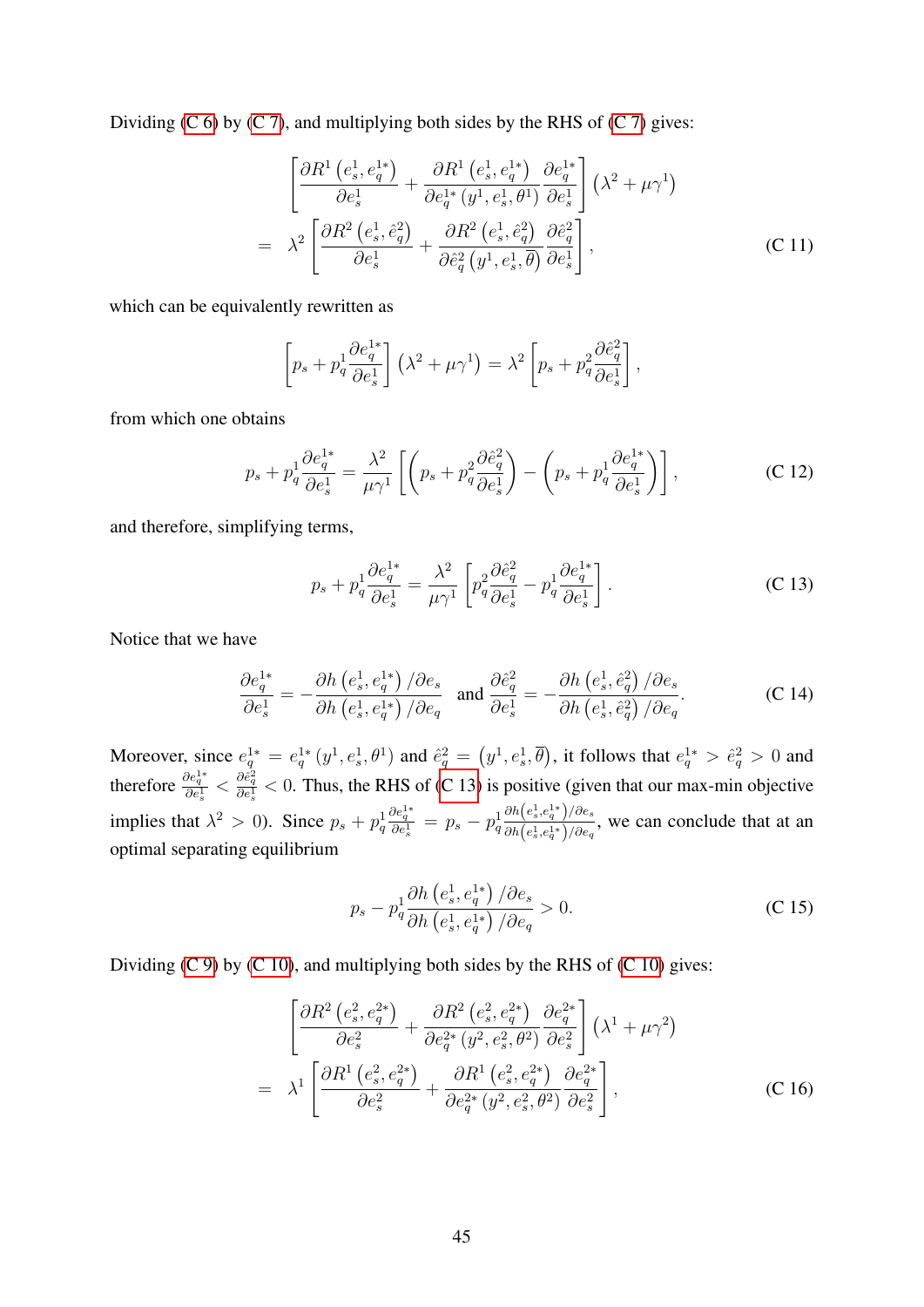which can be equivalently rewritten as

$$
\left[p_s + p_q^2 \frac{\partial e_q^{2*}}{\partial e_s^2}\right] \left(\lambda^1 + \mu \gamma^2\right) = \lambda^1 \left[p_s + p_q^1 \frac{\partial e_q^{2*}}{\partial e_s^2}\right],\tag{C.17}
$$

from which one obtains

$$
p_s + p_q^2 \frac{\partial e_q^{2*}}{\partial e_s^2} = \frac{\lambda^1}{\mu \gamma^2} \left[ \left( p_s + p_q^1 \frac{\partial e_q^{2*}}{\partial e_s^2} \right) - \left( p_s + p_q^2 \frac{\partial e_q^{2*}}{\partial e_s^2} \right) \right],
$$
 (C 18)

and therefore, simplifying terms:

<span id="page-45-0"></span>
$$
p_s + p_q^2 \frac{\partial e_q^{2*}}{\partial e_s^2} = \frac{\lambda^1}{\mu \gamma^2} \frac{\partial e_q^{2*}}{\partial e_s^2} \left( p_q^1 - p_q^2 \right). \tag{C.19}
$$

Since we have that  $p_q^1 - p_q^2 > 0$  and

$$
\frac{\partial e_q^{2*}}{\partial e_s^2} = -\frac{\partial h\left(e_s^2, e_q^{2*}\right)/\partial e_s}{\partial h\left(e_s^2, e_q^{2*}\right)/\partial e_q} < 0,\tag{C.20}
$$

it follows that the RHS of [\(C 19\)](#page-45-0) is either negative (when  $\lambda^1 > 0$ ) or zero (when  $\lambda^1 = 0$ ). Since  $p_s+p_q^2$  $\frac{\partial e_q^{2*}}{\partial e_s^2} = p_s - p_q^2$  $\partial h \! \left( e_s^2,e_q^{2*} \right) \! / \partial e_s$  $\frac{\partial h(c_s,c_q)}{\partial h(e_s^2,e_q^{2*})/\partial e_q}$ , we can conclude that at an optimal separating equilibrium

$$
p_s - p_q^2 \frac{\partial h\left(e_s^2, e_q^{2*}\right)/\partial e_s}{\partial h\left(e_s^2, e_q^{2*}\right)/\partial e_q} \le 0.
$$
 (C 21)

Dividing  $(C 5)$  by  $(C 7)$ , and multiplying both sides by the RHS of  $(C 7)$  gives:

$$
\frac{\partial R^1\left(e_s^1, e_q^{1*}\right)}{\partial e_q^{1*}\left(y^1, e_s^1, \theta^1\right)} \frac{\partial e_q^{1*}}{\partial y^1}\left(\lambda^2 + \mu\gamma^1\right) = \lambda^2 \frac{\partial R^2\left(e_s^1, \hat{e}_q^2\right)}{\partial \hat{e}_q^2\left(y^1, e_s^1, \overline{\theta}\right)} \frac{\partial \hat{e}_q^2}{\partial y^1} + \mu\gamma^1,\tag{C.22}
$$

which can be equivalently rewritten as

$$
p_q^1 \frac{\partial e_q^{1*}}{\partial y^1} \left( \lambda^2 + \mu \gamma^1 \right) = \lambda^2 p_q^2 \frac{\partial \hat{e}_q^2}{\partial y^1} + \mu \gamma^1, \tag{C.23}
$$

from which one obtains

<span id="page-45-1"></span>
$$
1 - p_q^1 \frac{\partial e_q^{1*}}{\partial y^1} = \frac{\lambda^2}{\mu \gamma^1} \left[ p_q^1 \frac{\partial e_q^{1*}}{\partial y^1} - p_q^2 \frac{\partial \hat{e}_q^2}{\partial y^1} \right].
$$
 (C.24)

Since we have that

$$
\frac{\partial e_q^{1*}}{\partial y^1} = \frac{1}{\theta^1 \partial h \left(e_s^1, e_q^{1*}\right) / \partial e_q} \quad \text{and} \quad \frac{\partial \hat{e}_q^2}{\partial y^1} = \frac{1}{\overline{\theta} \partial h \left(e_s^1, \hat{e}_q^2\right) / \partial e_q},\tag{C.25}
$$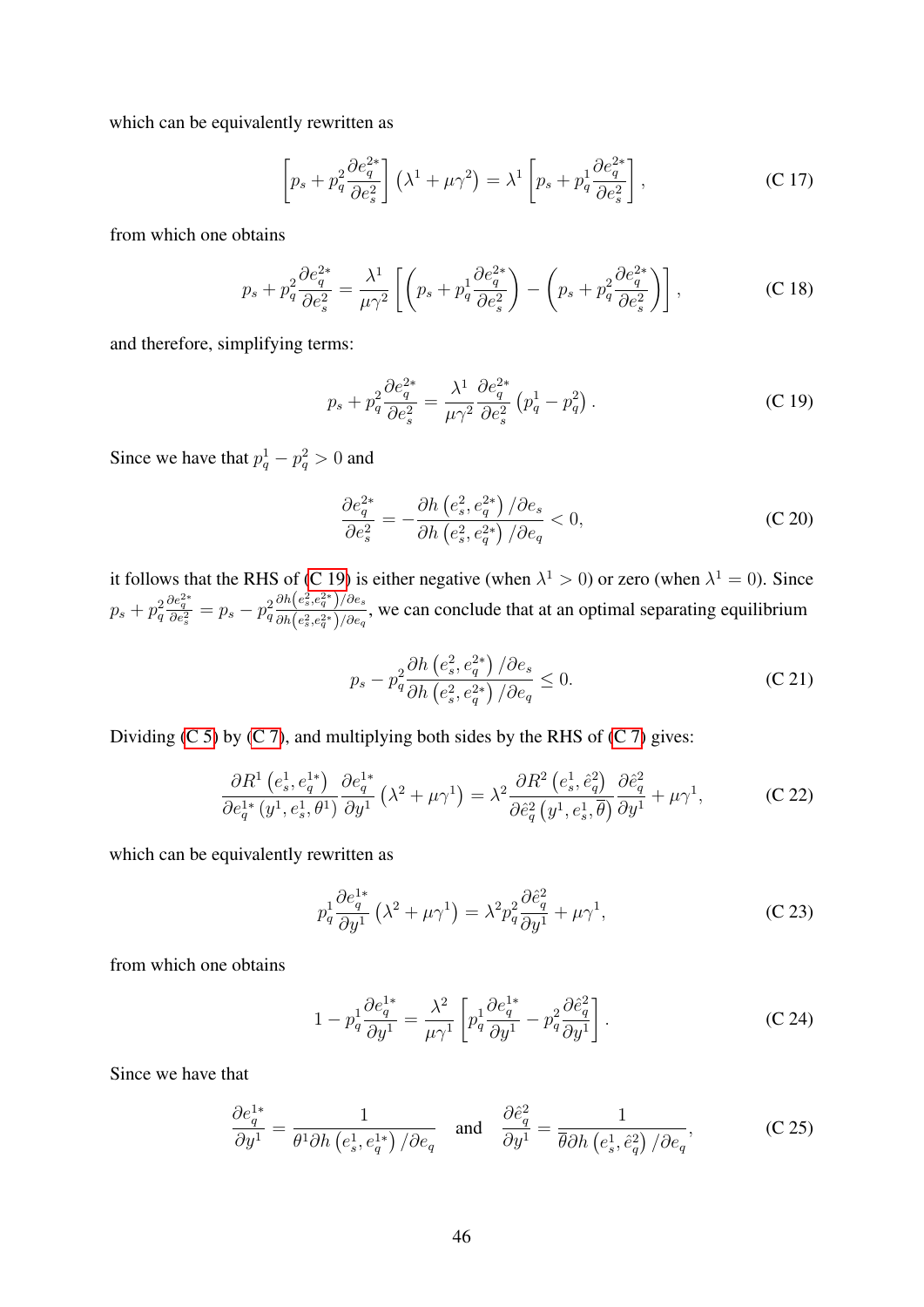it follows that  $\frac{\partial e_q^{1*}}{\partial y^1} > \frac{\partial \hat{e}_q^2}{\partial y^1}$  (taking into account that  $\theta^1 < \overline{\theta}$  and  $e_q^{1*} > \hat{e}_q^2 > 0$ ). Thus, the RHS of [\(C 24\)](#page-45-1) is strictly positive (given that our max-min objective implies that  $\lambda^2 > 0$ ). Since  $1 - p_q^1$  $\frac{\partial e_q^{1*}}{\partial y^1} = 1 - \frac{p_q^1}{\theta^1 \partial h(e_s^1,e_s^2)}$  $\frac{p_q}{\theta^1 \partial h(e_s^1, e_q^{1*})/\partial e_q}$ , it follows that at an optimal separating equilibrium

$$
1 - \frac{p_q^1}{\theta^1 \partial h \left(e_s^1, e_q^{1*}\right) / \partial e_q} > 0. \tag{C.26}
$$

Dividing  $(C 8)$  by  $(C 10)$ , and multiplying both sides by the RHS of  $(C 10)$  gives:

$$
\frac{\partial R^2 \left(e_s^2, e_q^{2*}\right)}{\partial e_q^{2*} \left(y^2, e_s^2, \theta^2\right)} \frac{\partial e_q^{2*}}{\partial y^2} \left(\lambda^1 + \mu \gamma^2\right) = \lambda^1 \frac{\partial R^1 \left(e_s^2, e_q^{2*}\right)}{\partial e_q^{2*} \left(y^2, e_s^2, \theta^2\right)} \frac{\partial e_q^{2*}}{\partial y^2} + \mu \gamma^2,\tag{C.27}
$$

which can be equivalently rewritten as

$$
p_q^2 \frac{\partial e_q^{2*}}{\partial y^2} \left(\lambda^1 + \mu \gamma^2\right) = \lambda^1 p_q^1 \frac{\partial e_q^{2*}}{\partial y^2} + \mu \gamma^2,\tag{C.28}
$$

from which one obtains

<span id="page-46-1"></span>
$$
1 - p_q^2 \frac{\partial e_q^{2*}}{\partial y^2} = \frac{\lambda^1}{\mu \gamma^2} \frac{\partial e_q^{2*}}{\partial y^2} \left( p_q^2 - p_q^1 \right). \tag{C.29}
$$

Given that  $p_q^2 - p_q^1 < 0$ , it follows that the RHS of [\(C 29\)](#page-46-1) is either negative (when  $\lambda^1 > 0$ ) or zero (when  $\lambda^1 = 0$ ). Since  $1 - p_q^2$  $\frac{\partial e_q^{2*}}{\partial y^2} = 1 - \frac{p_q^2}{\theta^2 \partial h(e_s^2,e_s^2)}$  $\frac{p_q}{\theta^2 \partial h\left(e_s^2, e_q^{2*}\right)/\partial e_q}$ , it follows that at an optimal separating equilibrium

$$
1 - \frac{p_q^2}{\theta^2 \partial h \left(e_s^2, e_q^{2*}\right) / \partial e_q} \le 0. \tag{C.30}
$$

## <span id="page-46-0"></span>D Condition for full separation,  $N > 2$  extended tax regime

Here we provide a heuristic derivation of the necessary and sufficient condition [\(22\)](#page-15-2). As a preliminary observation, notice that incentive-compatibility requires,  $\forall i \in \{1, ..., N-1\}$ , that  $e^{i+1} \geq e^i$  and  $e^{i+1} \geq e^i$ ; this implies that bunching can only involve adjacent types.<sup>[42](#page-46-2)</sup> Then, suppose to start from an initial equilibrium where two adjacent types, i and  $i + 1$ , are bunched together at a common bundle  $(\hat{y}, \hat{c}, \hat{e})$ .<sup>[43](#page-46-3)</sup> Consider first whether one can improve upon the initial equilibrium by achieving separation through a reform that raises the effort exerted by type- $i + 1$ agents, without affecting their utility and without violating incentive-compatibility. For this purpose, suppose that the government replaces the bundle  $(\hat{y}, \hat{c}, \hat{e})$  with the bundle  $(y^i, \hat{c}, \hat{e})$ , where  $y^i = \theta^i \hat{e}$ , and at the same time offers an additional bundle, which we will denote by  $(y^{i+1}, c^{i+1}, e^{i+1})$ , such that  $e^{i+1} = \hat{e} + \epsilon$ ,  $c^{i+1} = \hat{e} + \epsilon k^{i+1} g'(\hat{e})$  and  $y^{i+1} = (\hat{e} + \epsilon) \theta^{i+1}$ , with

<span id="page-46-3"></span><span id="page-46-2"></span><sup>&</sup>lt;sup>42</sup>The fact that  $e^{i+1} \ge e^i$  and  $c^{i+1} \ge c^i$  also implies that  $y^{i+1} \ge y^i$ .

<sup>&</sup>lt;sup>43</sup>We will here consider the case where, at the initial equilibrium, no other type chooses the bundle  $(\hat{y}, \hat{c}, \hat{e})$ . Our argument can be easily generalized to the case where, at the initial equilibrium, more than two types are bunched together at the  $(\hat{y}, \hat{c}, \hat{e})$ -bundle.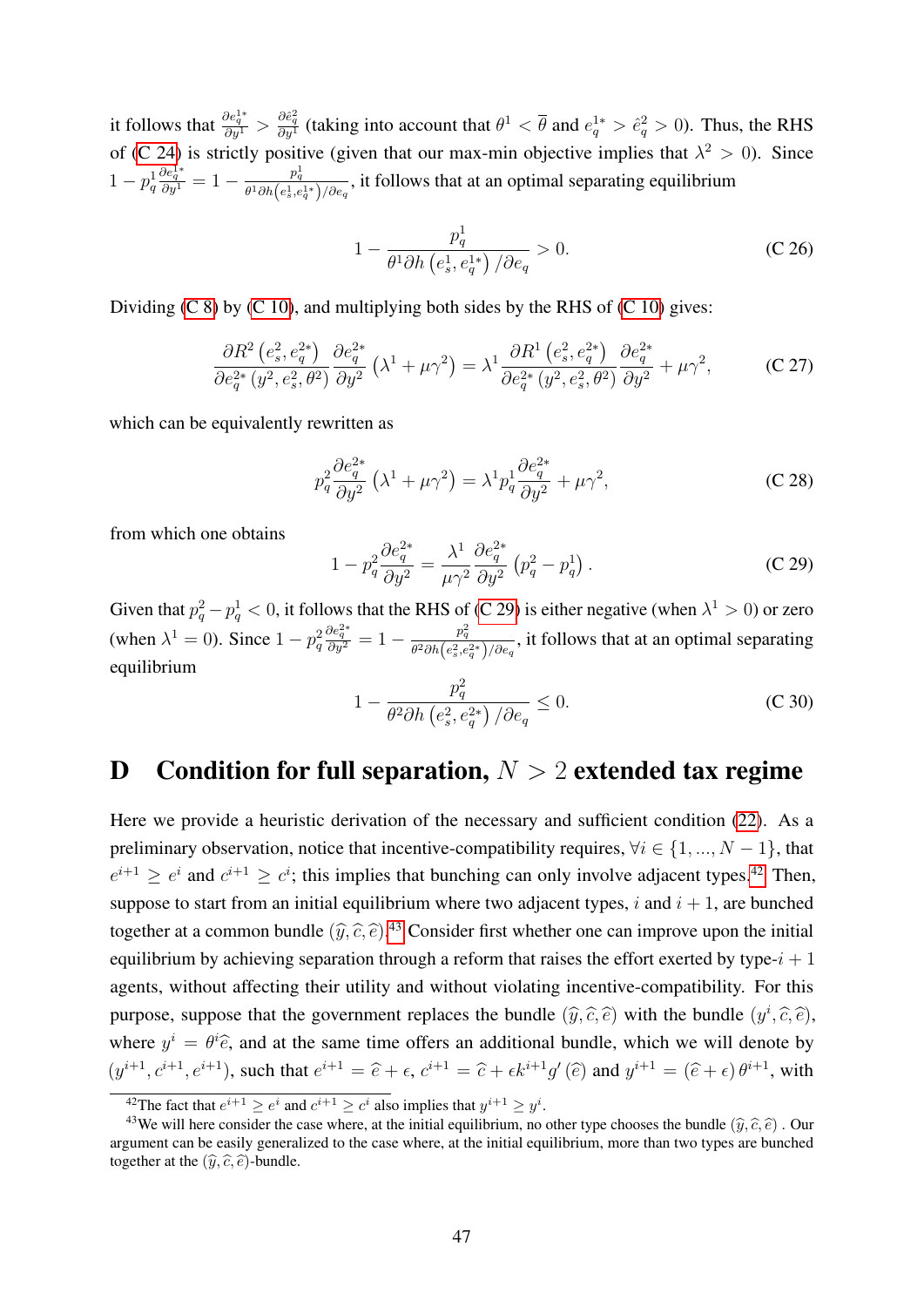$\epsilon > 0$  and sufficiently small.<sup>[44](#page-47-0)</sup> Clearly, type-*i* agents would not be tempted to choose the bundle  $(y^{i+1}, c^{i+1}, e^{i+1})$  since their utility is strictly higher, by an amount equal to  $(k^i - k^{i+1}) g'(\hat{e}) \epsilon$ , at the bundle  $(y^i, \hat{c}, \hat{e})$  where their effort choice and well-being is the same as under the pre-reform equilibrium (where their bundle is  $(\hat{y}, \hat{c}, \hat{e})$ ). Type- $i + 1$  agents would instead be just indifferent between the two bundles  $(y^i, \hat{c}, \hat{e})$  and  $(y^{i+1}, c^{i+1}, e^{i+1})$ , which provide them the same utility that they enjoy under the pre-reform equilibrium (where their bundle is  $(\hat{y}, \hat{c}, \hat{e})$ ). Being indifferent between the two bundles  $(y^i, \hat{c}, \hat{e})$  and  $(y^{i+1}, c^{i+1}, e^{i+1})$ , we can safely assume that all type- $i + 1$ agents will choose the bundle  $(y^{i+1}, c^{i+1}, e^{i+1})$ . Notice however that, if at the initial equilibrium, type- $i+2$  agents were just indifferent between choosing the bundle  $(y^{i+2}, c^{i+2}, e^{i+2})$ , intended for them by the government, and the bundle  $(\widehat{y}, \widehat{c}, \widehat{e})$ , after the reform they will be strictly better off (by an amount equal to  $(k^{i+1} - k^{i+2}) g'(\hat{e}) \epsilon$ ) choosing the new bundle  $(y^{i+1}, c^{i+1}, e^{i+1})$ . Thus, in order to preserve incentive-compatibility, the introduction of the new bundle  $(y^{i+1}, c^{i+1}, e^{i+1})$ must be accompanied by an upward adjustment in  $c^{i+2}$  by  $dc^{i+2} = (k^{i+1} - k^{i+2}) g'(\hat{e}) \epsilon$ . But once again, if at the initial allocation type- $i + 3$  agents were just indifferent between choosing the bundle  $(y^{i+3}, c^{i+3}, e^{i+3})$ , intended for them by the government, and choosing the bundle  $(y^{i+2}, c^{i+2}, e^{i+2})$ , incentive-compatibility requires that  $c^{i+3}$  be adjusted upwards by the same amount as  $c^{i+2}$ . Replicating the same reasoning for all other types above  $i + 3$ , one can conclude that offering the new bundle  $(y^{i+1}, c^{i+1}, e^{i+1})$  requires to absorb a total amount of resources equal to  $(k^{i+1} - k^{i+2}) g'(\hat{e}) \left( \sum_{j \geq i+2} \gamma^j \right) \epsilon$  in order to preserve incentive-compatibility. Thus, taking into account that total output in the economy would go up by  $\gamma^{i+1}\theta^{i+1}\epsilon$  when type- $i+1$ agents switch from the initial bundle  $(\hat{y}, \hat{c}, \hat{e})$  to the new bundle  $(y^{i+1}, c^{i+1}, e^{i+1})$ , the reform would allow the government to increase its net revenue by an amount equal to:

<span id="page-47-1"></span>
$$
\left\{\gamma^{i+1}\theta^{i+1} - \left[\gamma^{i+1}k^{i+1} + \left(k^{i+1} - k^{i+2}\right)\left(\sum_{j\geq i+2}\gamma^j\right)\right]g'\left(\widehat{e}\right)\right\}\epsilon.
$$
 (D 1)

Provided that the quantity defined in [\(D 1\)](#page-47-1) is positive, i.e. when

<span id="page-47-2"></span>
$$
\frac{\gamma^{i+1}\theta^{i+1}}{\left[\gamma^{i+1}k^{i+1} + (k^{i+1} - k^{i+2})\left(\sum_{j\geq i+2}\gamma^j\right)\right]g'(\widehat{e})} > 1,
$$
\n(D 2)

the pre-reform allocation, featuring bunching of type- $i$ - and type- $i + 1$  agents, is suboptimal. The reason is that, as we have shown above, one can implement a reform that, by separating the two types through an increase in the effort provided by type- $i + 1$  agents, allows the government to obtain additional resources that can be used to raise social welfare.

Notice however that condition [\(D 2\)](#page-47-2) is not a necessary condition to show that the initial

<span id="page-47-0"></span><sup>&</sup>lt;sup>44</sup>Denote by  $\overline{\theta}^{i,i+1}$  the average productivity of the agents that are bunched at the bundle  $(\widehat{y}, \widehat{c}, \widehat{e})$ , i.e.  $\overline{\theta}^{i,i+1} \equiv$  $(\gamma^{i}\theta^{i} + \gamma^{i+1}\theta^{i+1}) / (\gamma^{i} + \gamma^{i+1})$ . Notice that it must necessarily be that  $\hat{y} = \overline{\theta}^{i,i+1}\hat{e}$ . Thus,  $y^{i+1}$  can also be equivalently re-expressed as  $y^{i+1} = \hat{y} + \epsilon \theta^{i+1} + \left(\theta^{i+1} - \overline{\theta}^{i,i+1}\right) \hat{e}$  and  $y^i$  can be equivalently re-expressed as  $y^i = \widehat{y} - (\overline{\theta}^{i,i+1} - \theta^i) \widehat{e}.$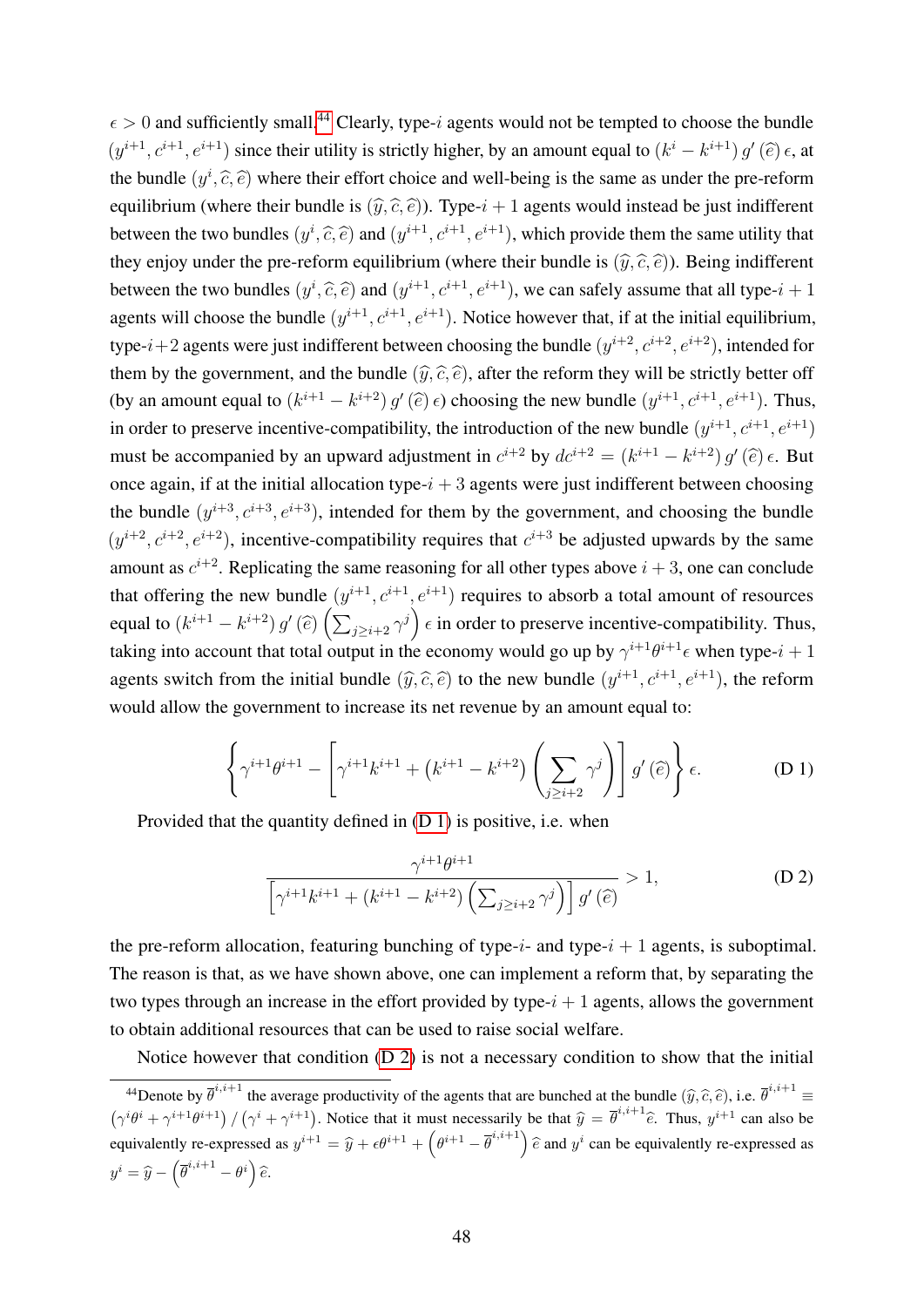allocation, featuring bunching of type- $i$ - and type- $i + 1$  agents, is suboptimal. In fact, another possibility to separate type- $i$ - and type- $i+1$  agents is through a reform that achieves separation by lowering the effort exerted by type-i agents, without affecting their utility and without violating incentive-compatibility. For this purpose, consider the alternative reform where the government replaces the bundle  $(\hat{y}, \hat{c}, \hat{e})$  with the bundle  $(y^{i+1}, \hat{c}, \hat{e})$ , where  $y^{i+1} = \theta^{i+1}\hat{e}$ , and at the same time offers an additional bundle, which we will denote by  $(y^i, c^i, e^i)$ , such that  $e^i = \hat{e} - \epsilon$ ,  $c^i = \hat{c} - \epsilon k^i g'(\hat{e})$  and  $y^i = (\hat{e} - \epsilon) \theta^i$ , with  $\epsilon > 0$  and sufficiently small.<sup>[45](#page-48-0)</sup> By construction, type-*i* agents would be just indifferent between the two bundles  $(y^{i+1}, \hat{c}, \hat{e})$  and  $(y^i, c^i, e^i)$ , which provide them the same utility that they enjoy under the pre-reform equilibrium (where their bundle is  $(\hat{y}, \hat{c}, \hat{e})$ ). Being indifferent between the two bundles  $(y^{i+1}, \hat{c}, \hat{e})$  and  $(y^i, c^i, e^i)$ , we can safely assume that all type-i agents will choose the latter bundle. Moreover, since type- $i + 1$ agents are strictly better off at the initial bundle  $(y^{i+1}, \hat{c}, \hat{e})$  than at the bundle  $(y^i, c^i, e^i)$ , one can lower  $\hat{c}$  by  $d\hat{c} = (k^{i+1} - k^i) g'(\hat{e}) \epsilon < 0$  without worrying that type- $i + 1$  agents are induced to switch to the bundle  $(y^i, c^i, e^i)$ . But once  $\hat{c}$  is lowered by  $d\hat{c} = (k^{i+1} - k^i) g'(\hat{e}) \epsilon < 0$ , one can afford to lower by the same amount, without violating incentive-compatibility, also the consumption available to agents choosing the bundles  $(y^{i+2}, c^{i+2}, e^{i+2})$ ,  $(y^{i+3}, c^{i+3}, e^{i+3})$ , and so on. Thus, taking into account that total output in the economy would go down by  $\gamma^{i} \theta^{i} \epsilon$  when type-*i* agents switch from the initial bundle  $(\hat{y}, \hat{c}, \hat{e})$  to the new bundle  $(y^i, c^i, e^i)$ , the reform would allow the government to increase its net revenue by an amount equal to:

$$
\left\{-\gamma^{i}\theta^{i} + \left[\gamma^{i}k^{i} + \left(k^{i} - k^{i+1}\right)\left(\sum_{j\geq i+1}\gamma^{j}\right)\right]g'\left(\widehat{e}\right)\right\}\epsilon.
$$
 (D 3)

Provided that the quantity defined in [\(D 1\)](#page-47-1) is positive, i.e. when

<span id="page-48-1"></span>
$$
\frac{\gamma^i \theta^i}{\left[\gamma^i k^i + (k^i - k^{i+1}) \left(\sum_{j \ge i+1} \gamma^j\right)\right] g'(\hat{e})} < 1,\tag{D 4}
$$

the pre-reform allocation, featuring bunching of type-i- and type- $i+1$  agents, is suboptimal. The reason is that one can implement a reform that, by separating the two types through an reduction in the effort provided by type- $i$  agents, allows the government to obtain additional resources that can be used to raise social welfare.

Thus, putting together conditions [\(D 2\)](#page-47-2) and [\(D 4\)](#page-48-1), one can conclude that a necessary and sufficient condition for the suboptimality of the pre-reform allocation, featuring bunching of

<span id="page-48-0"></span><sup>&</sup>lt;sup>45</sup>Notice that  $y^i$  can also be equivalently re-expressed as  $y^i = \hat{y} - \epsilon \theta^i - (\bar{\theta}^{i,i+1} - \theta^i) \hat{\epsilon}$  and  $y^{i+1}$  can be equivalently re-expressed as  $y^{i+1} = \hat{y} + \left(\theta^{i+1} - \overline{\theta}^{i,i+1}\right)\hat{e}$ .